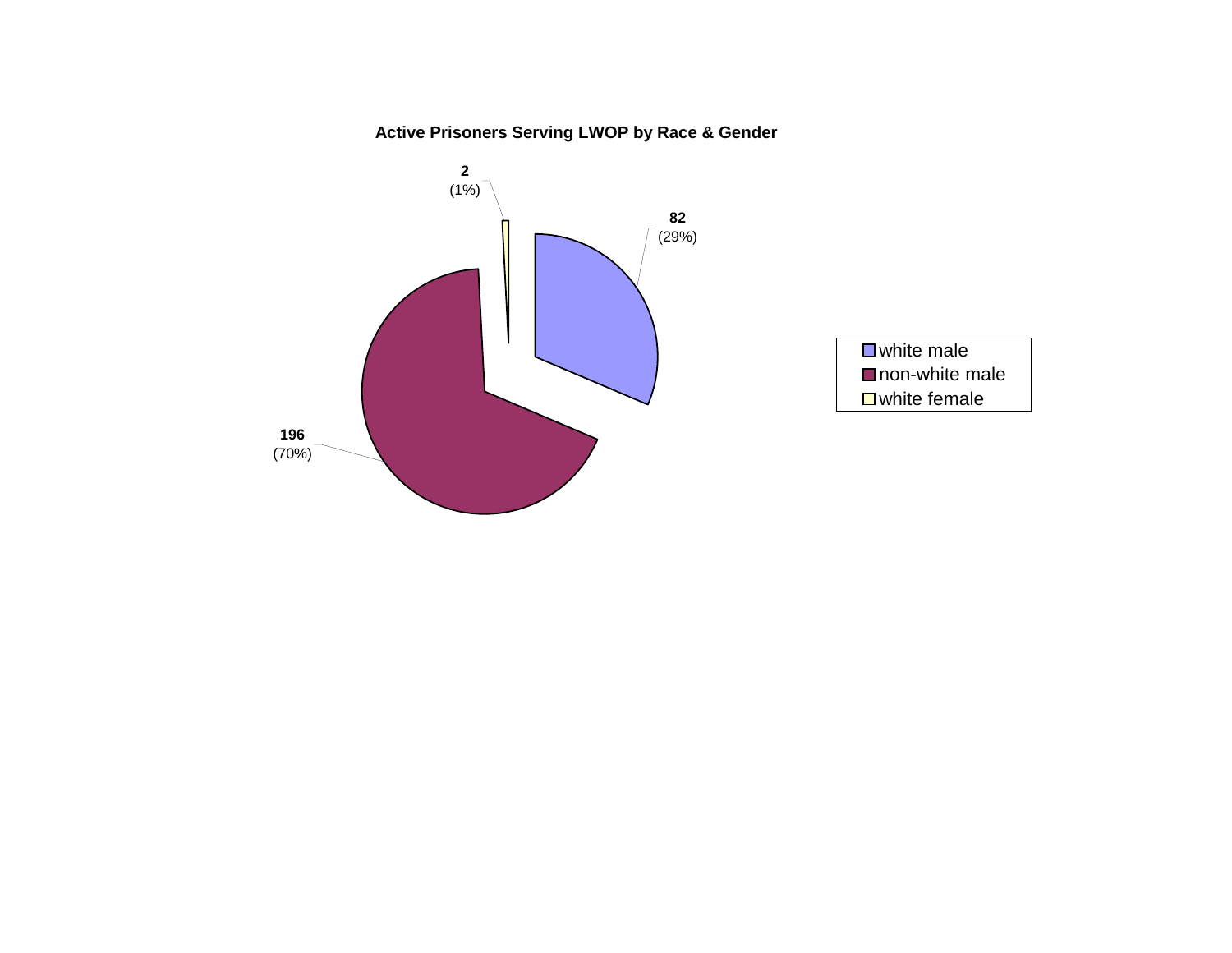

# **Prior Incarcerations for Inmates Serving Life Without Parole**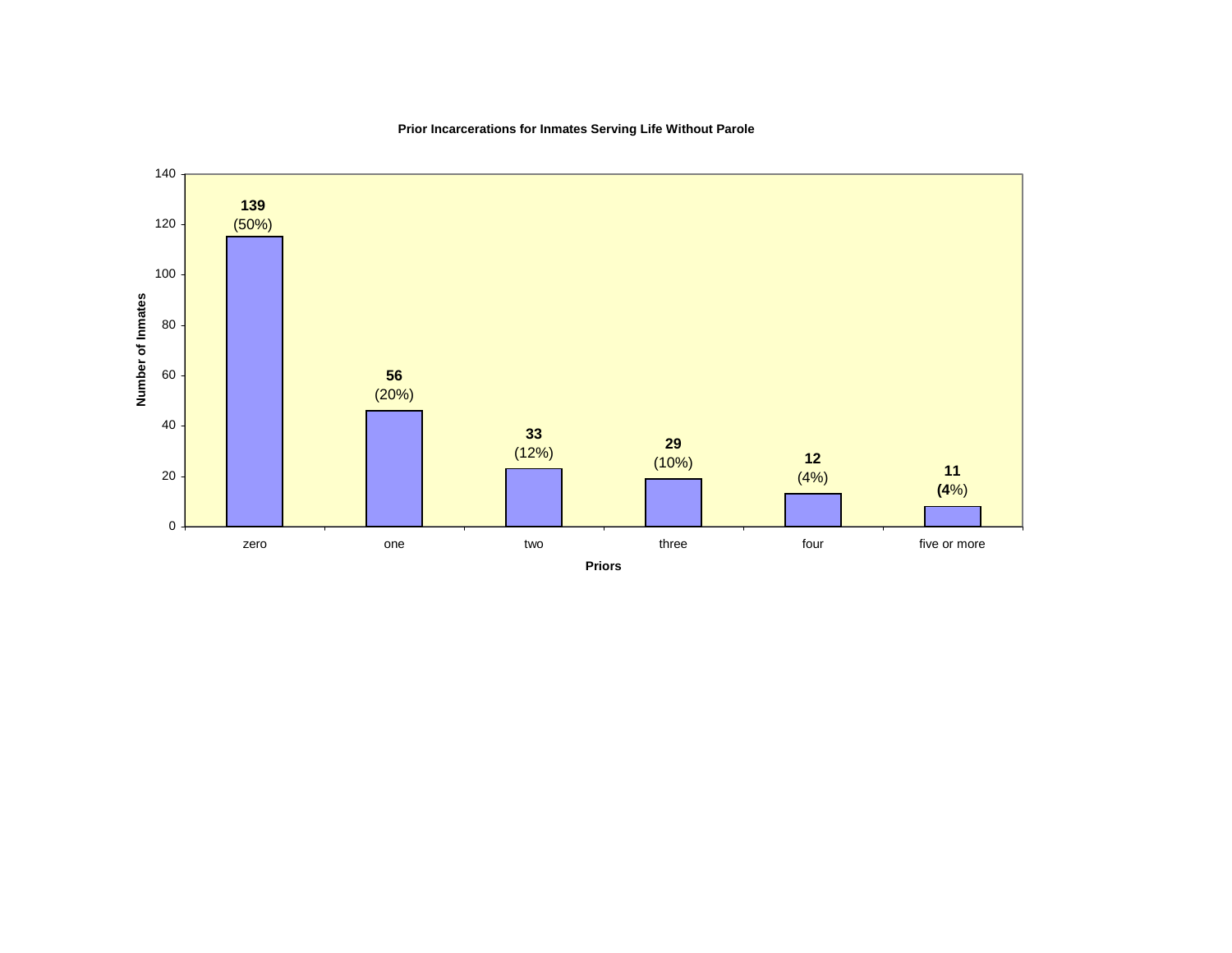# **Active Inmates Serving LWOP by Crime Type**

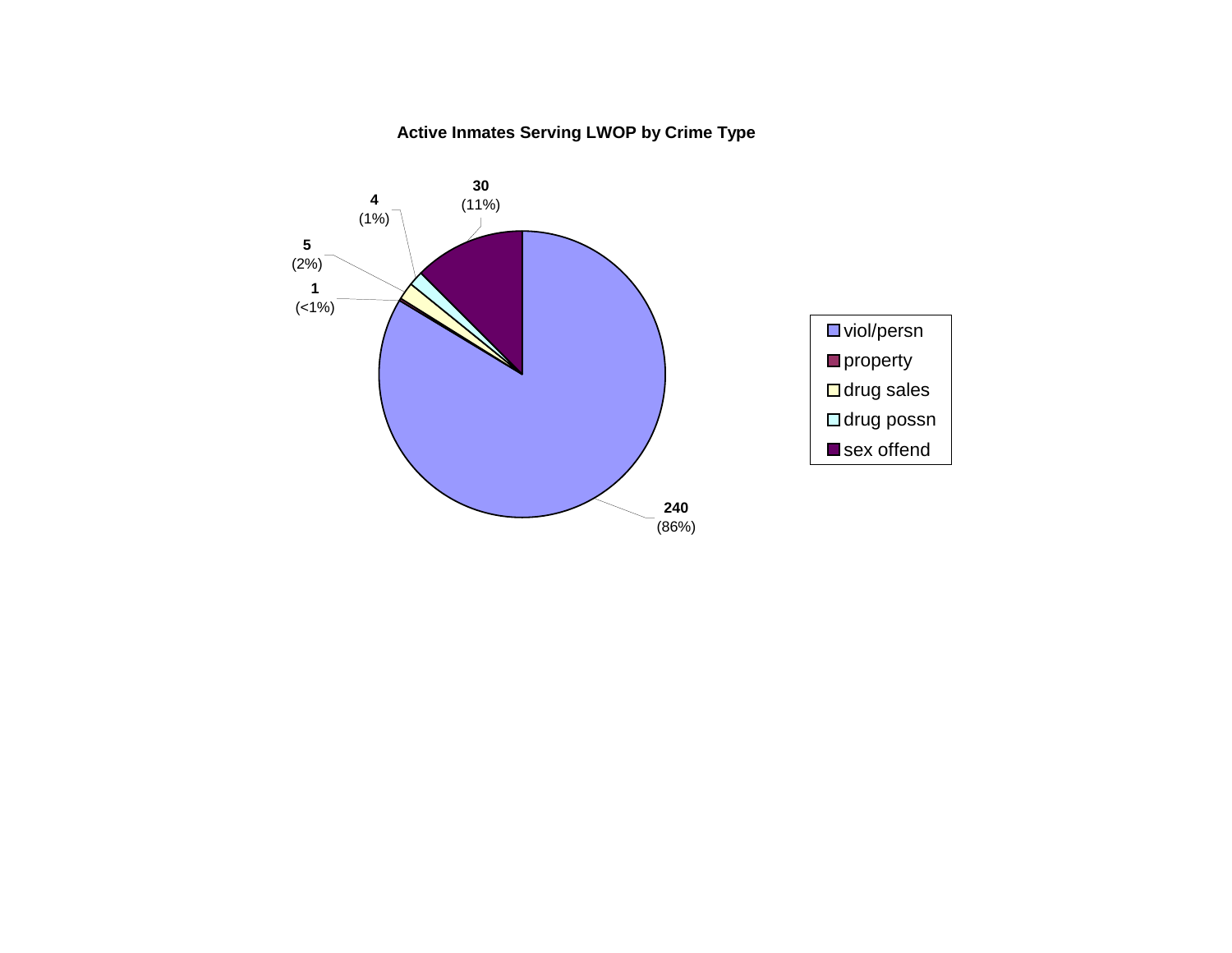Georgia Department of Corrections Page 1 Run 05/23/02 Office of Planning and Analysis

#### Inmate statistical profile

TABLE OF CONTENTS FOR ACTIVE PRISONERS EXCLUDING JAIL

Title PAGE ----- ---- RACE AND SEX............................ 2 Culture Fair IQ Scores.................. 3 Self-Rpt Socioeconomic Class............ 4 Self-Rpt Environment To Age 16.......... 5 Self-Rpt Education Level................ 6 Functional Reading Level (WRAT Scores).. 7 Functional Math Level (WRAT Scores)..... 8 Functional Spelling Level (WRAT Scores). 9 Self-Rpt Guardian Status To Age 16......10 Self-Rpt Employment Status Before Prison11 Self-Rpt Marital Status At Admission....12 Self-Rpt Number Of Children At Admission13 Self-Rpt Religious Affiliation..........14 Self-Rpt Family Behavior Patterns \*.....15 Inmate Diagnostic Behavior Problem \*....16 Physical Profile (General Condition)....17 Security Status...........................18 Number Of Sentences.....................19 Number Of Disciplinaries................20 Number Of Escapes........................21 Number Of Prior Georgia Incarcerations \*22 Number Of Transfers.....................23 County Of Conviction....................24 Circ Of Conviction......................27 Home County.............................29 Prison Sentence In Years.................32 Probation To Follow Prison..............33Admission Type............................34 Release Type..............................35 Inst By Group..............................36 Institution.............................37 Misdemeanors And Felonies...............38 Crimes By Group.............................39 Most Serious Offense....................40 Most Serious Crime Type.................41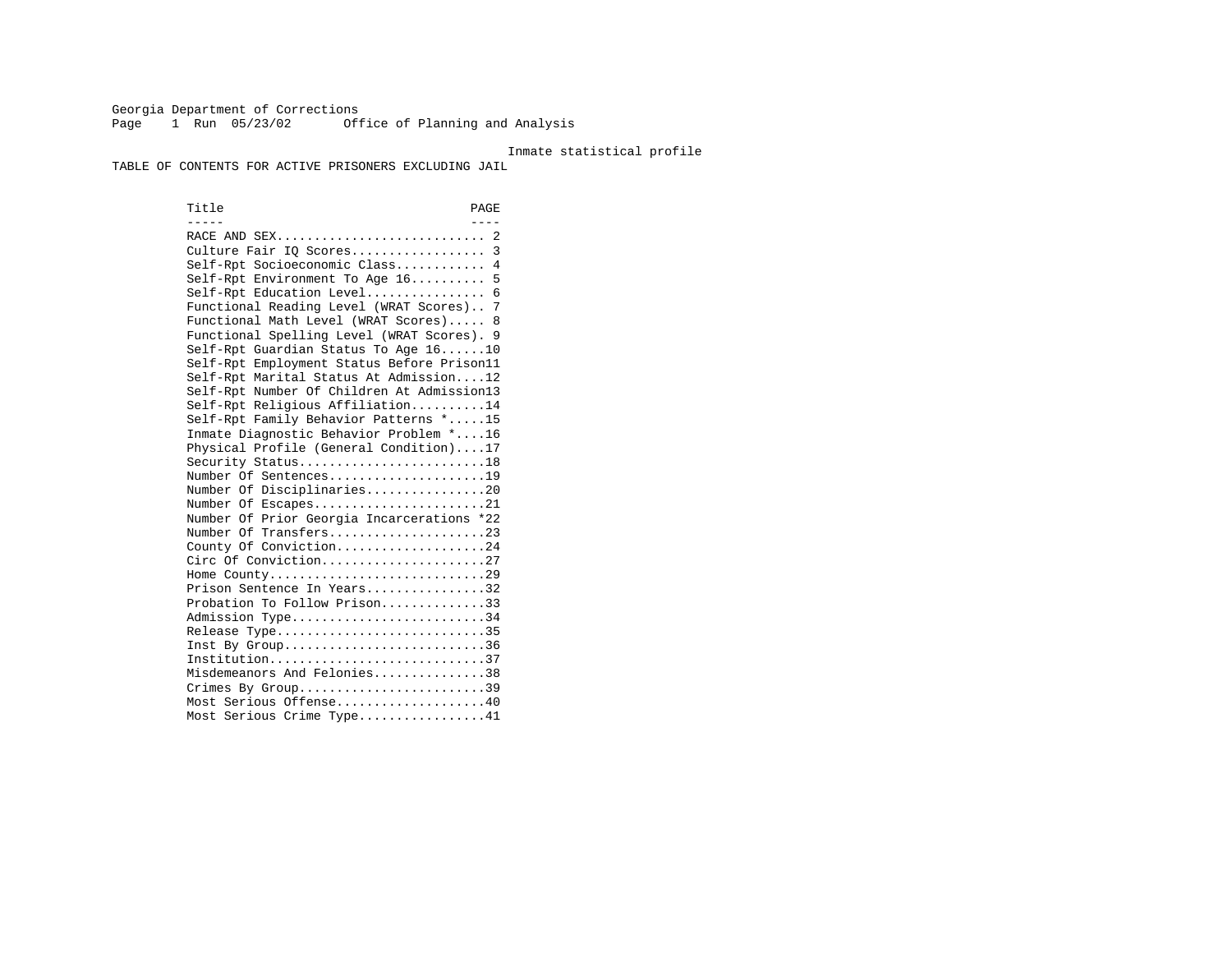### Georgia Department of Corrections<br>2 Run 05/23/02 Office of Planning and Analysis Page 2 Run 05/23/02 Office of Planning and Analysis

#### Inmate statistical profile

Sample: ACTIVE PRISONERS EXCLUDING JAIL **Requestor:** Statistics Active inmates 05/23/2002

RACE AND SEX by current age & sex

|                  |                    |                             | M E N            |                               |                     |                            |                             | W O M E N                  |                            |                  |                            |
|------------------|--------------------|-----------------------------|------------------|-------------------------------|---------------------|----------------------------|-----------------------------|----------------------------|----------------------------|------------------|----------------------------|
| RACE AND SEX     | Age<br>$ 00 - 21 $ | Age<br>$ 22-39 $            | Age<br>$ 40-54 $ | Age<br>$ 55-99$               | Men<br>ႜ<br>% Total | Age<br>$ 00-21$            | Age<br>$ 22-39 $            | Age<br>$ 40-54 $           | Age<br>$8 55-99$           | Women<br>% Total | Grand<br>%   Total<br>နွ   |
| WHITE MALE       | 0<br>0             | 26<br>40                    | 31<br>32         | 50 <br>11                     | 82<br>29            | 0<br>0                     | 0                           | 0                          |                            | 0                | 82<br>29                   |
| NON WHITE MALE   | 6 100              | 74<br>114                   | 65<br>68         | 11<br>50                      | 196<br>71           | $\mathbf 0$<br>0           | $\mathbf 0$<br>$\mathbf{0}$ | 0<br>0                     | $\mathbf 0$<br>0           | 0<br>0           | 196<br>70                  |
| WHITE FEMALE     | $\Omega$<br>0      | $\Omega$<br>$\Omega$        | $\mathbf 0$<br>0 | $\Omega$<br>$\Omega$          | $\Omega$<br>0       | $\mathbf 0$<br>0           | 2 100                       | $\mathbf 0$                | $\mathbf 0$<br>0           | 2 100            | $\overline{2}$<br>1        |
| NON WHITE FEMALE | 0<br>0             | $\mathbf 0$<br>$\mathsf{O}$ | 0<br>0           | $\mathbf 0$<br>0 <sup>1</sup> | 0<br>0              | 0<br>$\mathbf 0$           | 0<br>$\mathbf{0}$           | $\mathbf 0$<br>$\mathbf 0$ | $\mathbf 0$<br>0           | 0<br>0           | $\overline{0}$<br>$\Omega$ |
| Total reported   | 6 100              | 154 100                     | 96 100           | 22 100                        | 278 100             | $\mathbf 0$<br>$\mathbf 0$ | 2 100                       | $\mathbf{0}$               | $\Omega$<br>0 <sup>1</sup> | 2 100            | 280 100                    |
| Percent reported | 100.0              | 100.0                       | 100.0            | 100.0                         | 100.0               | $\cdot$ 0                  | 100.0                       | $\cdot$ 0                  | .0'                        | 100.0            | 100.0                      |
| NOT REPORTED     | 0                  | $\mathbf 0$                 | $\mathbf 0$      | $\mathbf 0$                   | 0                   | $\mathbf 0$                | $\mathbf 0$                 | $\mathbf 0$                | $\Omega$                   | $\mathbf 0$      | 0                          |
| Total            | 6                  | 154                         | 96               | 22                            | 278                 | $\mathbf 0$                | 2                           | 0                          | 0                          | 2                | 280                        |
|                  |                    |                             |                  |                               |                     |                            |                             |                            |                            |                  |                            |
|                  |                    |                             |                  |                               |                     |                            |                             |                            |                            |                  |                            |
| AVERAGE AGE      | 20.33              | 30.65                       | 45.42            | 60.50                         | 37.89               | .00                        | 32.00                       | .00                        | .00                        | 32.00            | 37.85                      |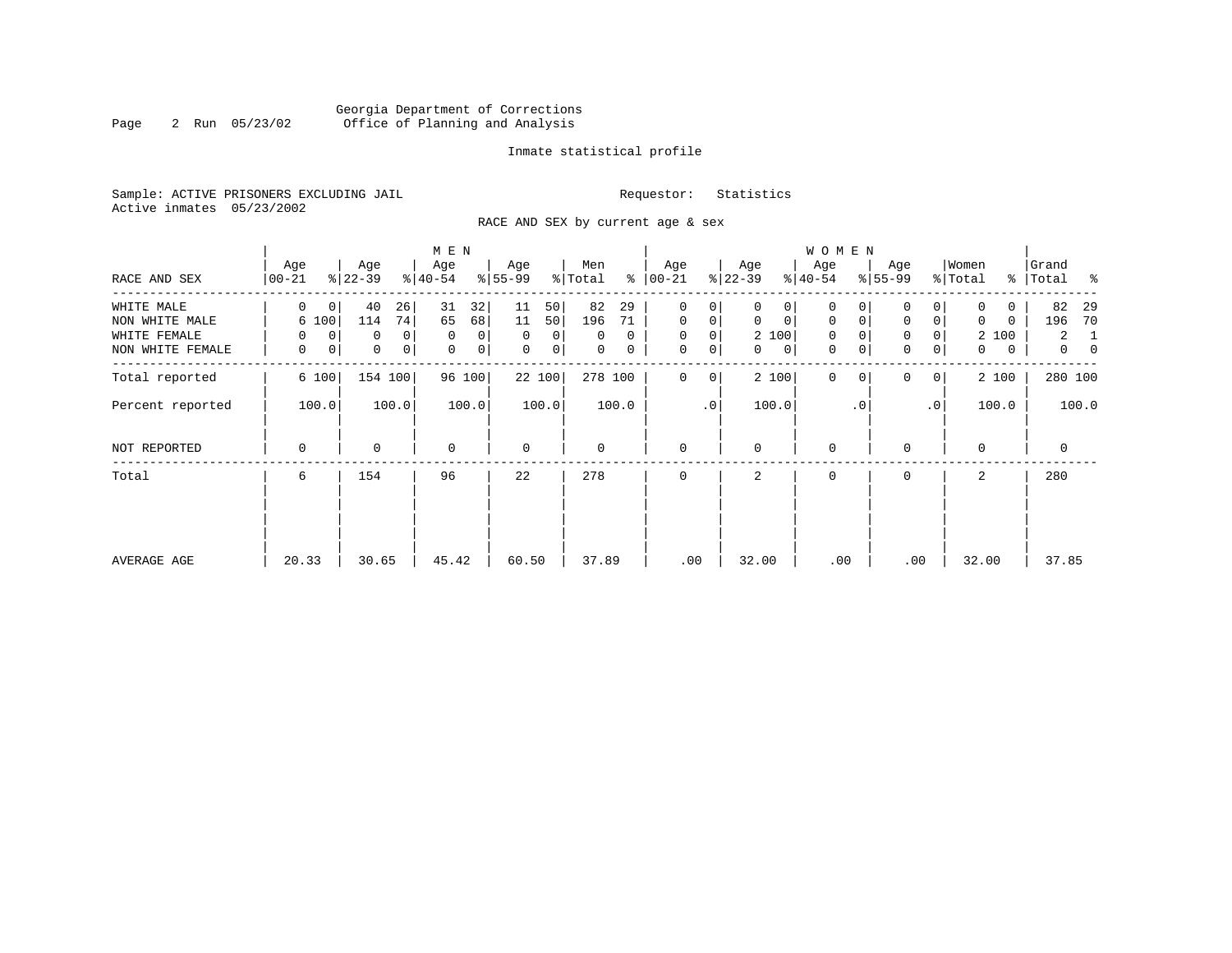### Georgia Department of Corrections<br>3 Run 05/23/02 Office of Planning and Analysis Page 3 Run 05/23/02 Office of Planning and Analysis

#### Inmate statistical profile

Sample: ACTIVE PRISONERS EXCLUDING JAIL **Requestor:** Statistics Active inmates 05/23/2002

Culture Fair IQ Scores by current age & sex

|                           |                  |                     | M E N               |                         |                      |                                         |                            | <b>WOMEN</b>     |                                        |                        |                    |
|---------------------------|------------------|---------------------|---------------------|-------------------------|----------------------|-----------------------------------------|----------------------------|------------------|----------------------------------------|------------------------|--------------------|
| IQ Score                  | Age<br>$00 - 21$ | Age<br>$ 22-39 $    | Age<br>$8 40-54$    | Age<br>$ 55-99$         | Men<br>% Total<br>ႜ  | Age<br>$ 00 - 21 $                      | Age<br>$ 22-39$            | Age<br>$8 40-54$ | Age<br>$8 55-99$                       | Women<br>% Total       | Grand<br>% Total % |
| LESS THAN 70<br>70 AND UP | 0<br>0<br>6 100  | 5<br>4<br>136<br>96 | 9<br>11<br>76<br>89 | $\Omega$<br>0<br>19 100 | 14<br>6<br>237<br>94 | 0<br>0<br>$\mathbf 0$<br>0 <sup>1</sup> | $\mathbf{0}$<br>0<br>2 100 | 0<br>0<br>0<br>0 | $\overline{0}$<br>$\Omega$<br> 0 <br>0 | $\Omega$<br>0<br>2 100 | 14 6<br>239 94     |
| Total reported            | 6 100            | 141 100             | 85 100              | 19 100                  | 251 100              | $\mathbf 0$<br>$\overline{0}$           | 2 100                      | $\mathbf 0$<br>0 | 0<br> 0                                | 2 100                  | 253 100            |
| Percent reported          | 91.6<br>100.0    |                     | 88.5                | 86.4                    | 90.3                 | .0 <sup>1</sup>                         | 100.0                      | $\cdot$ 0        | $\cdot$ 0                              | 100.0                  | 90.4               |
| NOT REPORTED              | $\mathbf 0$      | 13                  | 11                  | 3                       | 27                   | $\mathbf 0$                             | $\mathbf 0$                | $\mathbf 0$      | $\Omega$                               | $\mathbf 0$            | 27                 |
| Total                     | 6                | 154                 | 96                  | 22                      | 278                  | $\mathbf 0$                             | 2                          | $\mathbf 0$      | 0                                      | 2                      | 280                |
|                           |                  |                     |                     |                         |                      |                                         |                            |                  |                                        |                        |                    |
|                           |                  |                     |                     |                         |                      |                                         |                            |                  |                                        |                        |                    |
| AVERAGE IQ                | 107.67           | 100.24              | 95.69               | 97.58                   | 98.68                | .00                                     | 107.00                     | .00              | .00                                    | 107.00                 | 98.74              |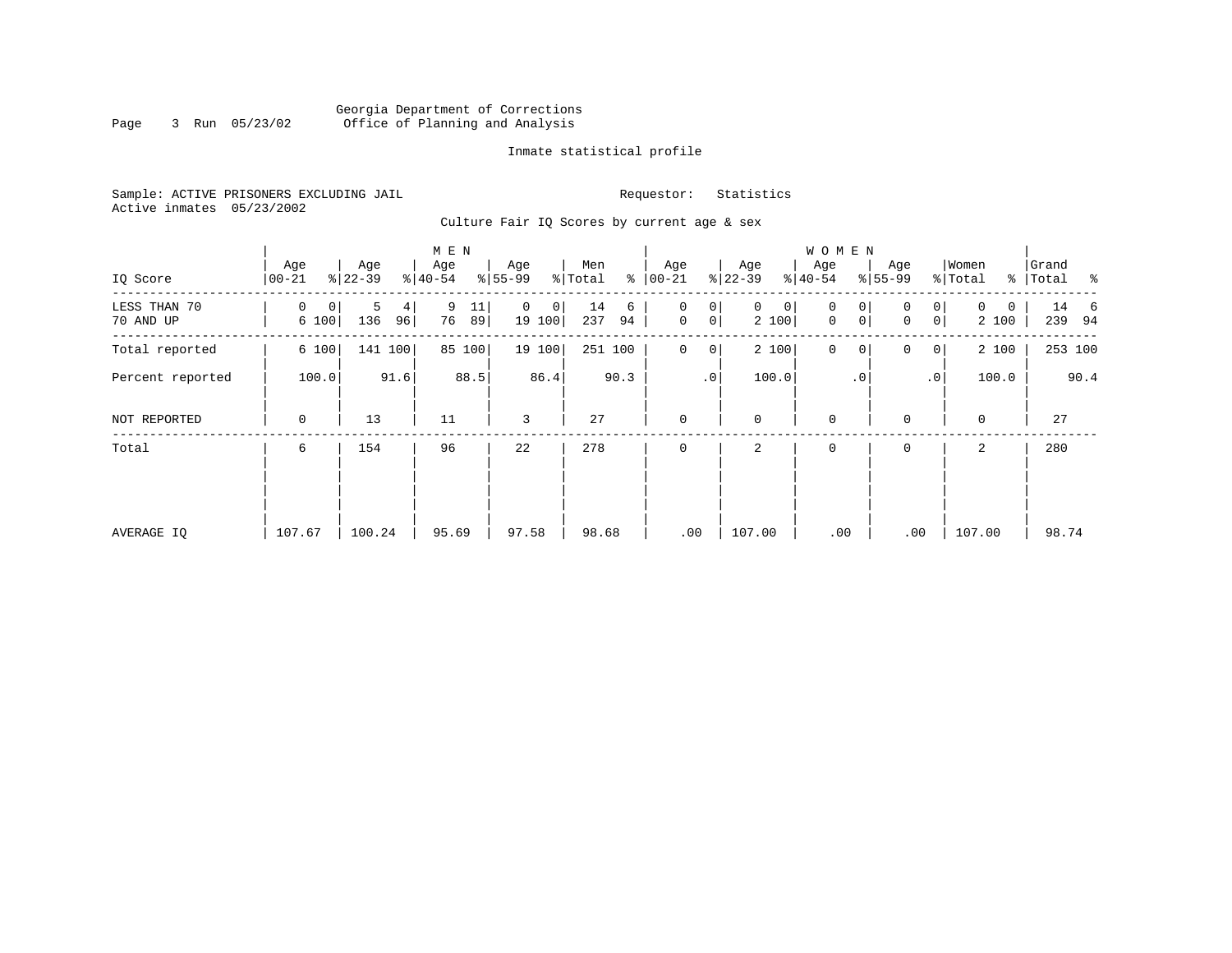### Georgia Department of Corrections<br>4 Run 05/23/02 Office of Planning and Analysis Page 4 Run 05/23/02 Office of Planning and Analysis

#### Inmate statistical profile

Sample: ACTIVE PRISONERS EXCLUDING JAIL **Requestor:** Statistics Active inmates 05/23/2002

Self-Rpt Socioeconomic Class by current age & sex

|                     |          |                |           |      | M E N    |                |             |        |         |      |              |                 |             |             | W O M E N   |             |          |                 |             |       |           |         |      |
|---------------------|----------|----------------|-----------|------|----------|----------------|-------------|--------|---------|------|--------------|-----------------|-------------|-------------|-------------|-------------|----------|-----------------|-------------|-------|-----------|---------|------|
|                     | Age      |                | Age       |      | Age      |                | Age         |        | Men     |      | Age          |                 | Age         |             | Age         |             | Age      |                 | Women       |       | Grand     |         |      |
| Socioeconomic Class | $ 00-21$ |                | $ 22-39 $ |      | $ 40-54$ |                | $8 55-99$   |        | % Total | ႜ    | $00 - 21$    |                 | $ 22-39 $   |             | $ 40-54 $   |             | $ 55-99$ |                 | % Total     |       | %   Total |         | ႜ    |
| WELFARE             | 0        | $\overline{0}$ | 8         | 5    |          | 3              |             | 0      | 11      | 4    | 0            |                 | $\mathbf 0$ | 0           | 0           | 0           | $\Omega$ |                 |             | 0     |           |         |      |
| OCC EMPLOY          | 2        | 40             | 7         | 5    | 4        | 4              | $\mathbf 0$ | 0      | 13      | 5    | $\mathbf{0}$ | $\mathbf 0$     | $\mathbf 0$ | $\mathbf 0$ | $\mathbf 0$ | $\mathbf 0$ | 0        | 0               | $\mathbf 0$ | 0     |           | 13      | .5   |
| MINIMUM STD         |          | 60             | 84        | 56   | 50       | 53             | 11          | 52     | 148     | 55   | $\Omega$     |                 | 0           | 0           | 0           | 0           | 0        |                 | 0           | 0     |           | 148     | - 55 |
| MIDDLE              | $\Omega$ | 0 <sup>1</sup> | 47        | 32   | 34       | 36             | 10          | 48     | 91      | 34   | $\mathbf 0$  | 0               |             | 50          | $\mathbf 0$ | 0           | 0        |                 |             | 50    |           | 92      | -34  |
| OTHER               | 0        | 0 <sup>1</sup> | 3         | 2    | 3        | 3 <sup>1</sup> | 0           | 0      | 6       | 2    | $\mathbf 0$  | 0               | 1           | 50          | $\mathbf 0$ | 0           | 0        | 0               |             | 50    |           | 7       | -3   |
| Total reported      |          | 5 100          | 149       | 100  |          | 94 100         |             | 21 100 | 269 100 |      | $\mathbf 0$  | $\mathbf 0$     |             | 2 100       | $\mathbf 0$ | 0           | 0        | 0 <sup>1</sup>  |             | 2 100 |           | 271 100 |      |
| Percent reported    |          | 83.3           |           | 96.8 |          | 97.9           |             | 95.5   |         | 96.8 |              | .0 <sup>1</sup> |             | 100.0       |             | . 0         |          | .0 <sup>1</sup> |             | 100.0 |           |         | 96.8 |
| NOT RPTD            |          |                | 5         |      | 2        |                |             |        | 9       |      | $\mathbf{0}$ |                 | $\mathbf 0$ |             | $\mathbf 0$ |             |          |                 | $\Omega$    |       |           | 9       |      |
| Total               | 6        |                | 154       |      | 96       |                | 22          |        | 278     |      | $\mathbf{0}$ |                 | 2           |             | 0           |             | 0        |                 | 2           |       |           | 280     |      |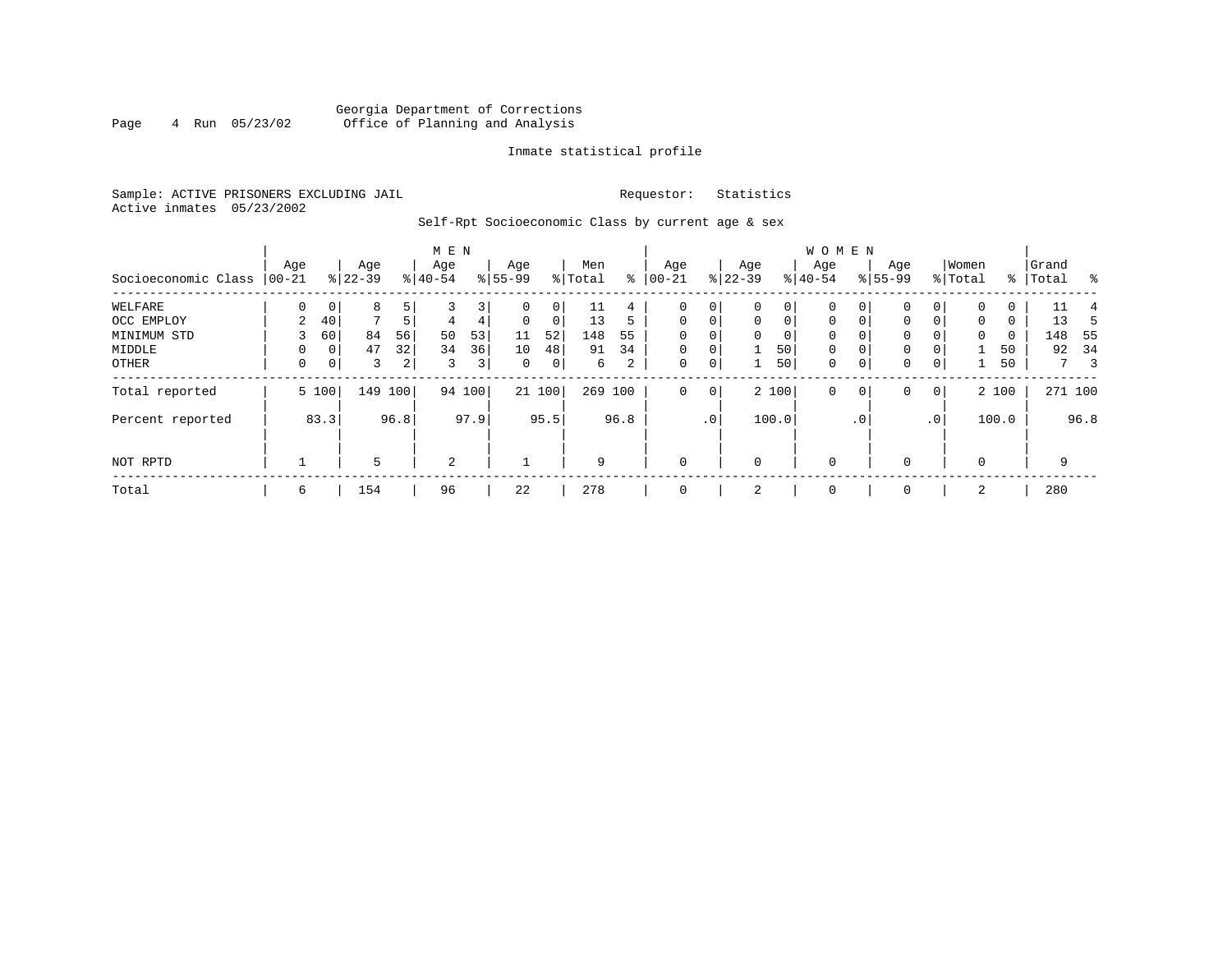#### Georgia Department of Corrections<br>5 Run 05/23/02 Office of Planning and Analysis Page 5 Run 05/23/02 Office of Planning and Analysis

#### Inmate statistical profile

Sample: ACTIVE PRISONERS EXCLUDING JAIL **Requestor:** Statistics Active inmates 05/23/2002

Self-Rpt Environment To Age 16 by current age & sex

| Environment                                                          | Age<br>  00-21                     |                                                             | Age<br>$8 22-39$              |                           | M E N<br>Age<br>$8 40-54$ |                          | Age<br>$ 55-99$                                |                               | Men<br>% Total                  | ႜ                   | Age<br>$ 00-21$                                                  |                                                                            | Age<br>$ 22-39$                |                                               | W O M E N<br>Age<br>$8 40-54$                                                  |                                                | Age<br>$8155 - 99$                             |                                                                                | Women<br>% Total                                | ႜ                                          | Grand<br>Total                  | ႜ               |
|----------------------------------------------------------------------|------------------------------------|-------------------------------------------------------------|-------------------------------|---------------------------|---------------------------|--------------------------|------------------------------------------------|-------------------------------|---------------------------------|---------------------|------------------------------------------------------------------|----------------------------------------------------------------------------|--------------------------------|-----------------------------------------------|--------------------------------------------------------------------------------|------------------------------------------------|------------------------------------------------|--------------------------------------------------------------------------------|-------------------------------------------------|--------------------------------------------|---------------------------------|-----------------|
| RURAL/FARM<br>RURAL/NFARM<br>S.M.S.A<br>URBAN<br>SMALL TOWN<br>OTHER | 0<br>O<br>$\overline{2}$<br>3<br>0 | $\mathbf 0$<br>$\mathbf 0$<br>33<br>17<br>50<br>$\mathbf 0$ | 0<br>8<br>65<br>29<br>45<br>1 | 0<br>-5<br>44<br>20<br>30 | 3<br>8<br>30<br>15<br>37  | 3<br>9<br>32<br>16<br>39 | 3<br>$\overline{2}$<br>7<br>2<br>8<br>$\Omega$ | 14<br>9<br>32<br>9<br>36<br>0 | 6<br>18<br>104<br>47<br>93<br>2 | ⇁<br>39<br>17<br>34 | $\mathbf 0$<br>$\Omega$<br>$\Omega$<br>$\Omega$<br>$\Omega$<br>0 | $\mathbf 0$<br>$\Omega$<br>$\Omega$<br>$\Omega$<br>$\Omega$<br>$\mathbf 0$ | 0<br>$\Omega$<br>$\Omega$<br>0 | 0<br>50<br>$\Omega$<br>0<br>50<br>$\mathbf 0$ | $\mathbf 0$<br>$\mathbf{0}$<br>$\mathbf 0$<br>$\mathbf 0$<br>$\mathbf{0}$<br>0 | 0<br>$\mathbf 0$<br>0<br>0<br>$\mathbf 0$<br>0 | 0<br>0<br>0<br>0<br>$\mathbf 0$<br>$\mathbf 0$ | 0 <sup>1</sup><br>0 <sup>1</sup><br>0 <sub>1</sub><br>0 <sub>1</sub><br>0<br>0 | $\mathbf 0$<br>$\Omega$<br>$\Omega$<br>$\Omega$ | 0<br>50<br>$\Omega$<br>$\Omega$<br>50<br>0 | 6<br>19<br>104<br>47<br>94<br>2 | 38<br>17<br>-35 |
| Total reported<br>Percent reported                                   |                                    | 6 100<br>100.0                                              | 148                           | 100<br>96.1               |                           | 94 100<br>97.9           |                                                | 22 100<br>100.0               | 270                             | 100<br>97.1         | 0                                                                | $\mathbf{0}$<br>$\cdot$ 0                                                  |                                | 2 100<br>100.0                                | $\mathbf{0}$                                                                   | 0<br>$\cdot$ 0                                 | 0                                              | 0 <sup>1</sup><br>$\cdot$ 0                                                    |                                                 | 2 100<br>100.0                             |                                 | 272 100<br>97.1 |
| NOT RPTD                                                             | 0                                  |                                                             | 6                             |                           | 2                         |                          | 0                                              |                               | 8                               |                     | $\mathbf 0$                                                      |                                                                            | $\Omega$                       |                                               | $\mathbf 0$                                                                    |                                                | $\mathbf 0$                                    |                                                                                |                                                 |                                            | 8                               |                 |

Total | 6 | 154 | 96 | 22 | 278 | 0 | 2 | 0 | 0 | 2 | 280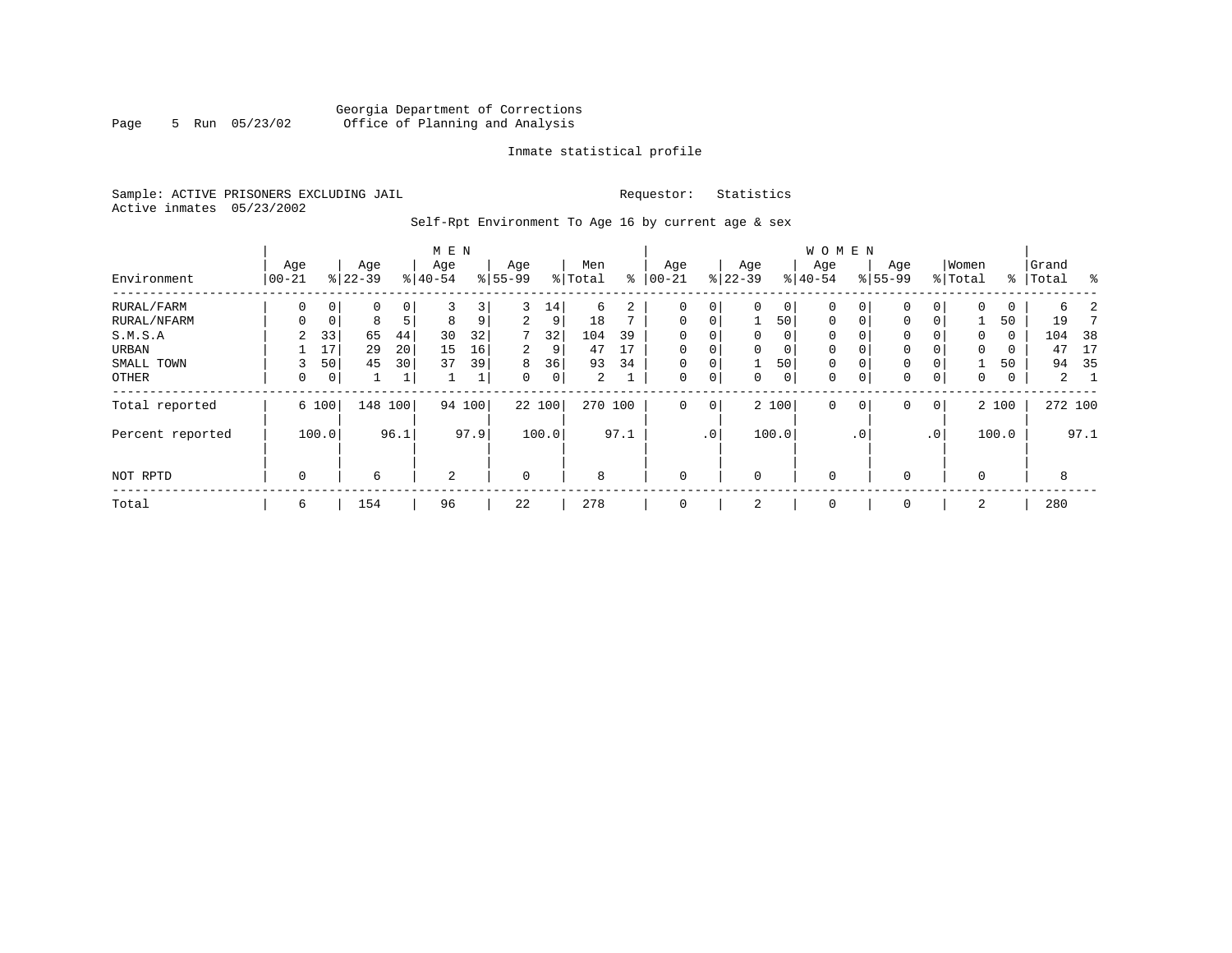#### Georgia Department of Corrections<br>6 Run 05/23/02 Office of Planning and Analysis Page 6 Run 05/23/02 Office of Planning and Analysis

#### Inmate statistical profile

Sample: ACTIVE PRISONERS EXCLUDING JAIL **Requestor:** Statistics Active inmates 05/23/2002

Self-Rpt Education Level by current age & sex

|                     | Age      |    | Age       |      | M E N<br>Age   |        | Age       |        | Men     |      | Age       |             | Age          |          | WOMEN<br>Age |           | Age       |           | Women        |              | Grand     |      |
|---------------------|----------|----|-----------|------|----------------|--------|-----------|--------|---------|------|-----------|-------------|--------------|----------|--------------|-----------|-----------|-----------|--------------|--------------|-----------|------|
| Education Level     | $ 00-21$ |    | $ 22-39 $ |      | $ 40-54 $      |        | $ 55-99 $ |        | % Total | ∻    | $ 00-21 $ |             | $ 22-39 $    |          | $ 40-54 $    |           | $8 55-99$ |           | % Total      |              | %   Total | ಿ    |
| LESS THAN GRADE 7   | $\Omega$ | 0  | 5         | 3    |                |        | 3         | 14     | 12      | 4    |           |             | 0            | 0        | 0            |           |           | 0         | 0            | 0            | 12        |      |
| GRADE 7             |          | 17 | 3         | 2    | 8              | 9      |           | 5      | 13      | 5    | $\Omega$  | 0           | 0            | 0        | 0            | 0         | 0         | 0         | 0            | 0            | 13        | 5    |
| GRADE 8             |          | 17 | 19        | 13   |                |        | 5         | 23     | 29      | 11   |           |             | $\Omega$     | $\Omega$ | $\Omega$     |           |           |           | 0            | 0            | 29        | 11   |
| GRADE 9             | U        | 0  | 20        | 13   | 15             | 16     |           | 5      | 36      | 13   | $\Omega$  |             | $\Omega$     | $\Omega$ | $\Omega$     |           | 0         |           | $\Omega$     | 0            | 36        | 13   |
| GRADE 10            | 2        | 33 | 41        | 27   | 18             | 19     |           | 5      | 62      | 23   | 0         | $\mathbf 0$ | $\Omega$     | $\Omega$ | $\mathbf 0$  |           | 0         | 0         | $\mathbf 0$  |              | 62        | 23   |
| GRADE 11            | $\Omega$ | 0  | 24        | 16   |                |        | 3         | 14     | 34      | 12   | $\Omega$  | $\mathbf 0$ | 2 100        |          | $\mathbf 0$  |           | 0         | 0         | 2            | 100          | 36        | 13   |
| GRADE 12            | 2        | 33 | 24        | 16   | 12             | 13     | 2         | 9      | 40      | 15   | $\Omega$  |             | $\Omega$     | 0        | $\mathbf 0$  |           | 0         |           | 0            | 0            | 40        | 15   |
| MORE THAN GRADE 12  | 0        | 0  | 15        | 10   | 26             | 28     | 6         | 27     | 47      | 17   | 0         | 0           | $\mathbf{0}$ | 0        | $\mathbf 0$  | 0         | 0         | 0         | $\mathbf{0}$ | $\mathbf{0}$ | 47        | 17   |
| Total reported      | 6 100    |    | 151 100   |      |                | 94 100 |           | 22 100 | 273 100 |      | $\Omega$  | 0           | 2 100        |          | $\Omega$     | $\Omega$  | $\Omega$  | 0         |              | 2 100        | 275 100   |      |
| Percent reported    | 100.0    |    |           | 98.1 |                | 97.9   |           | 100.0  |         | 98.2 |           | .0          | 100.0        |          |              | $\cdot$ 0 |           | $\cdot$ 0 |              | 100.0        |           | 98.2 |
| NOT REPORTED        | 0        |    | 3         |      | $\overline{2}$ |        | 0         |        | 5       |      | $\Omega$  |             | 0            |          | $\Omega$     |           | O         |           | $\mathbf 0$  |              | 5         |      |
| Total               | 6        |    | 154       |      | 96             |        | 22        |        | 278     |      | $\Omega$  |             | 2            |          | $\Omega$     |           | O         |           | 2            |              | 280       |      |
|                     |          |    |           |      |                |        |           |        |         |      |           |             |              |          |              |           |           |           |              |              |           |      |
| AVG EDUCATION LEVEL | 9.83     |    | 11.03     |      | 12.17          |        | 11.32     |        | 11.42   |      | .00       |             | 11.00        |          | .00          |           | .00       |           | 11.00        |              | 11.42     |      |

\* NOTE: THE FIELD LABLED "LESS THAN GRADE 7" WAS CORRECTED IN MARCH 1989: MISSING DATA FOR INMATES STILL IN DIAGNOSTICS NOW HAS BEEN REMOVED FROM THIS FIELD AND IDENTIFIED AS "NOT REPORTED" INFORMATION.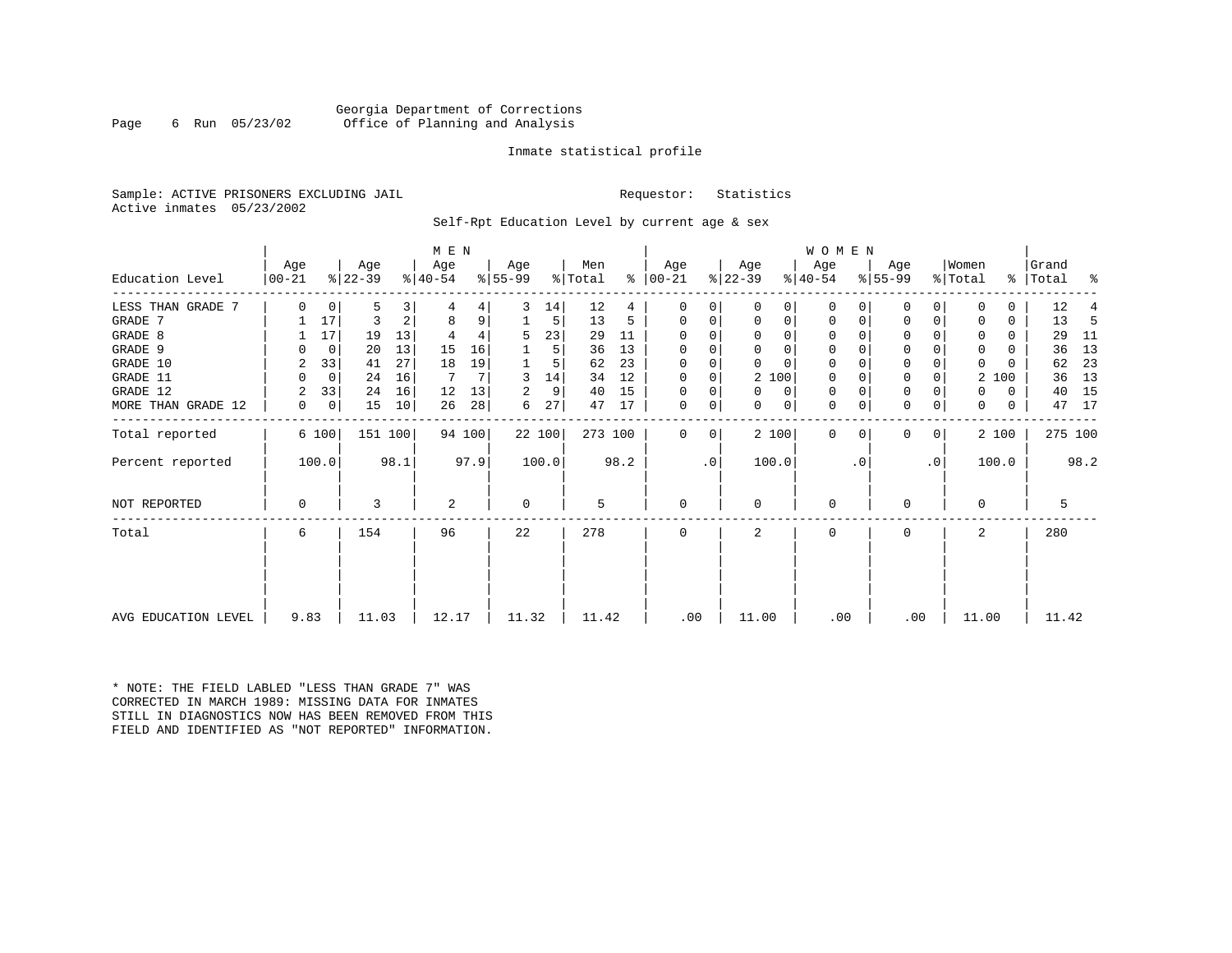### Georgia Department of Corrections<br>7 Run 05/23/02 Office of Planning and Analysis Page 7 Run 05/23/02 Office of Planning and Analysis

#### Inmate statistical profile

Sample: ACTIVE PRISONERS EXCLUDING JAIL **Requestor:** Statistics Active inmates 05/23/2002

Functional Reading Level (WRAT Scores) by current age & sex

|                    |                 |             |                  |      | M E N            |        |                 |                |                |      |                    |                |                  |             | W O M E N        |           |                  |           |                  |          |                |      |
|--------------------|-----------------|-------------|------------------|------|------------------|--------|-----------------|----------------|----------------|------|--------------------|----------------|------------------|-------------|------------------|-----------|------------------|-----------|------------------|----------|----------------|------|
| WRAT Reading Score | Age<br>$ 00-21$ |             | Age<br>$ 22-39 $ |      | Age<br>$ 40-54 $ |        | Age<br>$ 55-99$ |                | Men<br>% Total | ႜ    | Age<br>$ 00 - 21 $ |                | Age<br>$ 22-39 $ |             | Age<br>$ 40-54 $ |           | Age<br>$8 55-99$ |           | Women<br>% Total | ွေ       | Grand<br>Total | ႜ    |
| LESS THAN GRADE 6  |                 | 17          | 48               | 34   | 30               | 35     |                 | 37             | 86             | 34   | $\Omega$           | 0              |                  | 50          | $\Omega$         |           | 0                | $\Omega$  |                  | 50       | 87             | 34   |
| 6TH THRU 8TH GRADE | 4               | 67          | 29               | 20   | 18               | 21     | 3               | 16             | 54             | 21   | 0                  | 0              | $\mathbf 0$      | $\circ$     | 0                | 0         | 0                | 0         |                  | 0        | 54             | 21   |
| GRADE 9            |                 | 17          | 12               | 8    | 12               | 14     | 2               | 11             | 27             | 11   | 0                  | 0              |                  | 0           | 0                |           | 0                |           |                  | $\Omega$ | 27             | 11   |
| GRADE 10           | 0               | 0           | 4                |      | 2                | 2      |                 | 5              | 7              | 3    | 0                  | 0              | $\Omega$         | 0           | 0                |           | $\mathbf 0$      |           | 0                | 0        | 7              | 3    |
| GRADE 11           | 0               | $\mathbf 0$ | 7                |      | 6                |        |                 | 5              | 14             | 6    | $\Omega$           | 0              |                  | 0           | 0                |           | $\mathbf 0$      |           | $\Omega$         | $\Omega$ | 14             |      |
| GRADE 12           | 0               | 0           | 26               | 18   | 11               | 13     | 4               | 21             | 41             | 16   | $\Omega$           | 0              | $\Omega$         | $\mathbf 0$ | 0                |           | $\mathbf 0$      | 0         | $\Omega$         | 0        | 41             | 16   |
| MORE THAN GRADE 12 | 0               | 0           | 16               | 11   | 7                | 8      |                 | 5 <sup>1</sup> | 24             | 9    | 0                  | 0              |                  | 50          | $\mathbf 0$      | 0         | $\mathbf 0$      | 0         |                  | 50       | 25             | 10   |
| Total reported     |                 | 6 100       | 142 100          |      |                  | 86 100 |                 | 19 100         | 253 100        |      | $\mathbf{0}$       | $\overline{0}$ |                  | 2 100       | $\Omega$         | $\Omega$  | $\mathbf{0}$     | 0         |                  | 2 100    | 255 100        |      |
| Percent reported   |                 | 100.0       |                  | 92.2 |                  | 89.6   |                 | 86.4           |                | 91.0 |                    | $\cdot$ 0      |                  | 100.0       |                  | $\cdot$ 0 |                  | $\cdot$ 0 |                  | 100.0    |                | 91.1 |
| NOT REPORTED       | 0               |             | 12               |      | 10               |        | 3               |                | 25             |      | 0                  |                | $\Omega$         |             | 0                |           | 0                |           | $\Omega$         |          | 25             |      |
| Total              | 6               |             | 154              |      | 96               |        | 22              |                | 278            |      | $\Omega$           |                | 2                |             | 0                |           | 0                |           | 2                |          | 280            |      |
|                    |                 |             |                  |      |                  |        |                 |                |                |      |                    |                |                  |             |                  |           |                  |           |                  |          |                |      |
| AVG READING SCORE  | 7.68            |             | 8.22             |      | 7.65             |        | 7.94            |                | 7.99           |      | .00                |                | 9.10             |             | .00              |           | .00              |           | 9.10             |          | 8.00           |      |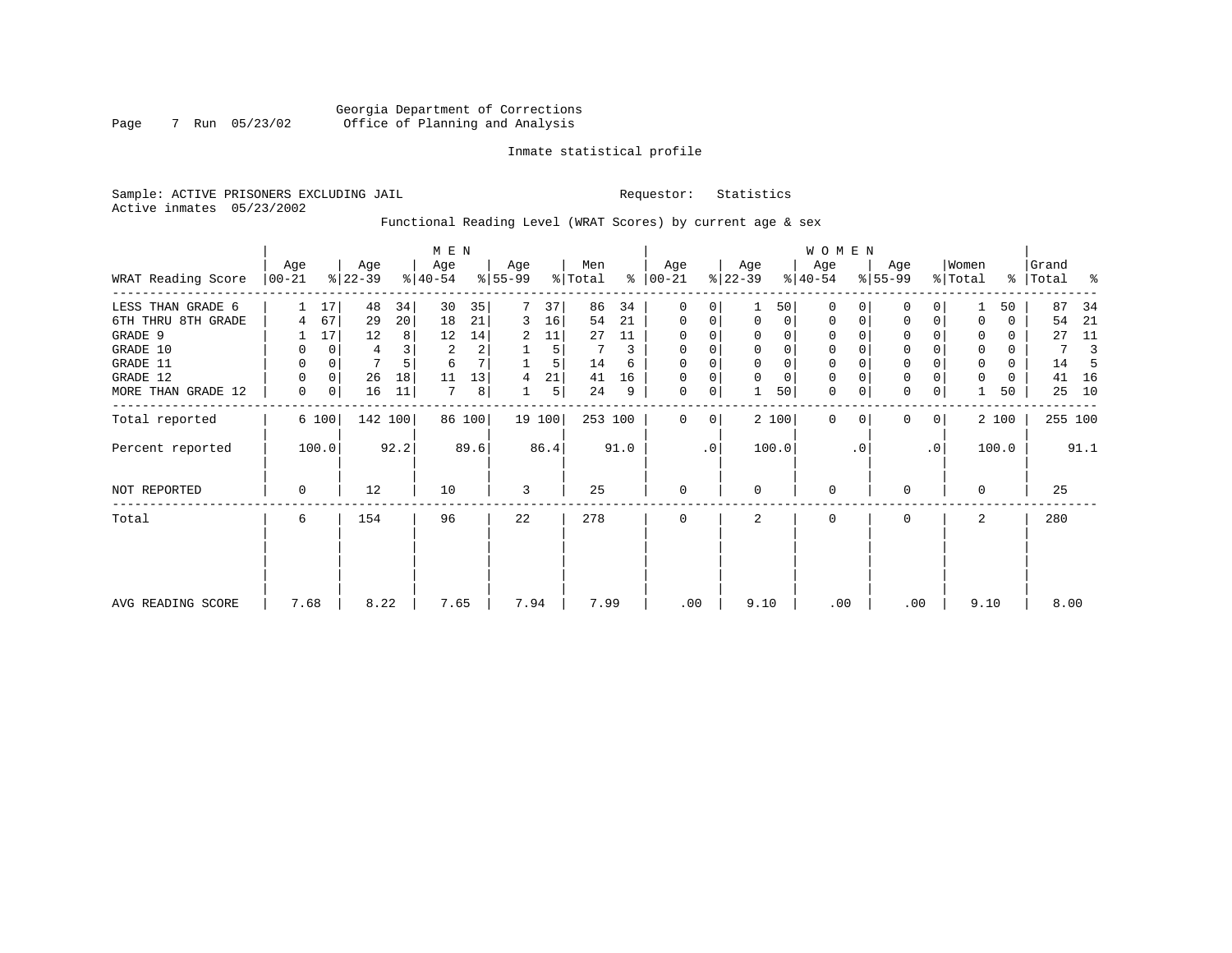### Georgia Department of Corrections<br>8 Run 05/23/02 Office of Planning and Analysis Page 8 Run 05/23/02 Office of Planning and Analysis

#### Inmate statistical profile

Sample: ACTIVE PRISONERS EXCLUDING JAIL **Requestor:** Statistics Active inmates 05/23/2002

# Functional Math Level (WRAT Scores) by current age & sex

|                    | M E N            |              |                  |              |                  |        |                  |                |                |      |                      |                |                  |             | WOMEN            |           |                  |           |                  |          |                      |                |
|--------------------|------------------|--------------|------------------|--------------|------------------|--------|------------------|----------------|----------------|------|----------------------|----------------|------------------|-------------|------------------|-----------|------------------|-----------|------------------|----------|----------------------|----------------|
| WRAT Math Score    | Age<br>$ 00-21 $ |              | Age<br>$ 22-39 $ |              | Age<br>$8 40-54$ |        | Age<br>$8 55-99$ |                | Men<br>% Total |      | Age<br>$8   00 - 21$ |                | Age<br>$ 22-39 $ |             | Age<br>$8 40-54$ |           | Age<br>$8 55-99$ |           | Women<br>% Total |          | Grand<br>%   Total % |                |
|                    |                  |              |                  |              |                  |        |                  |                |                |      |                      |                |                  |             |                  |           |                  |           |                  |          |                      |                |
| LESS THAN GRADE 6  | 2                | 33           | 48               | 34           | 38               | 44     | 10               | 53             | 98             | 39   | 0                    |                | $\Omega$         | 0           | $\Omega$         |           | 0                |           |                  | 0        | 98                   | - 38           |
| 6TH THRU 8TH GRADE |                  | 17           | 62               | 44           | 33               | 38     | $4\overline{ }$  | 21             | 100            | 40   | $\mathbf 0$          | 0              | $\Omega$         | 0           | $\mathbf{0}$     | $\Omega$  | 0                | $\Omega$  | $\Omega$         | $\Omega$ | 100                  | 39             |
| GRADE 9            |                  | 50           | 14               | 10           |                  | 8      | $\Omega$         | $\mathbf{0}$   | 24             | 9    | 0                    | 0              |                  | 50          | $\mathbf{0}$     | $\Omega$  | 0                |           |                  | 50       | 25                   | 10             |
| GRADE 10           | 0                | $\mathbf{0}$ | 11               | 8            | 4                | 5      | 2                | 11             | 17             |      | 0                    |                | 0                | 0           | 0                | $\Omega$  | 0                |           | 0                | 0        | 17                   | $\overline{7}$ |
| GRADE 11           | 0                | 0            | 4                | 3            | $\mathbf 0$      |        |                  | 5              | 5              |      | $\mathbf 0$          |                | $\mathbf 0$      | 0           | 0                |           | 0                |           | $\Omega$         | 0        | 5                    | 2              |
| GRADE 12           | 0                | 0            | $\overline{a}$   | $\mathbf{1}$ |                  |        |                  | 5 <sub>1</sub> | 6              | 2    | 0                    | 0              | $\Omega$         | $\mathbf 0$ | 0                | $\Omega$  | 0                |           |                  | 0        | 6                    | 2              |
| MORE THAN GRADE 12 | 0                | 0            |                  | $\mathbf{1}$ |                  |        |                  | 5              | 3              |      | $\Omega$             | 0              |                  | 50          | $\mathbf{0}$     | 0         | 0                | 0         |                  | 50       | $4\overline{ }$      | 2              |
| Total reported     |                  | 6 100        |                  | 142 100      |                  | 86 100 |                  | 19 100         | 253 100        |      | $\Omega$             | 0 <sup>1</sup> |                  | 2 100       | $\Omega$         | $\Omega$  | $\Omega$         | 0         |                  | 2 100    | 255 100              |                |
| Percent reported   |                  | 100.0        |                  | 92.2         |                  | 89.6   |                  | 86.4           |                | 91.0 |                      | .0             |                  | 100.0       |                  | $\cdot$ 0 |                  | $\cdot$ 0 |                  | 100.0    |                      | 91.1           |
| NOT REPORTED       | 0                |              | 12               |              | 10               |        | 3                |                | 25             |      | $\Omega$             |                | $\Omega$         |             | $\Omega$         |           | $\Omega$         |           | $\Omega$         |          | 25                   |                |
| Total              | 6                |              | 154              |              | 96               |        | 22               |                | 278            |      |                      |                |                  |             | $\Omega$         |           | <sup>0</sup>     |           |                  |          | 280                  |                |
|                    |                  |              |                  |              |                  |        |                  |                |                |      |                      |                |                  |             |                  |           |                  |           |                  |          |                      |                |
| AVG MATH SCORE     | 7.50             |              | 7.02             |              | 6.41             |        | 6.62             |                | 6.79           |      | .00                  |                | 11.40            |             | .00              |           | .00              |           | 11.40            |          | 6.83                 |                |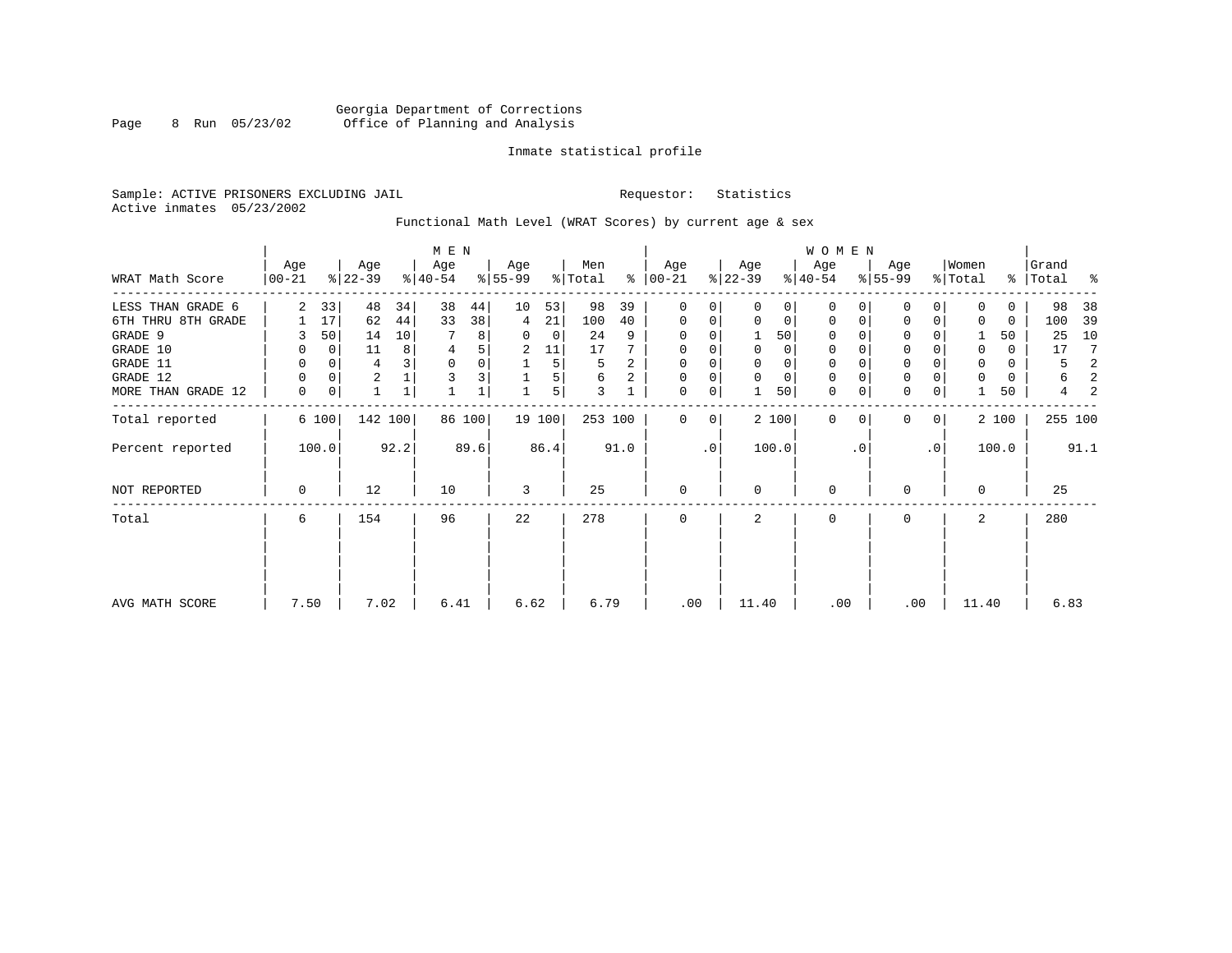#### Inmate statistical profile

Sample: ACTIVE PRISONERS EXCLUDING JAIL **Requestor:** Statistics Active inmates 05/23/2002

### Functional Spelling Level (WRAT Scores) by current age & sex

|                               |          |                |                  |         | M E N            |        |                 |        |                            |      |                    |             |                  |          | W O M E N        |          |                  |           |                  |       |                    |      |
|-------------------------------|----------|----------------|------------------|---------|------------------|--------|-----------------|--------|----------------------------|------|--------------------|-------------|------------------|----------|------------------|----------|------------------|-----------|------------------|-------|--------------------|------|
| WRAT Spelling Score $ 00-21 $ | Age      |                | Age<br>$ 22-39 $ |         | Age<br>$ 40-54 $ |        | Age<br>$ 55-99$ |        | Men<br>$\frac{1}{2}$ Total | ွေ   | Age<br>$ 00 - 21 $ |             | Age<br>$ 22-39 $ |          | Age<br>$ 40-54 $ |          | Age<br>$8 55-99$ |           | Women<br>% Total |       | Grand<br>%   Total | ႜ    |
| LESS THAN GRADE 6             | $\Omega$ | 0 <sup>1</sup> | 52               | 37      | 40               | 47     | 8               | 42     | 100                        | 40   | 0                  | $\Omega$    | $\Omega$         | $\Omega$ | $\Omega$         | $\Omega$ | $\Omega$         | $\Omega$  | $\cap$           | 0     | 100                | 39   |
| 6TH THRU 8TH GRADE            |          | 50             | 41               | 29      | 25               | 29     | 6               | 32     | 75                         | 30   | 0                  | 0           |                  | 50       | 0                | 0        | 0                | 0         |                  | 50    | 76                 | 30   |
| GRADE 9                       |          | 33             | 14               | 10      | 5                | б      | 2               | 11     | 23                         | 9    | 0                  |             |                  | 0        | 0                |          | $\Omega$         |           | 0                | 0     | 23                 | 9    |
| GRADE 10                      |          | 17             | 9                | 6       | 3                | 3      | 0               | 0      | 13                         |      | 0                  |             | $\mathbf 0$      | 0        | 0                |          | 0                |           | 0                | 0     | 13                 |      |
| GRADE 11                      |          | 0              | 5                |         | 3                | 3      |                 | 5      | 9                          |      | $\Omega$           |             | $\Omega$         | 0        | $\mathbf 0$      |          | $\Omega$         |           |                  | 0     | 9                  |      |
| GRADE 12                      | 0        | 0              | 13               | 9       | 5                | 6      |                 | 5      | 19                         | 8    | 0                  | 0           | $\mathbf 0$      | 0        | 0                |          | 0                |           | 0                | 0     | 19                 |      |
| MORE THAN GRADE 12            | 0        | 0              | 8                | 6       | 5                | 6      |                 | 5      | 14                         | 6    | 0                  | 0           |                  | 50       | $\mathbf 0$      | 0        | $\mathbf 0$      | 0         |                  | 50    | 15                 | 6    |
| Total reported                |          | 6 100          |                  | 142 100 |                  | 86 100 |                 | 19 100 | 253 100                    |      | $\mathbf{0}$       | $\mathbf 0$ |                  | 2 100    | $\mathbf 0$      | $\Omega$ | $\Omega$         | 0         |                  | 2 100 | 255 100            |      |
| Percent reported              |          | 100.0          |                  | 92.2    |                  | 89.6   |                 | 86.4   |                            | 91.0 |                    | $\cdot$ 0   |                  | 100.0    |                  | . 0      |                  | $\cdot$ 0 |                  | 100.0 |                    | 91.1 |
| <b>NOT REPORTED</b>           | 0        |                | 12               |         | 10               |        | 3               |        | 25                         |      | $\mathbf{0}$       |             | $\Omega$         |          | $\mathbf 0$      |          | 0                |           | $\Omega$         |       | 25                 |      |
| Total                         | 6        |                | 154              |         | 96               |        | 22              |        | 278                        |      | $\mathbf{0}$       |             | 2                |          | $\mathbf 0$      |          | 0                |           | 2                |       | 280                |      |
|                               |          |                |                  |         |                  |        |                 |        |                            |      |                    |             |                  |          |                  |          |                  |           |                  |       |                    |      |
| AVG SPELLING SCORE            | 8.95     |                | 7.41             |         | 6.35             |        | 7.01            |        | 7.06                       |      | .00                |             | 9.70             |          | .00              |          | .00              |           | 9.70             |       | 7.08               |      |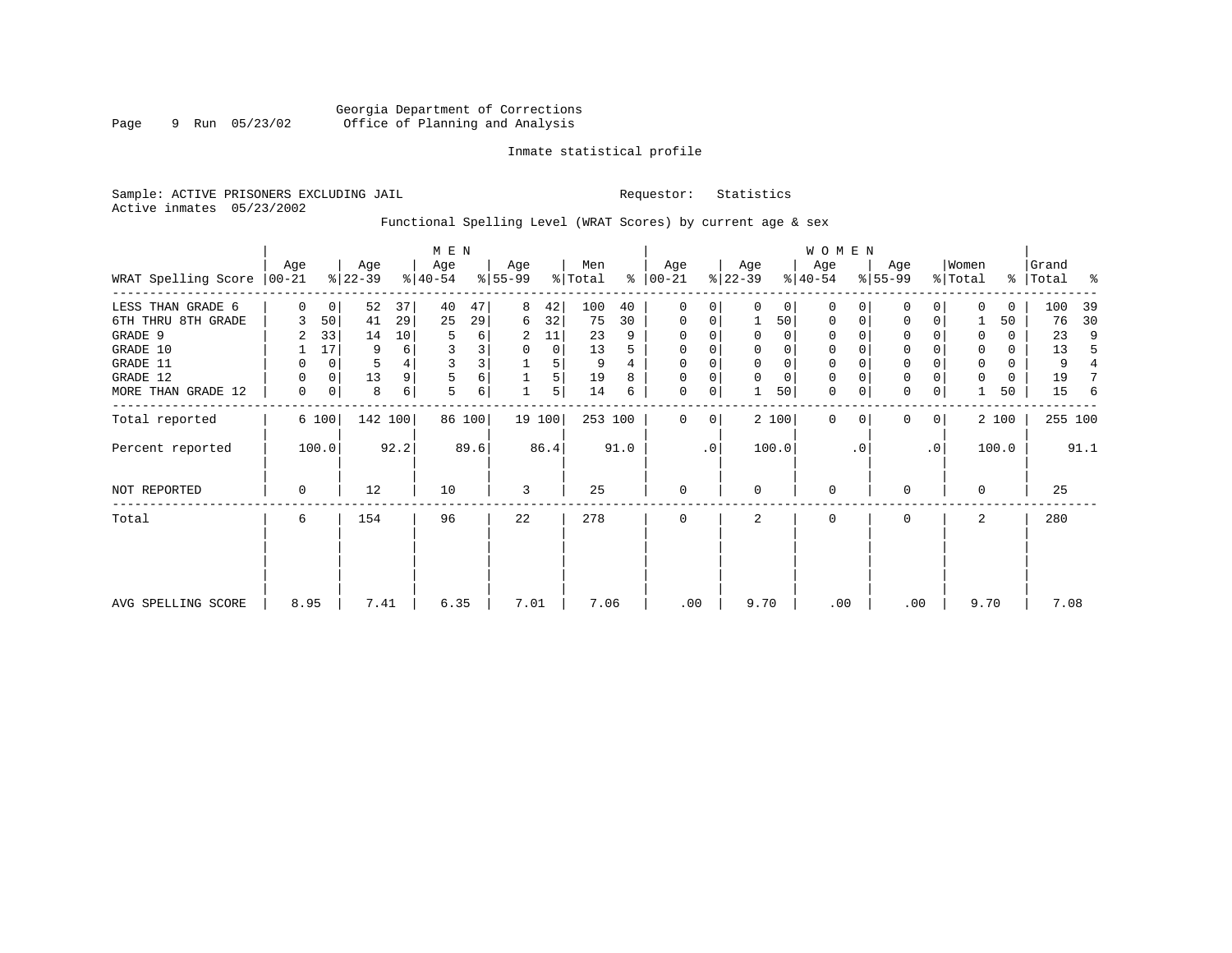#### Georgia Department of Corrections<br>Page 10 Run 05/23/02 Office of Planning and Analysis Page 10 Run 05/23/02 Office of Planning and Analysis

#### Inmate statistical profile

Sample: ACTIVE PRISONERS EXCLUDING JAIL **Requestor:** Statistics Active inmates 05/23/2002

Self-Rpt Guardian Status To Age 16 by current age & sex

|                  | M E N     |             |           |      |              |        |          |              |          |          |             |     |          |          | W O M E N |          |              |    |          |       |           |         |
|------------------|-----------|-------------|-----------|------|--------------|--------|----------|--------------|----------|----------|-------------|-----|----------|----------|-----------|----------|--------------|----|----------|-------|-----------|---------|
|                  | Age       |             | Age       |      | Age          |        | Age      |              | Men      |          | Age         |     | Age      |          | Age       |          | Age          |    | Women    |       | Grand     |         |
| Guardian Status  | $00 - 21$ |             | $ 22-39 $ |      | $ 40-54 $    |        | $ 55-99$ |              | % Total  | ႜ        | $ 00 - 21$  |     | $ 22-39$ |          | $ 40-54 $ |          | $ 55-99 $    |    | % Total  |       | %   Total | ႜ       |
| ORPHANAGE        |           |             | 0         | 0    | <sup>0</sup> | 0      |          | <sup>0</sup> | $\Omega$ | $\Omega$ | $\left($    | 0   |          | 0        | 0         |          |              |    |          |       |           |         |
| FATHER ONLY      | 0         | $\Omega$    | 4         |      | 2            | 2      |          | $\Omega$     | 6        |          | $\Omega$    | 0   | O        | $\Omega$ | $\Omega$  |          | <sup>0</sup> |    |          | 0     | h         |         |
| FTR MTR HD       |           | 0           | 13        | 9    | 5            | 5      |          | 9            | 20       |          |             |     |          |          | O         |          | O            |    |          |       | 20        |         |
| MOTHER ONLY      |           | 50          | 59        | 39   | 35           | 37     | 4        | 18           | 101      | 37       |             |     |          |          | O         |          | $\Omega$     |    |          |       | 101       | 37      |
| MTR FTR HD       | 2         | 33          | 46        | 30   | 38           | 40     | 11       | 50           | 97       | 35       | $\Omega$    | 0   |          | 2 100    | $\Omega$  |          | <sup>0</sup> |    |          | 2 100 | 99        | 36      |
| OTH FEMALE       |           |             | 5         |      |              | 4      |          | 5            | 10       |          |             |     |          | 0        | 0         |          | 0            |    |          |       | 10        |         |
| OTH MALE         |           |             |           |      |              |        |          |              |          |          |             |     |          |          | 0         |          |              |    |          |       |           |         |
| STEP-PARNTS      |           | 17          | 3         |      |              | ┷      | 2        |              |          | 3        | $\Omega$    |     |          | $\Omega$ | 0         |          | 0            |    |          |       |           |         |
| FOSTER HOME      |           | C           | 6         |      | $\Omega$     | 0      |          |              |          |          | $\Omega$    |     |          |          | 0         |          |              |    |          |       |           |         |
| GRAND PRNTS      | 0         | $\mathbf 0$ | 8         |      | 6            | 6      |          | 5            | 15       | 5        | $\mathbf 0$ | 0   |          | $\Omega$ | 0         |          | 0            |    |          |       | 15        |         |
| OTHER            | 0         | 0           | 6         | 4    |              | 4      | $\Omega$ | 0            | 10       |          | $\mathbf 0$ | 0   |          | 0        | 0         |          | $\Omega$     | 0  |          | 0     | 10        |         |
| Total reported   |           | 6 100       | 151 100   |      |              | 95 100 |          | 22 100       | 274 100  |          | $\Omega$    | 0   |          | 2 100    | $\Omega$  | $\Omega$ | $\Omega$     | 0  |          | 2 100 |           | 276 100 |
| Percent reported |           | 100.0       |           | 98.1 |              | 99.0   |          | 100.0        |          | 98.6     |             | .0' |          | 100.0    |           | . 0      |              | .0 |          | 100.0 |           | 98.6    |
| NOT RPTD         | 0         |             | 3         |      |              |        | $\Omega$ |              | 4        |          | $\mathbf 0$ |     | $\Omega$ |          | $\Omega$  |          | $\Omega$     |    | $\Omega$ |       |           |         |
| Total            | 6         |             | 154       |      | 96           |        | 22       |              | 278      |          | $\Omega$    |     |          |          | 0         |          | $\Omega$     |    | 2        |       | 280       |         |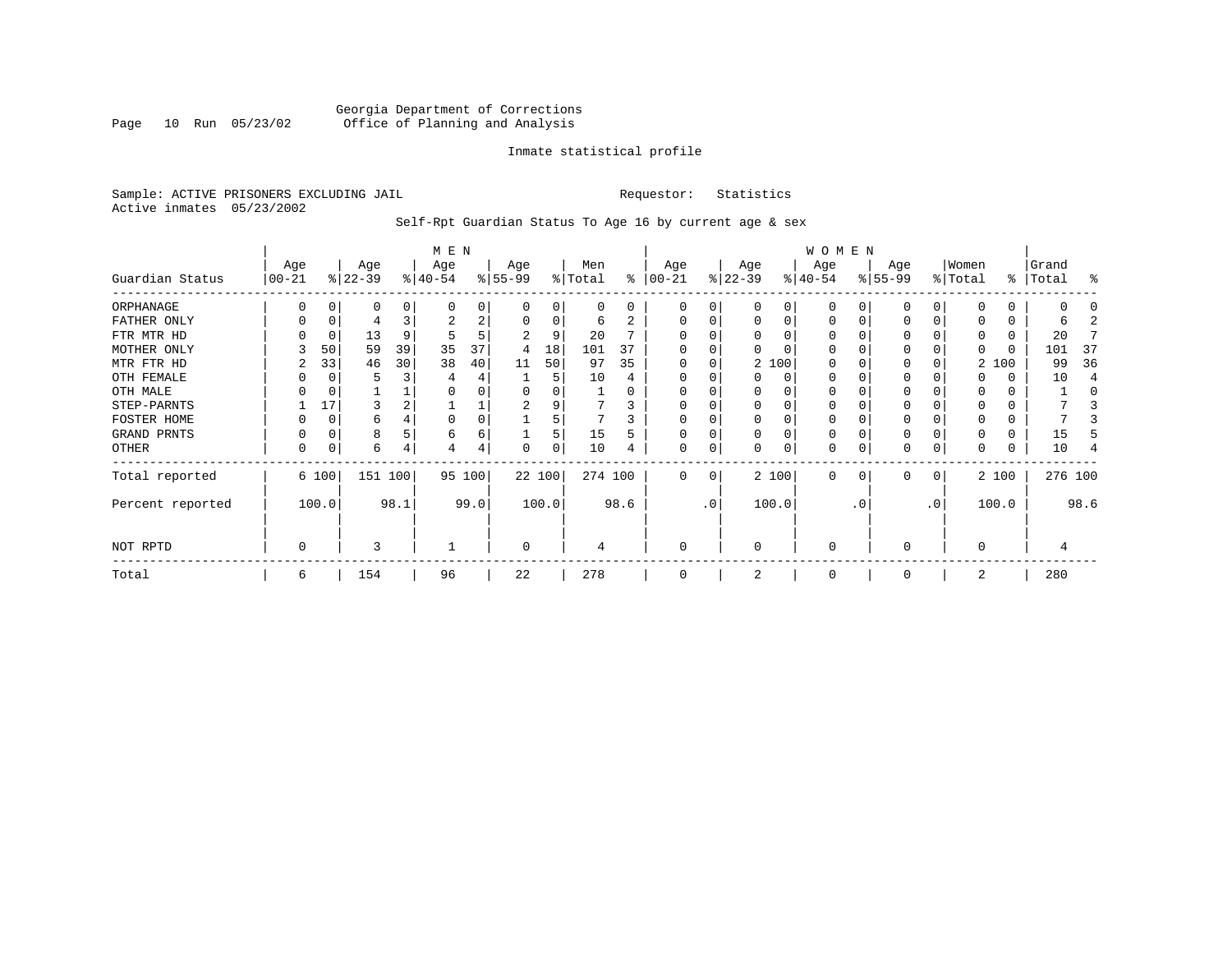#### Georgia Department of Corrections<br>Page 11 Run 05/23/02 Office of Planning and Analysis Office of Planning and Analysis

#### Inmate statistical profile

Sample: ACTIVE PRISONERS EXCLUDING JAIL **Requestor:** Statistics Active inmates 05/23/2002

#### Self-Rpt Employment Status Before Prison by current age & sex

|                  |                  |              |                  |     | M E N           |        |                 |        |         |          |                 |                |                  |       | W O M E N        |     |                    |                |                  |             |         |          |
|------------------|------------------|--------------|------------------|-----|-----------------|--------|-----------------|--------|---------|----------|-----------------|----------------|------------------|-------|------------------|-----|--------------------|----------------|------------------|-------------|---------|----------|
|                  | Age<br>$00 - 21$ |              | Age<br>$ 22-39 $ |     | Age<br>$ 40-54$ |        | Age<br>$ 55-99$ |        | Men     | ွေ       | Age<br>$ 00-21$ |                | Age<br>$ 22-39 $ |       | Age<br>$ 40-54 $ |     | Age<br>$8155 - 99$ |                | Women<br>% Total | $\approx$ 1 | Grand   | - 옹      |
| Employment       |                  |              |                  |     |                 |        |                 |        | % Total |          |                 |                |                  |       |                  |     |                    |                |                  |             | Total   |          |
| FULL TIME        |                  | 20           | 71               | 50  | 56              | 67     | 14              | 67     | 142     | 56       | $\Omega$        | $\overline{0}$ |                  | 2 100 | $\mathbf{0}$     | C   | 0                  | $\overline{0}$ |                  | 2 100       | 144     | 56       |
| PART TIME        | $\Omega$         | 0            | 9                | 6   |                 |        | 0               | 0      | 10      | 4        | $\Omega$        | 0              | 0                | 0     | $\mathbf{0}$     | 0   | $\Omega$           | 0              | $\Omega$         | 0           | 10      | 4        |
| UNEMPL < 6M      | 2                | 40           | 19               | 13  |                 | 8      | $\Omega$        | 0      | 28      | 11       |                 |                | 0                | 0     | 0                |     | 0                  |                | $\Omega$         | 0           | 28      | -11      |
| UNEMPL > 6M      |                  | 0            | 29               | 20  | 13              | 15     | 2               | 10     | 44      | 17       |                 |                | $\Omega$         | 0     | $\Omega$         |     | $\Omega$           |                | $\Omega$         | 0           | 44      | 17       |
| NEVER WORKD      | 2                | 40           | 12               | 8   |                 |        |                 | 5      | 16      | 6        | $\Omega$        |                | 0                | 0     | $\mathbf 0$      |     | $\Omega$           |                | $\Omega$         | 0           | 16      | 6        |
| <b>STUDENT</b>   | $\Omega$         | 0            |                  |     |                 |        | 0               | 0      |         | $\Omega$ | $\Omega$        |                | 0                | 0     | 0                |     | $\mathbf 0$        |                | 0                | 0           |         | $\Omega$ |
| INCAPABLE        | $\Omega$         | 0            | 2                |     | 6               |        | 4               | 19     | 12      | 5        |                 |                | 0                | 0     | $\mathbf 0$      |     | 0                  |                | $\Omega$         | 0           | 12      |          |
| OTHER            | $\Omega$         | 0            | 0                | 0   | $\Omega$        | 0      | 0               | 0      | 0       | 0        | $\Omega$        | 0              | 0                | 0     | 0                |     | 0                  | 0              | 0                | 0           | 0       | 0        |
| Total reported   |                  | 5 100        | 143              | 100 |                 | 84 100 |                 | 21 100 | 253 100 |          | $\Omega$        | $\overline{0}$ |                  | 2 100 | $\mathbf{0}$     | 0   | 0                  | 0 <sup>1</sup> |                  | 2 100       | 255 100 |          |
| Percent reported |                  | 83.3<br>92.9 |                  |     |                 | 87.5   |                 | 95.5   |         | 91.0     |                 | .0'            |                  | 100.0 |                  | . 0 |                    | $\cdot$ 0      |                  | 100.0       |         | 91.1     |
| NOT RPTD         |                  |              | 11               |     | 12              |        |                 |        | 25      |          |                 |                | $\Omega$         |       | $\mathbf 0$      |     | $\Omega$           |                | $\mathbf 0$      |             | 25      |          |
| Total            | 6                |              | 154              |     | 96              |        | 22              |        | 278     |          |                 |                | 2                |       | 0                |     | $\mathbf 0$        |                | 2                |             | 280     |          |

\* NOTE: THE FIELD LABELD "OTHER" WAS CORRECTED IN APRIL 1989; INMATES CODED "PRE-OTIS NOT REPORTED" NOW HAVE BEEN REMOVED FROM THIS FIELD AND IDENTIFIED AS "NOT REPORTED".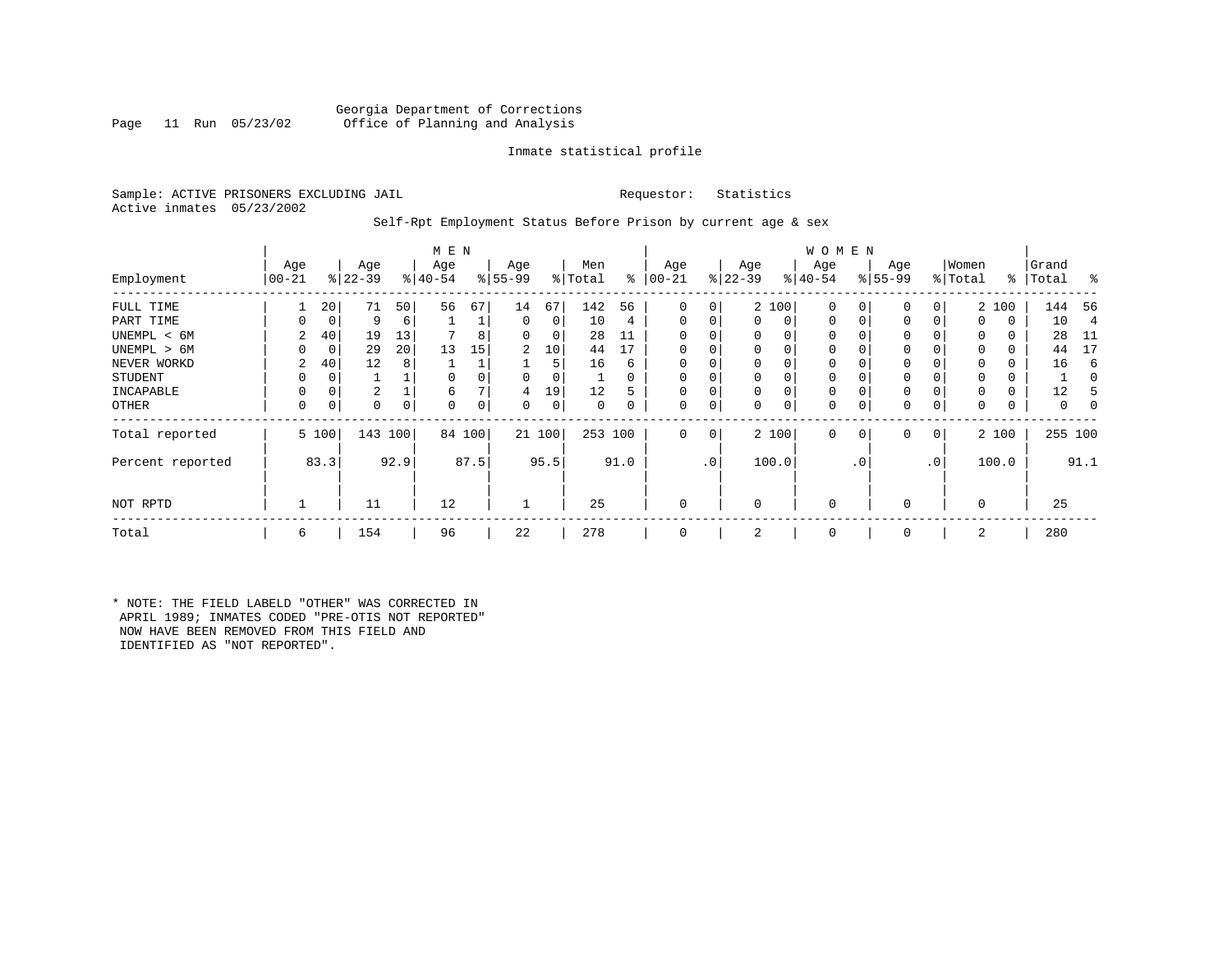#### Georgia Department of Corrections<br>Page 12 Run 05/23/02 Office of Planning and Analysis Page 12 Run 05/23/02 Office of Planning and Analysis

#### Inmate statistical profile

Sample: ACTIVE PRISONERS EXCLUDING JAIL **Requestor:** Statistics Active inmates 05/23/2002

Self-Rpt Marital Status At Admission by current age & sex

|                  | M E N    |               |           |     |           |             |           |        |         |             |              |          |             |          | <b>WOMEN</b> |                |             |                 |          |       |         |                |
|------------------|----------|---------------|-----------|-----|-----------|-------------|-----------|--------|---------|-------------|--------------|----------|-------------|----------|--------------|----------------|-------------|-----------------|----------|-------|---------|----------------|
|                  | Age      |               | Age       |     | Age       |             | Age       |        | Men     |             | Age          |          | Age         |          | Age          |                | Age         |                 | Women    |       | Grand   |                |
| Marital Status   | $ 00-21$ |               | $ 22-39 $ |     | $8 40-54$ |             | $8 55-99$ |        | % Total | ွေ          | $ 00 - 21 $  |          | $ 22-39$    |          | $ 40-54 $    |                | $8 55-99$   |                 | % Total  | ႜ     | Total   | ွေ             |
| SINGLE           |          | 6 100         | 106       | 70  | 39        | 41          | 2         | 9      | 153     | 56          | 0            | 0        |             | 50       | 0            | 0              | $\mathbf 0$ | 0               |          | 50    | 154     | -56            |
| MARRIED          | 0        | 0             | 17        | 11  | 12        | 13          | 10        | 45     | 39      | 14          | $\mathbf{0}$ | 0        | $\mathbf 0$ | $\Omega$ | 0            | 0              | 0           | $\Omega$        | 0        | 0     | 39      | 14             |
| SEPARATED        | 0        | $\Omega$      | 2         |     | 6         | 6           | 2         | 9      | 10      | 4           | $\Omega$     | 0        | $\Omega$    | $\Omega$ | 0            |                | 0           |                 | $\Omega$ | 0     | 10      | 4              |
| DIVORCED         | 0        | 0             | 6         | 4   | 23        | 24          | 3         | 14     | 32      | 12          | 0            | 0        | $\Omega$    | 0        | 0            |                | 0           |                 | $\Omega$ | 0     | 32      | 12             |
| WIDOWED          | 0        | 0             | 2         |     | 6         | б.          |           | 5      | 9       | 3           | 0            | 0        |             | 50       | 0            |                | 0           |                 |          | 50    | 10      |                |
| COMMON LAW       | 0        | $\Omega$      | 18        | 12  | 9         | 9           | 4         | 18     | 31      |             |              | 0        | $\Omega$    | 0        | $\mathbf 0$  |                | 0           |                 | $\Omega$ | 0     | 31      | -11            |
| OTHER            | 0        | 0             | 0         | 0   | 0         | 0           | 0         | 0      | 0       | 0           | $\mathbf 0$  | 0        | 0           | 0        | 0            |                | $\mathbf 0$ | 0               | 0        | 0     | 0       | $\overline{0}$ |
| Total reported   |          | 6 100         | 151       | 100 | 95        | 100         |           | 22 100 | 274 100 |             | $\mathbf{0}$ | 0        |             | 2 100    | 0            | $\overline{0}$ | 0           | 0               |          | 2 100 | 276 100 |                |
| Percent reported |          | 98.1<br>100.0 |           |     |           | 99.0        |           | 100.0  |         | 98.6        |              | .0'      |             | 100.0    |              | $\cdot$ 0      |             | .0 <sup>′</sup> |          | 100.0 |         | 98.6           |
| NOT RPTD         | 0        | 3             |           |     |           | $\mathbf 0$ |           | 4      |         | $\mathbf 0$ |              | $\Omega$ |             | 0        |              | 0              |             | $\Omega$        |          | 4     |         |                |
| Total            | 6        |               | 154       |     | 96        |             | 22        |        | 278     |             | 0            |          | 2           |          | 0            |                | 0           |                 | 2        |       | 280     |                |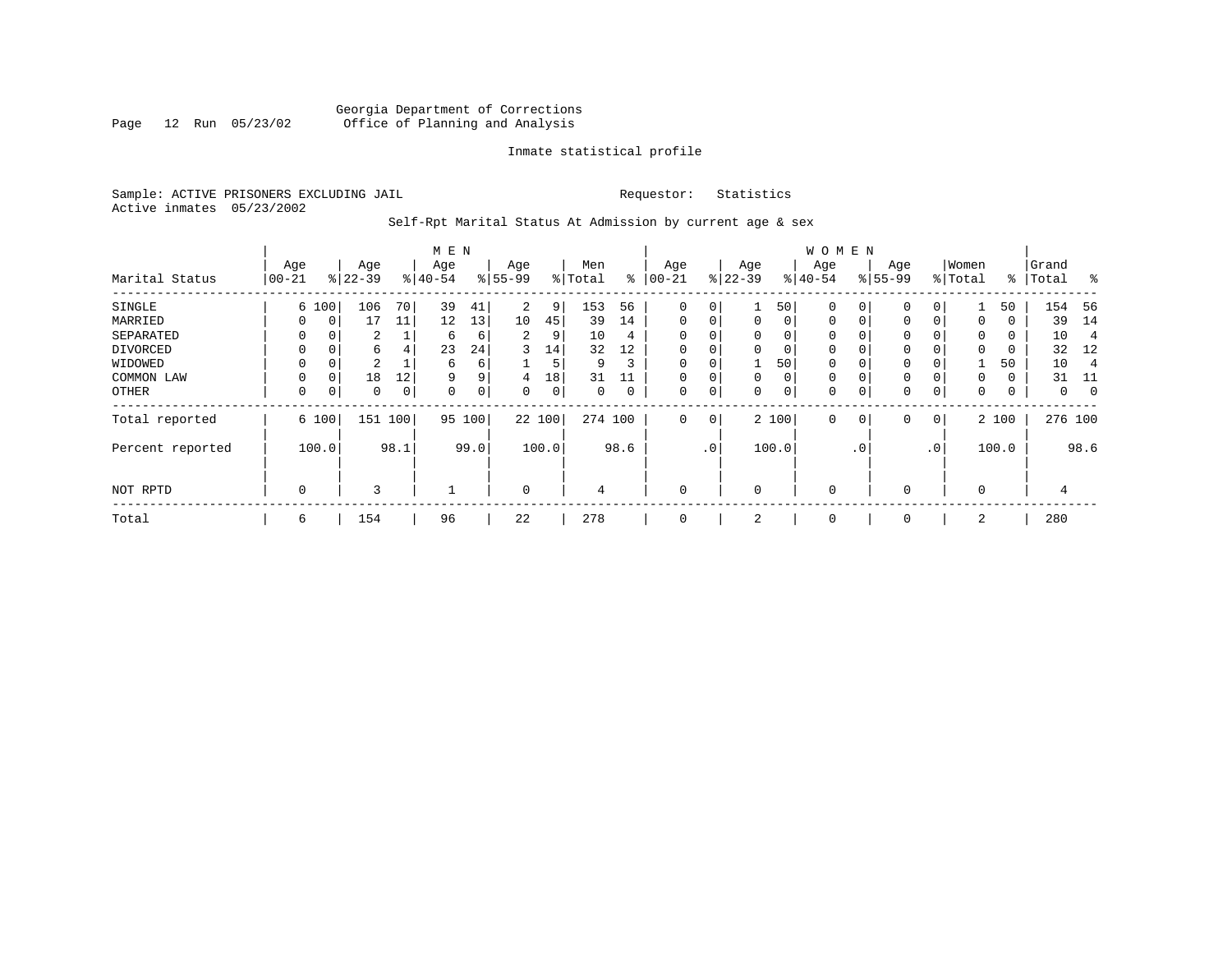#### Georgia Department of Corrections<br>Page 13 Run 05/23/02 Office of Planning and Analysis Office of Planning and Analysis

#### Inmate statistical profile

Sample: ACTIVE PRISONERS EXCLUDING JAIL **Requestor:** Statistics Active inmates 05/23/2002

#### Self-Rpt Number Of Children At Admission by current age & sex

|                      |                 |             |                 |        | M E N            |                |                  |        |                |      |                  |           |                  |              | <b>WOMEN</b>     |           |                  |           |                  |          |                |      |
|----------------------|-----------------|-------------|-----------------|--------|------------------|----------------|------------------|--------|----------------|------|------------------|-----------|------------------|--------------|------------------|-----------|------------------|-----------|------------------|----------|----------------|------|
| Number Of Children   | Age<br>$ 00-21$ |             | Age<br>$ 22-39$ |        | Age<br>$ 40-54 $ |                | Age<br>$ 55-99 $ |        | Men<br>% Total | ွေ   | Age<br>$ 00-21 $ |           | Age<br>$ 22-39 $ |              | Age<br>$ 40-54 $ |           | Age<br>$8 55-99$ |           | Women<br>% Total | ႜ        | Grand<br>Total | ႜ    |
| NO CHILDREN          | 0               | $\mathbf 0$ | 2               | 2      | 0                | 0              | $\Omega$         | 0      | 2              |      | 0                | 0         | $\Omega$         | 0            | 0                |           | 0                | 0         | 0                | 0        | 2              |      |
| ONE CHILD            |                 | 33          | 39              | 43     | 22               | 33             | 6                | 32     | 68             | 38   | 0                | 0         | 0                | 0            | 0                | 0         | 0                | 0         | $\Omega$         | $\Omega$ | 68             | 38   |
| TWO CHILDREN         |                 | 67          | 26              | 29     | 19               | 29             | 4                | 21     | 51             | 29   | 0                | 0         |                  | 1 100        | 0                |           | 0                | 0         |                  | 100      | 52             | 29   |
| THREE CHILDREN       | 0               | 0           | 13              | 14     | 18               | 27             | 3                | 16     | 34             | 19   | $\Omega$         | 0         |                  | 0            | 0                |           | 0                |           | $\Omega$         | $\Omega$ | 34             | 19   |
| FOUR CHILDREN        | 0               | $\Omega$    |                 | 8      | 3                | 5              | 2                | 11     | 12             |      | $\Omega$         |           |                  | 0            | 0                |           | $\mathbf 0$      |           | 0                | $\Omega$ | 12             | 7    |
| FIVE CHILDREN        | 0               | $\Omega$    | 2               | 2      | 2                | 3              |                  | 5      | 5              | 3    | 0                | 0         | $\Omega$         | $\mathsf{O}$ | 0                |           | $\mathbf 0$      | 0         | 0                | $\Omega$ | 5              |      |
| MORE THAN 5 CHILDREN | 0               | 0           |                 |        | 2                | 3 <sup>1</sup> | 3                | 16     | 6              | 3    | 0                | 0         | 0                | $\mathbf 0$  | $\mathbf 0$      | 0         | $\mathbf 0$      | 0         | 0                | 0        | 6              |      |
| Total reported       |                 | 3 100       |                 | 90 100 |                  | 66 100         |                  | 19 100 | 178 100        |      | $\Omega$         | 0         |                  | 1100         | $\Omega$         | $\Omega$  | 0                | 0         |                  | 1 100    | 179 100        |      |
| Percent reported     |                 | 50.0        |                 | 58.4   |                  | 68.8           |                  | 86.4   |                | 64.0 |                  | $\cdot$ 0 |                  | 50.0         |                  | $\cdot$ 0 |                  | $\cdot$ 0 |                  | 50.0     |                | 63.9 |
| NOT REPORTED         | 3               |             | 64              |        | 30               |                | 3                |        | 100            |      | $\mathbf 0$      |           |                  |              | 0                |           | $\mathbf 0$      |           |                  |          | 101            |      |
| Total                | 6               |             | 154             |        | 96               |                | 22               |        | 278            |      | 0                |           | 2                |              | 0                |           | $\mathbf 0$      |           | 2                |          | 280            |      |
|                      |                 |             |                 |        |                  |                |                  |        |                |      |                  |           |                  |              |                  |           |                  |           |                  |          |                |      |
|                      |                 |             |                 |        |                  |                |                  |        |                |      |                  |           |                  |              |                  |           |                  |           |                  |          |                |      |
| AVG NUM CHILDREN     | 1.67            |             | 1.93            |        | 2.32             |                | 3.42             |        | 2.23           |      | .00              |           | 2.00             |              | .00              |           | .00              |           | 2.00             |          | 2.23           |      |

\* NOTE: THE FIELD LABLED "NO CHILDREN" WAS CORRECTED IN MARCH 1989: MISSING DATA FOR INMATES STILL IN DIAGNOSTICS NOW HAS BEEN REMOVED FROM THIS FIELD AND IDENTIFIED AS "NOT REPORTED" INFORMATION.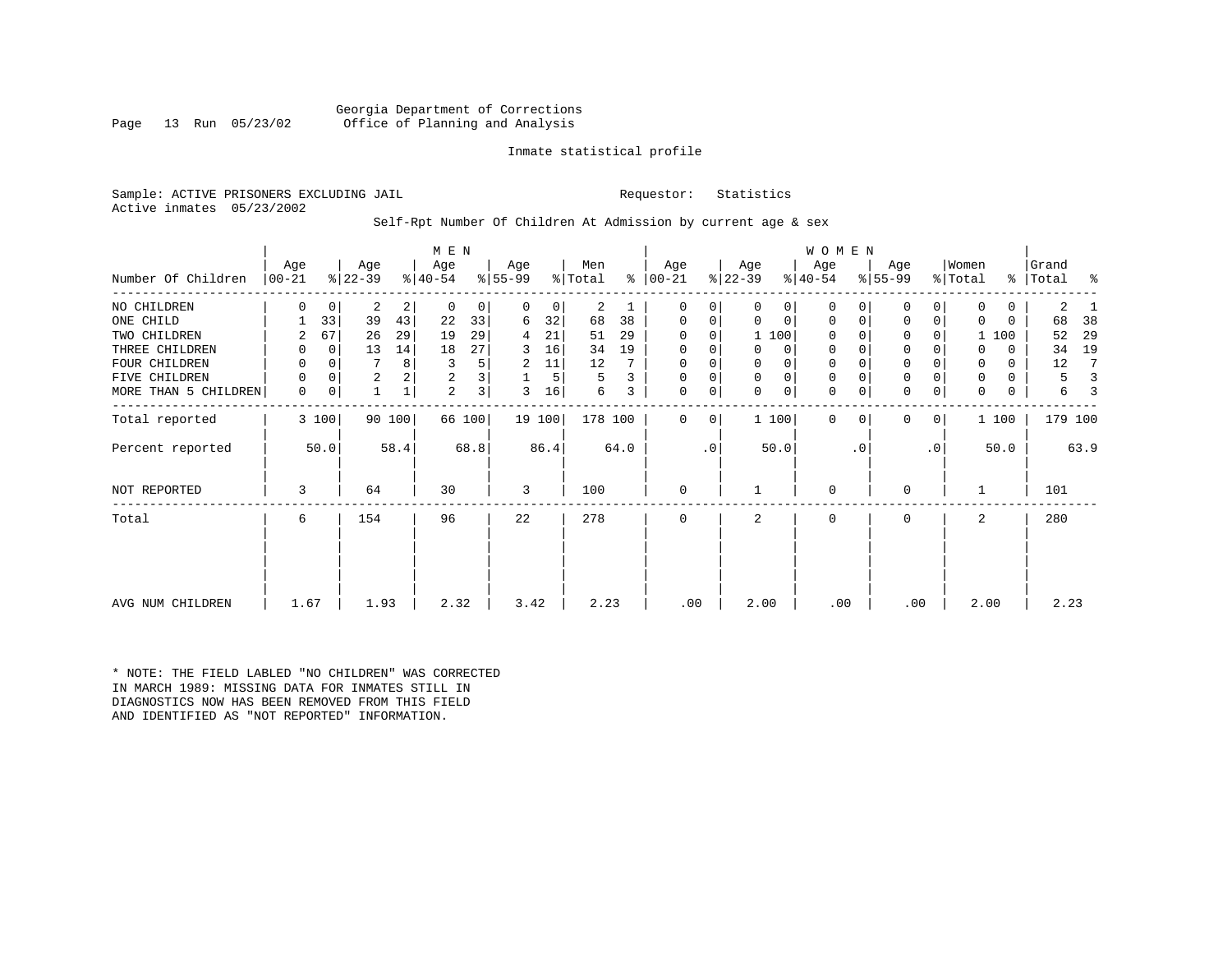### Georgia Department of Corrections<br>Page 14 Run 05/23/02 Office of Planning and Analysis Page 14 Run 05/23/02 Office of Planning and Analysis

#### Inmate statistical profile

Sample: ACTIVE PRISONERS EXCLUDING JAIL **Requestor:** Statistics Active inmates 05/23/2002

# Self-Rpt Religious Affiliation by current age & sex

|                  |                   |          |                  |          | M E N           |          |                  |          |                |          |                 |           |                 |          | <b>WOMEN</b>    |           |                  |           |                  |          |                    |              |
|------------------|-------------------|----------|------------------|----------|-----------------|----------|------------------|----------|----------------|----------|-----------------|-----------|-----------------|----------|-----------------|-----------|------------------|-----------|------------------|----------|--------------------|--------------|
| Religion         | Age<br>$ 00 - 21$ |          | Age<br>$8 22-39$ |          | Age<br>$ 40-54$ |          | Age<br>$8 55-99$ |          | Men<br>% Total | ွေ       | Age<br>$ 00-21$ |           | Age<br>$ 22-39$ |          | Age<br>$ 40-54$ |           | Age<br>$8 55-99$ |           | Women<br>% Total |          | Grand<br>%   Total | ႜ            |
|                  |                   |          |                  |          |                 |          |                  |          |                |          |                 |           |                 |          |                 |           |                  |           |                  |          |                    |              |
| <b>ISLAM</b>     | 0                 | 0        | 14               | 9        | .5              | 5.       | 2                | 9        | 21             | 8        | O               | 0         | 0               | 0        | 0               | 0         | 0                | 0         | $\Omega$         | 0        | 21                 | 8            |
| CATHOLIC         |                   | 0        | 3                | 2        |                 |          | $\Omega$         | 0        | 4              | 1        | $\Omega$        | 0         | $\mathbf 0$     | 0        | $\Omega$        | 0         | $\Omega$         | 0         | $\Omega$         | $\Omega$ |                    | 1            |
| <b>BAPTIST</b>   | $\overline{c}$    | 33       | 50               | 34       | 59              | 62       | 8                | 36       | 119            | 44       | $\Omega$        | $\Omega$  | 1               | 50       | <sup>0</sup>    | 0         | 0                | $\Omega$  | 1                | 50       | 120                | 44           |
| METHODIST        |                   | 0        | 2                | 1        | $\Omega$        | 0        | 2                | 9        | 4              | 1        | $\Omega$        | $\Omega$  | $\mathbf 0$     | 0        | 0               | $\Omega$  | 0                | 0         | $\Omega$         | 0        |                    | 1            |
| EPISCOPLN        |                   | 0        | U                | $\Omega$ | $\Omega$        | $\Omega$ | U                | $\Omega$ | $\Omega$       | $\Omega$ | $\Omega$        | $\Omega$  | $\mathbf 0$     | $\Omega$ | 0               | $\Omega$  | 0                | $\Omega$  | O                | 0        |                    | $\mathbf{0}$ |
| PRESBYTRN        |                   | 0        | 0                | $\Omega$ | $\Omega$        | $\Omega$ | U                | $\Omega$ | 0              | O        | O               | $\Omega$  | $\mathbf 0$     | $\Omega$ | <sup>0</sup>    | $\Omega$  | 0                | 0         | $\Omega$         | O        |                    | $\Omega$     |
| CHC OF GOD       |                   | 0        |                  | 1        | $\Omega$        | $\Omega$ | 0                | 0        |                | $\Omega$ | $\Omega$        | $\Omega$  | $\Omega$        | $\Omega$ | 0               | $\Omega$  | $\Omega$         | $\Omega$  | $\Omega$         | $\Omega$ |                    | $\Omega$     |
| HOLINESS         |                   | 0        | 3                | 2        | 3               | 3        |                  | 9        | 8              | ζ        | $\Omega$        | $\Omega$  |                 | 50       | <sup>0</sup>    | $\Omega$  | 0                | $\Omega$  |                  | 50       |                    | 3            |
| <b>JEWISH</b>    |                   | $\Omega$ |                  | 1        | $\Omega$        | $\Omega$ | O                | 0        |                | O        | $\Omega$        |           | $\Omega$        | $\Omega$ | 0               | $\Omega$  | 0                | $\Omega$  | $\Omega$         | 0        |                    | $\mathbf 0$  |
| ANGLICAN         |                   | 0        | 0                | 0        | O               | 0        | O                | 0        | 0              | 0        | $\Omega$        |           | $\Omega$        | 0        | 0               | 0         | 0                | 0         | $\Omega$         | 0        |                    | $\mathbf{0}$ |
| GRK ORTHDX       |                   | 0        | O                | $\Omega$ | $\Omega$        | O        | U                | O        | $\Omega$       | O        | $\Omega$        | $\Omega$  | C               | $\Omega$ | <sup>0</sup>    | $\Omega$  | U                | $\Omega$  | $\Omega$         | 0        |                    | $\Omega$     |
| HINDU            |                   | $\Omega$ | U                | $\Omega$ | $\cap$          | $\Omega$ | U                | O        | $\Omega$       | $\Omega$ | ∩               | $\Omega$  | $\Omega$        | $\Omega$ | $\Omega$        | $\Omega$  | 0                | $\Omega$  | $\Omega$         | $\Omega$ |                    | $\Omega$     |
| <b>BUDDHIST</b>  |                   | $\Omega$ | 0                | 0        | O               | O        | U                | 0        | $\Omega$       | 0        | $\Omega$        | $\Omega$  | O               | 0        | 0               | $\Omega$  | 0                | 0         | O                | 0        |                    | $\Omega$     |
| TAOIST           |                   | $\Omega$ |                  | $\Omega$ | $\Omega$        | $\Omega$ |                  | O        | 0              | O        |                 | $\Omega$  | $\Omega$        | $\Omega$ |                 | $\Omega$  | 0                | O         |                  | O        |                    | $\Omega$     |
| SHINTOIST        |                   | $\Omega$ | U                | $\Omega$ | $\Omega$        | $\Omega$ | O                | O        | $\Omega$       | $\Omega$ | O               | $\Omega$  | $\Omega$        | $\Omega$ | <sup>0</sup>    | $\Omega$  | 0                | $\Omega$  | $\Omega$         | U        |                    | $\Omega$     |
| SEVEN D AD       |                   | $\Omega$ | U                | $\Omega$ | 2               | 2        | U                | O        | 2              |          | O               | $\Omega$  | $\Omega$        | $\Omega$ | <sup>0</sup>    | $\Omega$  | 0                | $\Omega$  | $\Omega$         | O        |                    |              |
| JEHOVAH WT       |                   | $\Omega$ | 2                | 1        |                 |          |                  | 5        | 4              | 1        | $\Omega$        | $\Omega$  | $\Omega$        | $\Omega$ | $\Omega$        | $\Omega$  | 0                | $\Omega$  | $\Omega$         | $\Omega$ |                    | $\mathbf{1}$ |
| LATR DAY S       |                   | $\Omega$ | 0                | $\Omega$ | $\Omega$        | $\Omega$ | U                | 0        | 0              | O        | $\Omega$        |           | $\Omega$        | $\Omega$ | 0               | $\Omega$  | 0                | 0         | $\Omega$         |          |                    | $\Omega$     |
| QUAKER           |                   | 0        | 0                | $\Omega$ | $\cap$          | O        | U                | 0        | 0              | $\Omega$ | ∩               | $\Omega$  | $\Omega$        | $\Omega$ | <sup>0</sup>    | 0         | 0                | 0         | $\Omega$         | 0        |                    | $\Omega$     |
| OTHER PROD       |                   | 17       | 18               | 12       | 7               | 7        | -1               | 5        | 27             | 10       | $\Omega$        | $\Omega$  | $\mathbf 0$     | 0        | $\Omega$        | $\Omega$  | 0                | $\Omega$  | $\Omega$         | 0        | 27                 | 10           |
| <b>NONE</b>      | 2                 | 33       | 35               | 24       | 12              | 13       | 6                | 27       | 55             | 20       | $\Omega$        | 0         | $\Omega$        | 0        | $\Omega$        | $\Omega$  | 0                | 0         | $\Omega$         | 0        | 55                 | 20           |
| <b>OTHER</b>     |                   | 17       | 19               | 13       | 5               | 5        | 0                | 0        | 25             | 9        | 0               | 0         | $\Omega$        | 0        | $\Omega$        | 0         | 0                | 0         | $\Omega$         | $\Omega$ | 25                 | 9            |
| Total reported   |                   | 6 100    | 148 100          |          |                 | 95 100   | 22 100           |          | 271 100        |          | 0               | 0         |                 | 2 100    | $\Omega$        | 0         | 0                | 0         |                  | 2 100    | 273 100            |              |
| Percent reported |                   | 100.0    |                  | 96.1     |                 | 99.0     | 100.0            |          |                | 97.5     |                 | $\cdot$ 0 |                 | 100.0    |                 | $\cdot$ 0 |                  | $\cdot$ 0 |                  | 100.0    |                    | 97.5         |
| NOT RPTD         | $\Omega$          |          | 6                |          |                 |          | 0                |          | 7              |          | $\Omega$        |           | $\Omega$        |          | $\cap$          |           | 0                |           | $\Omega$         |          | $\overline{ }$     |              |
| Total            | 6                 |          | 154              |          | 96              |          | 22               |          | 278            |          | $\Omega$        |           | 2               |          | $\Omega$        |           | 0                |           | 2                |          | 280                |              |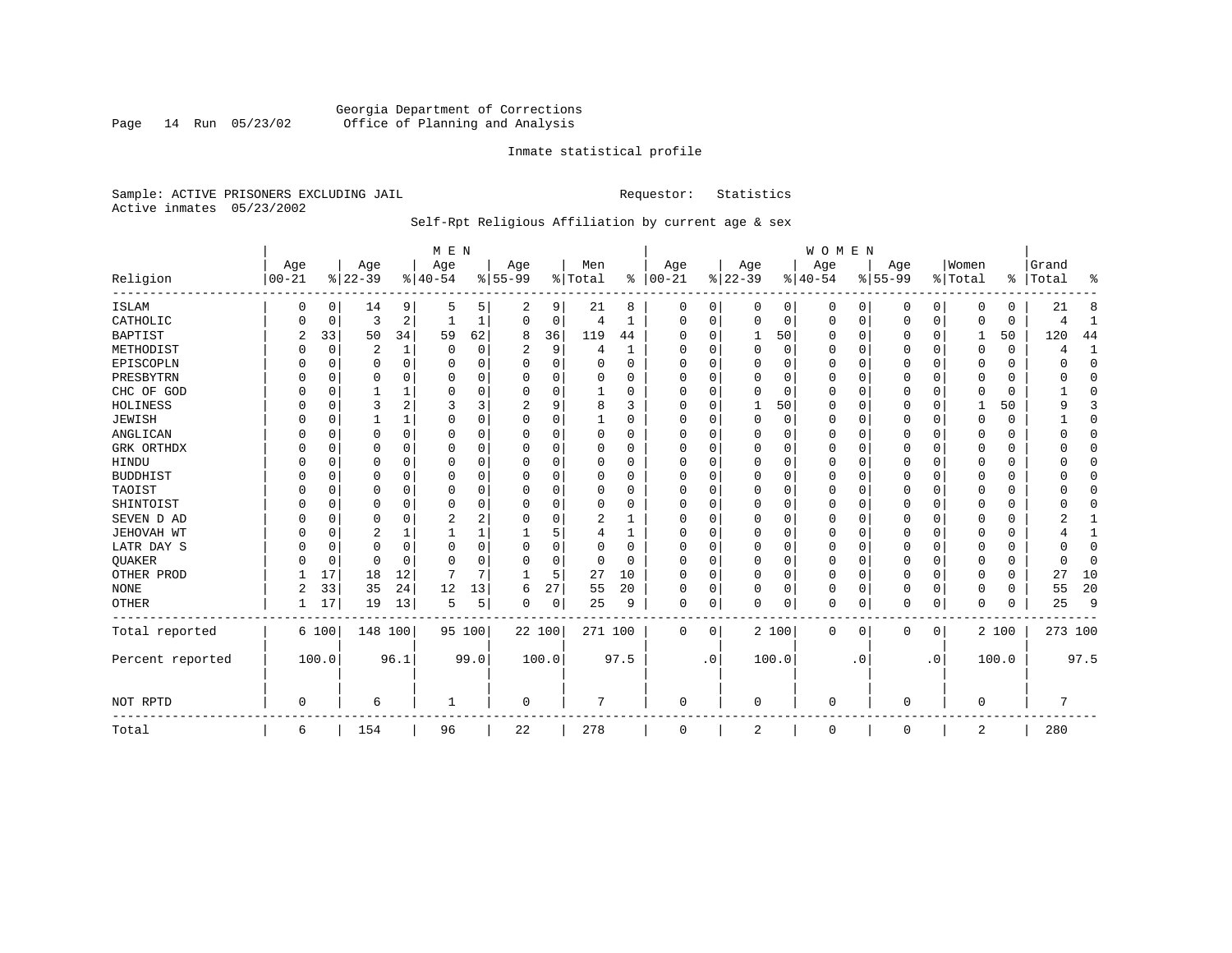#### Georgia Department of Corrections<br>Page 15 Run 05/23/02 Office of Planning and Analysis Office of Planning and Analysis

#### Inmate statistical profile

Sample: ACTIVE PRISONERS EXCLUDING JAIL **Requestor:** Statistics Active inmates 05/23/2002

Self-Rpt Family Behavior Patterns \* by current age & sex

|                  |                 |        |                  |          | M E N            |      |                 |        |                |      |                 |           |                  |          | <b>WOMEN</b>     |           |                 |                 |                  |          |                |         |
|------------------|-----------------|--------|------------------|----------|------------------|------|-----------------|--------|----------------|------|-----------------|-----------|------------------|----------|------------------|-----------|-----------------|-----------------|------------------|----------|----------------|---------|
| Family Behavior  | Age<br>$ 00-21$ |        | Age<br>$ 22-39 $ |          | Age<br>$ 40-54 $ |      | Age<br>$ 55-99$ |        | Men<br>% Total | ႜ    | Age<br>$ 00-21$ |           | Age<br>$ 22-39 $ |          | Age<br>$ 40-54 $ |           | Age<br>$ 55-99$ |                 | Women<br>% Total | ∻        | Grand<br>Total | ႜ       |
| CRIMINLTY        | 3               | 23     | 48               | 20       | 34               | 26   | 5               | 22     | 90             | 22   | 0               | 0         |                  | 17       | 0                |           | 0               |                 |                  | 17       | 91             | 22      |
| ALCOHOLISM       |                 | 8      | 35               | 15       | 21               | 16   | 3               | 13     | 60             | 15   | 0               | 0         |                  | 17       | 0                |           | $\mathbf 0$     | 0               |                  | 17       | 61             | 15      |
| DRUG ABUSE       |                 |        | 25               | 11       | 11               | 8    |                 |        | 38             | 9    | $\Omega$        | 0         |                  | 17       |                  |           | 0               |                 |                  | 17       | 39             | 9       |
| DOMINERING       |                 |        |                  | $\Omega$ | 0                | 0    |                 |        |                |      |                 |           |                  | 17       |                  |           | $\Omega$        |                 |                  | 17       |                |         |
| MIGRANT          |                 |        |                  |          | 2                | 2    |                 |        |                |      |                 |           |                  | $\Omega$ |                  |           | 0               |                 |                  | 0        |                |         |
| INFL BTGS        |                 | 8      | 12               |          |                  |      | 3               | 13     | 21             |      | 0               |           |                  |          |                  |           | 0               |                 |                  | 0        | 21             |         |
| PERMISSIVE       |                 | 0      |                  | $\Omega$ |                  |      |                 | 0      |                | 0    | $\Omega$        | 0         |                  | 17       | 0                |           | $\mathbf 0$     |                 |                  | 17       | 2              |         |
| FATH ABSNT       |                 | 38     | 84               | 36       | 44               | 33   | 8               | 35     | 141            | 35   | O               | U         | <sup>n</sup>     | $\Omega$ |                  |           | 0               |                 |                  | $\Omega$ | 141            | -34     |
| MOTH ABSNT       | 2               | 15     | 24               | 10       | 13               | 10   | 3               | 13     | 42             | 10   | 0               | 0         |                  |          | 0                |           | 0               |                 |                  | 0        | 42             | 10      |
| <b>NONE</b>      | 0               | 0      | 4                | 2        | 3                | 2    | 0               | 0      |                | 2    | 0               | 0         |                  | 17       | 0                |           | 0               |                 |                  | 17       | 8              |         |
| Total reported   |                 | 13 100 | 236              | 100      | 133 100          |      |                 | 23 100 | 405 100        |      | 0               | 0         |                  | 6 100    | 0                | 0         | $\mathbf 0$     | 0               |                  | 6 100    |                | 411 100 |
| Percent reported |                 | 100.0  |                  | 75.3     |                  | 77.1 |                 | 59.1   |                | 75.2 |                 | $\cdot$ 0 |                  | 100.0    |                  | $\cdot$ 0 |                 | .0 <sup>°</sup> |                  | 100.0    |                | 75.4    |
| OTHER            | 0               |        | 38               |          | 22               |      | 9               |        | 69             |      | $\mathbf 0$     |           | $\Omega$         |          | 0                |           | $\mathbf 0$     |                 | $\Omega$         |          | 69             |         |
| Total            | 6               |        | 154              |          | 96               |      | 22              |        | 278            |      | $\mathbf 0$     |           | 2                |          | 0                |           | 0               |                 | 2                |          | 280            |         |

\* NOTE: SINCE THERE CAN BE UP TO FIVE BEHAVIOR CODES PER INMATE, THE NUMBER OF CASES REPORTED IN THE DETAIL LINES AND THE TOTAL REPORTED LINE MAY EXCEED THE TOTAL NUMBER OF CASES. IN SHORT, THIS TABLE COUNTS THE NUMBER OF BEHAVIOR PROBLEMS, NOT INMATES.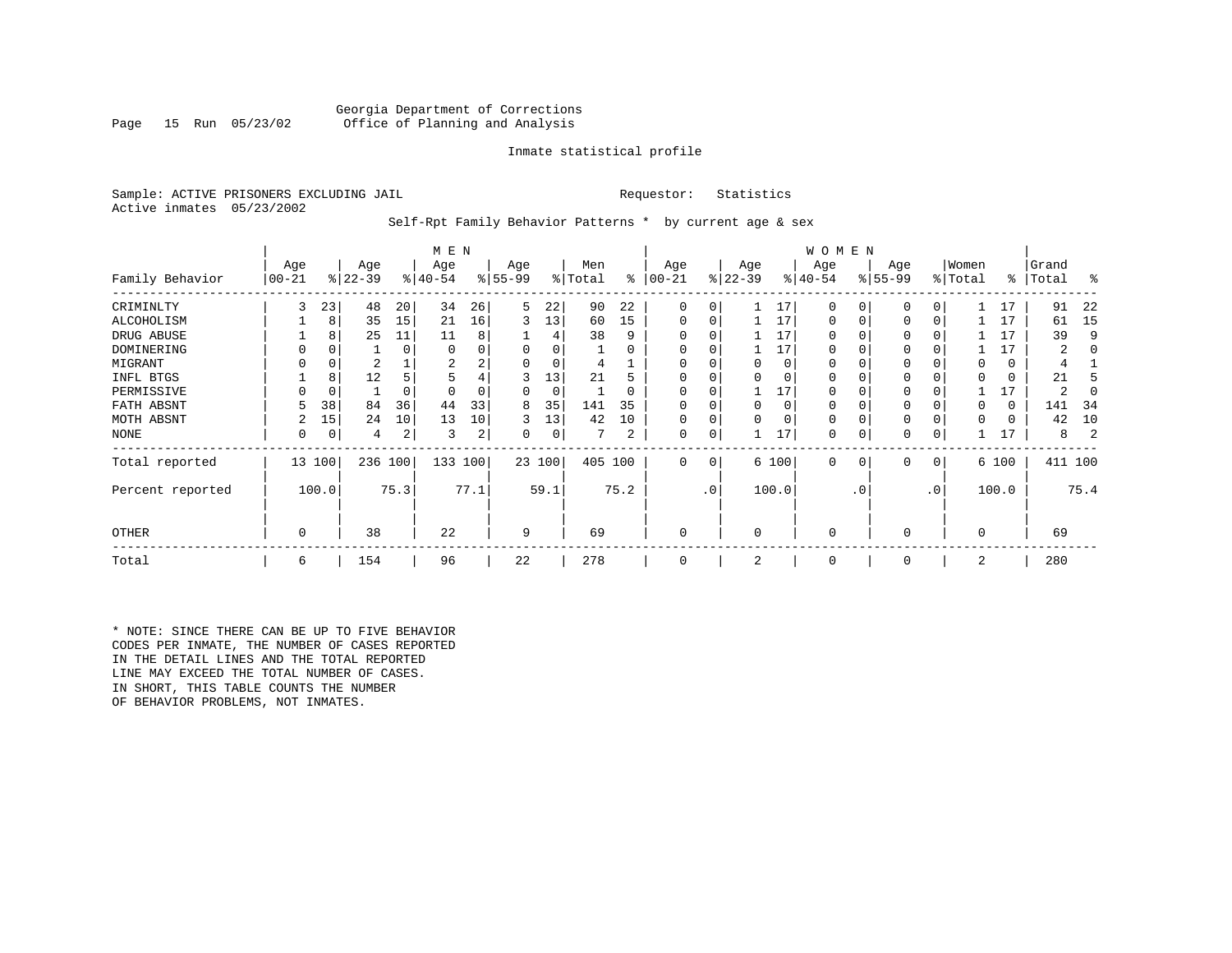#### Georgia Department of Corrections<br>Page 16 Run 05/23/02 Office of Planning and Analysis Office of Planning and Analysis

#### Inmate statistical profile

Sample: ACTIVE PRISONERS EXCLUDING JAIL **Requestor:** Statistics Active inmates 05/23/2002

### Inmate Diagnostic Behavior Problem \* by current age & sex

|                    |            |             |           |                | M E N          |       |           |        |         |          |           |           |                |          | WOMEN     |           |           |             |                |          |         |      |
|--------------------|------------|-------------|-----------|----------------|----------------|-------|-----------|--------|---------|----------|-----------|-----------|----------------|----------|-----------|-----------|-----------|-------------|----------------|----------|---------|------|
|                    | Age        |             | Age       |                | Age            |       | Age       |        | Men     |          | Age       |           | Age            |          | Age       |           | Age       |             | Women          |          | Grand   |      |
| Diagnostic Problem | $ 00 - 21$ |             | $ 22-39 $ |                | $ 40-54$       |       | $8 55-99$ |        | % Total | ႜ        | $00 - 21$ |           | $ 22-39 $      |          | $8 40-54$ |           | $ 55-99 $ |             | % Total        | ፠        | Total   | ႜ    |
| <b>ALCOHOLIC</b>   |            | 0           | 8         | 2              | 6              | 3     | 3         | 7      | 17      | 3        | 0         | 0         |                | 25       | 0         | 0         | 0         | 0           |                | 25       | 18      | 3    |
| <b>ALCOH ABSE</b>  |            | 6           | 32        | 9              | 22             | 11    | 3         | 7      | 58      | 9        | O         | $\Omega$  | $\Omega$       | $\Omega$ | $\Omega$  | 0         | $\Omega$  | 0           | $\Omega$       | $\Omega$ | 58      | 9    |
| DRUG EXP           |            | 13          | 54        | 15             | 29             | 14    |           | 16     | 92      | 15       |           |           | $\Omega$       | 0        | O         | $\Omega$  |           | $\Omega$    | 0              | $\Omega$ | 92      | 14   |
| DRUG ABSE          |            | 19          | 62        | 17             | 31             | 15    | 3         | 7      | 99      | 16       | O         |           |                | 25       | $\Omega$  | 0         | 0         | $\mathbf 0$ |                | 25       | 100     | 16   |
| NARC ADDCT         |            | 0           | 2         |                | 2              |       |           | 0      | 4       |          | U         | U         | $\mathbf 0$    | 0        | 0         | $\Omega$  |           | $\Omega$    | 0              | $\Omega$ | 4       |      |
| EPILEPTIC          |            | $\mathbf 0$ | 3         |                | $\overline{2}$ |       |           | U      | .5      |          | U         |           | $\Omega$       | 0        | $\Omega$  | $\Omega$  | 0         | $\mathbf 0$ | 0              | 0        |         |      |
| MANIPULTVE         |            | 25          | 29        | 8              | 12             |       | З         | 7      | 48      | 8        |           |           | $\Omega$       | 0        | 0         | 0         |           | $\Omega$    | 0              | $\Omega$ | 48      | 8    |
| ASSAULTIVE         |            | 31          | 121       | 33             | 74             | 35    | 16        | 37     | 216     | 34       | U         |           | 2              | 50       | $\Omega$  | 0         | 0         | 0           | 2              | 50       | 218     | 34   |
| ESCPE TEND         |            | $\mathbf 0$ | 16        | 4              | 15             |       | 3         | 7      | 34      | 5        | O         |           | $\Omega$       | 0        | 0         | $\Omega$  | 0         | $\Omega$    | O              | $\Omega$ | 34      | 5    |
| SUICIDAL           |            | $\Omega$    | 17        | 5              | 4              | 2     |           | 5      | 23      |          |           |           | $\Omega$       |          | $\Omega$  | 0         |           | $\Omega$    | O              | $\Omega$ | 23      | 4    |
| WITHDRAWN          |            | $\Omega$    |           | U              | $\Omega$       |       | O         | N      |         | $\Omega$ | O         |           | $\Omega$       |          | $\Omega$  | O         | O         | $\Omega$    | O              | 0        |         | 0    |
| PR RLTY CT         |            | $\Omega$    |           |                |                |       |           | O      |         |          | O         |           | $\Omega$       |          | 0         | $\Omega$  | O         | $\mathbf 0$ | $\Omega$       | 0        |         |      |
| HOMOSEXUAL         |            | 6           | U         | $\Omega$       |                |       | O         | O      | 2       | $\Omega$ | U         |           | $\Omega$       | O        | O         | $\Omega$  | O         | $\mathbf 0$ | $\Omega$       | $\Omega$ |         | U    |
| <b>NONE</b>        |            | $\Omega$    |           |                |                |       | 2         | 5      | 6       |          | O         |           | $\Omega$       |          | $\Omega$  | $\Omega$  |           | $\Omega$    | $\Omega$       | 0        | 6       |      |
| <b>OTHER</b>       |            | $\Omega$    | 7         | $\overline{2}$ |                | 2     | $\Omega$  | 0      | 12      | 2        | O         |           | $\Omega$       | $\Omega$ | $\Omega$  | $\Omega$  | O         | $\Omega$    | O              | $\Omega$ | 12      | 2    |
| NOT RPTD           | 0          | 0           | 5         |                | 3              |       |           | 2      | 9       |          | $\Omega$  | 0         | $\mathbf 0$    | 0        | 0         | 0         | 0         | 0           | 0              | 0        | 9       |      |
| Total reported     | 16 100     |             | 364 100   |                | 209 100        |       |           | 43 100 | 632 100 |          | $\Omega$  | $\Omega$  |                | 4 100    | $\Omega$  | 0         | $\Omega$  | 0           |                | 4 100    | 636 100 |      |
| Percent reported   |            | 100.0       |           | 99.4           |                | 100.0 |           | 100.0  |         | 99.6     |           | $\cdot$ 0 |                | 100.0    |           | $\cdot$ 0 |           | $\cdot$ 0   |                | 100.0    |         | 99.6 |
| UNKNOWN            | $\Omega$   |             |           |                | $\Omega$       |       | 0         |        |         |          | 0         |           | $\mathbf 0$    |          | 0         |           | 0         |             | 0              |          |         |      |
|                    |            |             |           |                |                |       |           |        |         |          |           |           |                |          |           |           |           |             |                |          |         |      |
| Total              | 6          |             | 154       |                | 96             |       | 22        |        | 278     |          | 0         |           | $\overline{2}$ |          | 0         |           | 0         |             | $\overline{2}$ |          | 280     |      |

\* NOTE: SINCE THERE CAN BE UP TO FIVE BEHAVIOR CODES PER INMATE, THE NUMBER OF CASES REPORTED IN THE DETAIL LINES AND THE TOTAL REPORTED LINE MAY EXCEED THE TOTAL NUMBER OF CASES.IN SHORT, THIS TABLE COUNTS THE NUMBER OF BEHAVIOR PROBLEMS, NOT INMATES.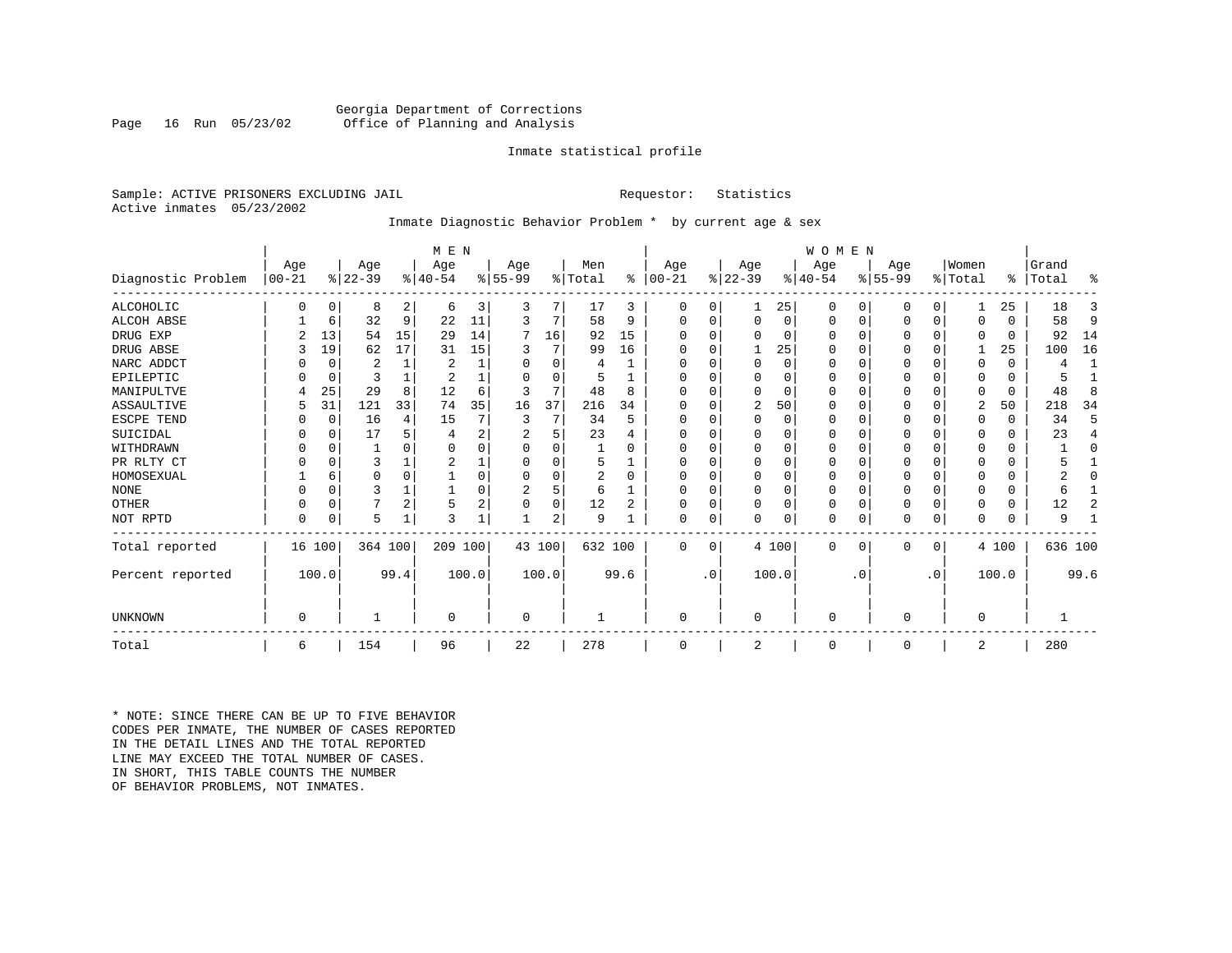#### Georgia Department of Corrections<br>Page 17 Run 05/23/02 Office of Planning and Analysis Page 17 Run 05/23/02 Office of Planning and Analysis

#### Inmate statistical profile

Sample: ACTIVE PRISONERS EXCLUDING JAIL **Requestor:** Statistics Active inmates 05/23/2002

# Physical Profile (General Condition) by current age & sex

|                                                                                  |                 |                               |                      |                                  | M E N            |                |                    |                     |                                   |                                |                                |                                   |                                   |                                          | W O M E N                                             |                         |                         |                         |                                     |                             |                    |                                |
|----------------------------------------------------------------------------------|-----------------|-------------------------------|----------------------|----------------------------------|------------------|----------------|--------------------|---------------------|-----------------------------------|--------------------------------|--------------------------------|-----------------------------------|-----------------------------------|------------------------------------------|-------------------------------------------------------|-------------------------|-------------------------|-------------------------|-------------------------------------|-----------------------------|--------------------|--------------------------------|
| Physical Profile                                                                 | Age<br>$ 00-21$ |                               | Age<br>$8 22-39$     |                                  | Age<br>$8 40-54$ |                | Age<br>$8155 - 99$ |                     | Men<br>% Total                    | ွေ                             | Age<br>$ 00-21$                |                                   | Age<br>$8$   22-39                |                                          | Aqe<br>$8 40-54$                                      |                         | Age<br>$8155 - 99$      |                         | Women<br>% Total                    |                             | Grand<br>%   Total |                                |
| NO LIMITATION<br>DEFECT NO MAJOR LIMT<br>DEFECT MAJOR LIMIT<br>VERY MAJOR DEFECT | 5.<br>0         | 83<br>17<br>0<br>$\mathbf{0}$ | 111<br>15<br>22<br>0 | 75<br>10<br>15<br>0 <sup>1</sup> | 45<br>21<br>29   | 47<br>22<br>30 | 7<br>7<br>7        | 32<br>32<br>32<br>5 | 168<br>44<br>58<br>$\overline{2}$ | 62<br>16<br>21<br>$\mathbf{a}$ | 0<br>$\Omega$<br>$\Omega$<br>0 | 0<br>$\Omega$<br>0<br>$\mathbf 0$ | $\mathbf{0}$<br>$\mathbf{0}$<br>0 | 2 100<br>$\mathbf 0$<br>0<br>$\mathbf 0$ | $\mathbf 0$<br>$\mathbf 0$<br>$\mathbf 0$<br>$\Omega$ | 0<br>0<br>$\Omega$<br>0 | 0<br>$\Omega$<br>0<br>0 | 0<br>$\Omega$<br>0<br>0 | $\Omega$<br>$\Omega$<br>$\mathbf 0$ | 2 100<br>$\Omega$<br>0<br>0 | 170<br>44<br>58    | 62<br>16<br>-21<br>$2 \quad 1$ |
| Total reported                                                                   |                 | 6 100                         |                      | 148 100                          |                  | 96 100         |                    | 22 100              | 272 100                           |                                | 0                              | $\mathbf{0}$                      |                                   | 2 100                                    | $\mathbf 0$                                           | 0                       | 0                       | $\overline{0}$          |                                     | 2 100                       | 274 100            |                                |
| Percent reported                                                                 |                 | 100.0                         |                      | 96.1                             |                  | 100.0          |                    | 100.0               |                                   | 97.8                           |                                | .0 <sup>1</sup>                   |                                   | 100.0                                    |                                                       | . 0                     |                         | .0 <sup>1</sup>         |                                     | 100.0                       |                    | 97.9                           |
| NOT REPORTED                                                                     | $\mathbf 0$     |                               | 6                    |                                  | $\mathbf 0$      |                | $\mathbf 0$        |                     | 6                                 |                                | $\mathbf 0$                    |                                   | 0                                 |                                          | $\mathbf 0$                                           |                         | $\Omega$                |                         | $\Omega$                            |                             | 6                  |                                |
| Total                                                                            | 6               |                               | 154                  |                                  | 96               |                | 22                 |                     | 278                               |                                | $\mathbf 0$                    |                                   | 2                                 |                                          | 0                                                     |                         | $\Omega$                |                         | 2                                   |                             | 280                |                                |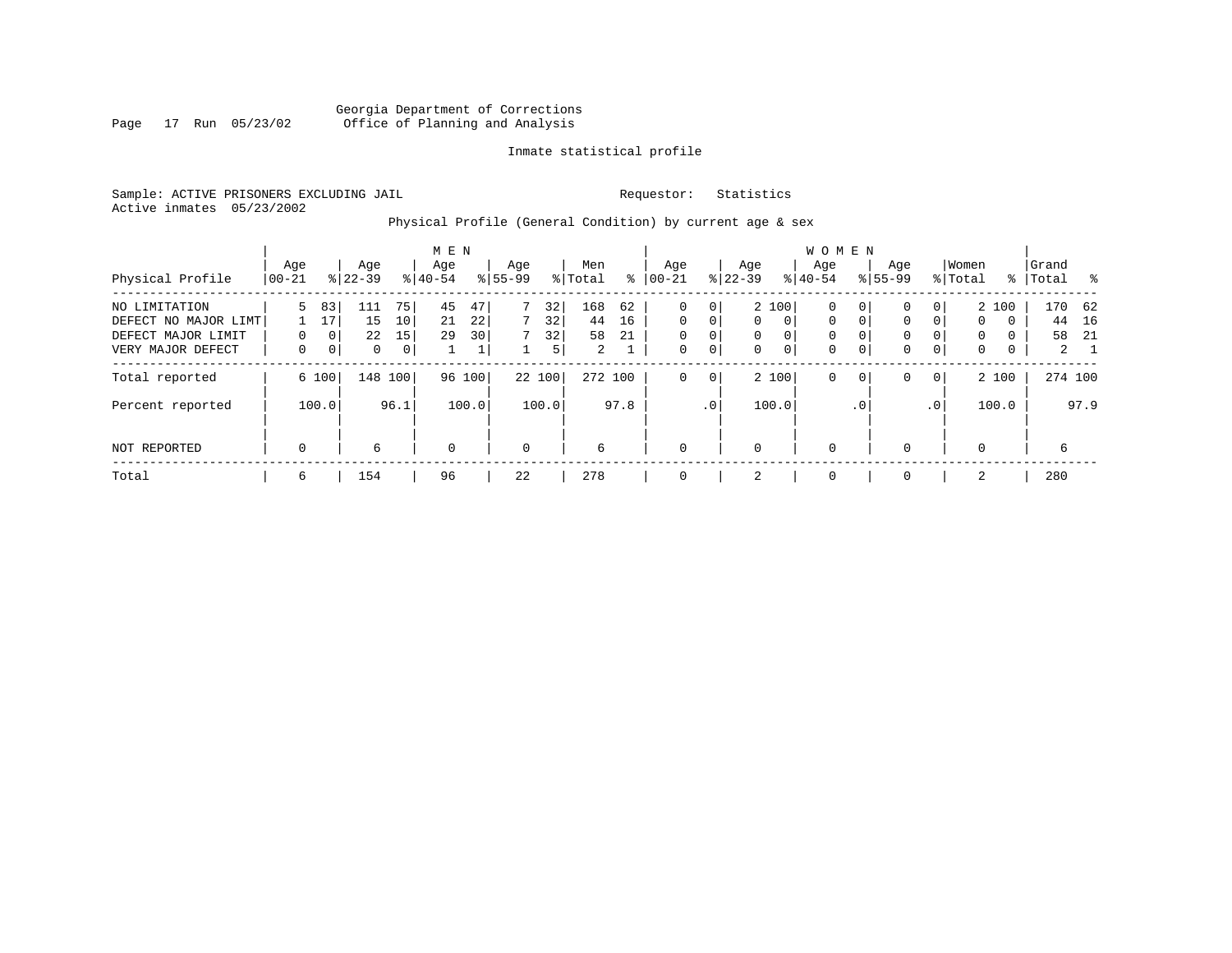#### Georgia Department of Corrections<br>Page 18 Run 05/23/02 Office of Planning and Analysis Office of Planning and Analysis

#### Inmate statistical profile

Sample: ACTIVE PRISONERS EXCLUDING JAIL **Requestor:** Statistics Active inmates 05/23/2002

Security Status by current age & sex

|                  |            |             |           |       | M E N          |                |           |        |          |       |           |              |           |       | <b>WOMEN</b> |           |             |           |             |       |           |         |
|------------------|------------|-------------|-----------|-------|----------------|----------------|-----------|--------|----------|-------|-----------|--------------|-----------|-------|--------------|-----------|-------------|-----------|-------------|-------|-----------|---------|
|                  | Age        |             | Age       |       | Age            |                | Age       |        | Men      |       | Age       |              | Age       |       | Age          |           | Age         |           | Women       |       | Grand     |         |
| Security         | $ 00 - 21$ |             | $ 22-39 $ |       | $ 40-54$       |                | $8 55-99$ |        | % Total  | ႜ     | $00 - 21$ |              | $ 22-39 $ |       | $ 40-54 $    |           | $8155 - 99$ |           | % Total     |       | %   Total | ႜ       |
| DIAG INCOM       | 0          | 0           | 0         | 0     |                |                | 0         | 0      |          | 0     | $\Omega$  | 0            | 0         | 0     |              |           | 0           | 0         | $\mathbf 0$ | 0     |           |         |
| WRK RELEAS       | 0          | 0           | 0         | 0     |                | 0              | 0         | 0      |          | 0     | 0         |              | 0         | 0     | 0            | 0         | 0           | 0         | $\Omega$    | 0     |           |         |
| TRUSTY           |            |             | 0         |       |                |                |           | 0      |          |       |           |              | $\Omega$  |       |              |           |             |           | $\Omega$    | 0     |           |         |
| MINIMUM          |            | 0           |           |       |                |                |           | 5      | 2        |       |           |              | $\Omega$  | 0     | $\Omega$     |           | 0           |           | 0           | 0     |           |         |
| MEDIUM           | $\Omega$   | 0           | 38        | 25    | 37             | 39             | 11        | 50     | 86       | 31    | $\Omega$  |              |           | 50    | $\mathbf{0}$ |           | 0           |           |             | 50    | 87        | 31      |
| CLOSE            | 6          | 100         | 98        | 64    | 57             | 59             | 9         | 41     | 170      | 61    | $\Omega$  |              | $\Omega$  | 0     | $\Omega$     |           | 0           |           | $\Omega$    | 0     | 170       | 61      |
| MAXIMUM          | U          | $\mathbf 0$ | 14        | 9     | $\overline{2}$ | 2              |           | 5      | 17       | 6     | $\Omega$  |              |           | 50    | $\Omega$     |           | 0           |           |             | 50    | 18        | 6       |
| DIAGNOSTIC       | 0          | 0           | 3         | 2     | 0              | $\overline{0}$ | 0         | 0      | 3        |       | 0         | 0            | $\Omega$  | 0     | $\mathbf 0$  | 0         | 0           | 0         | 0           | 0     |           |         |
| Total reported   |            | 6 100       | 154 100   |       |                | 96 100         |           | 22 100 | 278 100  |       | 0         | $\mathsf{O}$ |           | 2 100 | $\mathbf 0$  | $\circ$   | 0           | 0         |             | 2 100 |           | 280 100 |
| Percent reported |            | 100.0       |           | 100.0 |                | 100.0          |           | 100.0  |          | 100.0 |           | $\cdot$ 0    |           | 100.0 |              | $\cdot$ 0 |             | $\cdot$ 0 |             | 100.0 |           | 100.0   |
| NOT RPTD         | 0          |             | 0         |       | $\Omega$       |                | 0         |        | $\Omega$ |       | $\Omega$  |              | 0         |       | $\mathbf{0}$ |           | 0           |           | $\mathbf 0$ |       |           |         |
| Total            | 6          |             | 154       |       | 96             |                | 22        |        | 278      |       | $\Omega$  |              | 2         |       | $\mathbf 0$  |           | 0           |           | 2           |       | 280       |         |

\* NOTE: BEGINNING IN JULY 1987, THE FACILITIES DIVISION NO LONGER CODED INMATES AS BEING WORK RELEASE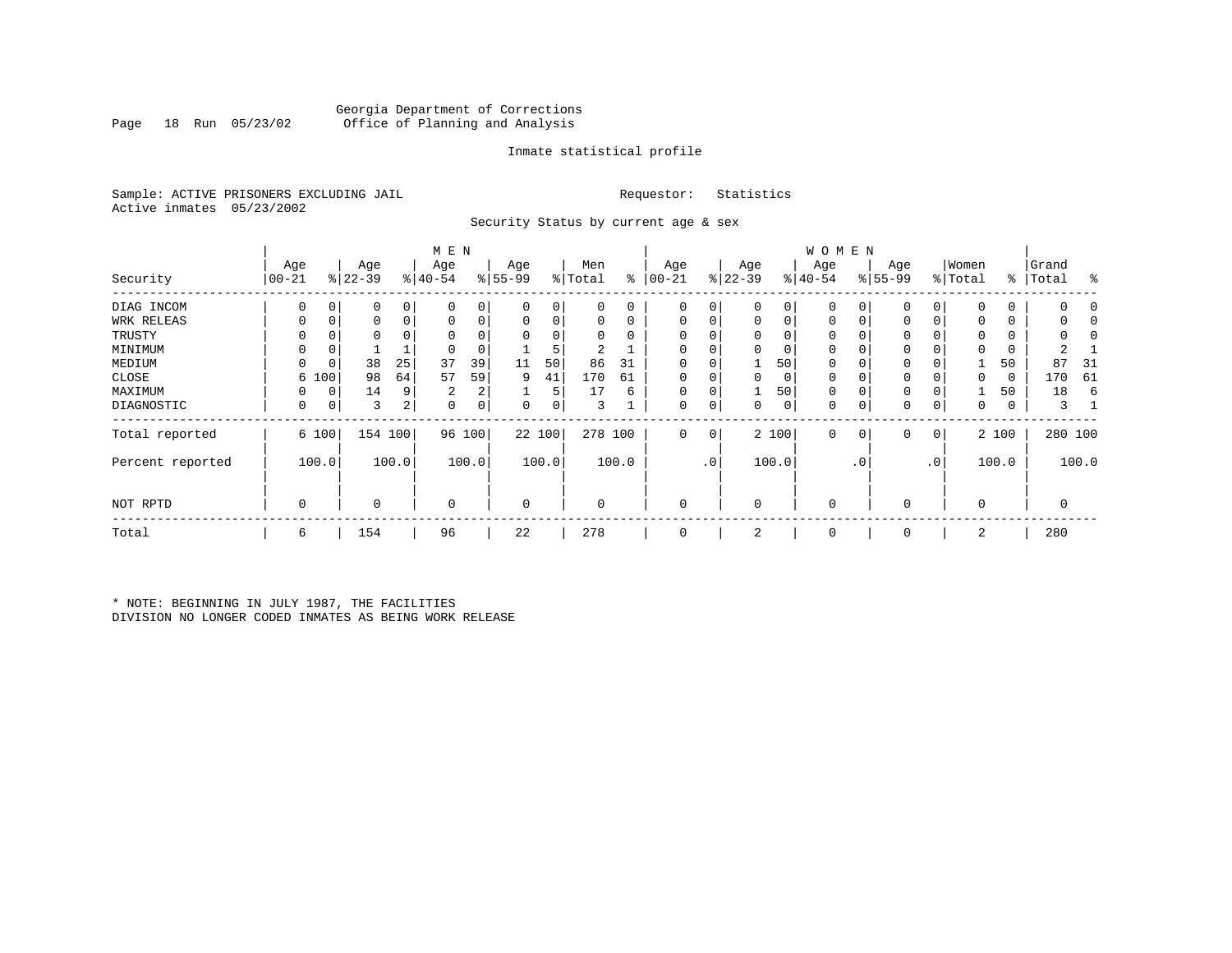#### Georgia Department of Corrections<br>Page 19 Run 05/23/02 Office of Planning and Analysis Page 19 Run 05/23/02 Office of Planning and Analysis

#### Inmate statistical profile

Sample: ACTIVE PRISONERS EXCLUDING JAIL **Requestor:** Statistics Active inmates 05/23/2002

Number Of Sentences by current age & sex

|                     |                 |             |                  |       | M E N            |        |                 |                |                |       |                      |                |                  |                | W O M E N        |           |                     |                 |                  |          |                |       |
|---------------------|-----------------|-------------|------------------|-------|------------------|--------|-----------------|----------------|----------------|-------|----------------------|----------------|------------------|----------------|------------------|-----------|---------------------|-----------------|------------------|----------|----------------|-------|
| Number Of Sentences | Age<br>$ 00-21$ |             | Age<br>$ 22-39 $ |       | Age<br>$ 40-54 $ |        | Age<br>$ 55-99$ |                | Men<br>% Total |       | Age<br>$8   00 - 21$ |                | Age<br>$ 22-39 $ |                | Age<br>$8 40-54$ |           | Age<br>$8 55-99$    |                 | Women<br>% Total | ိ        | Grand<br>Total | ႜ     |
| $_{\rm ONE}$        | 0               | 0           | 16               | 10    | 17               | 18     | 3               | 14             | 36             | 13    | 0                    | 0              | 0                | 0 <sup>1</sup> | 0                |           | $\mathbf 0$         | 0               | $\Omega$         | 0        | 36             | 13    |
| TWO                 | 3               | 50          | 30               | 19    | 17               | 18     | 6               | 27             | 56             | 20    | 0                    | 0              |                  | 50             | 0                |           | 0                   | 0               |                  | 50       | 57             | 20    |
| THREE               |                 | 17          | 27               | 18    | 20               | 21     |                 | 9              | 50             | 18    | $\Omega$             |                |                  | $\mathbf{0}$   | 0                |           | 0                   |                 | $\Omega$         | 0        | 50             | 18    |
| <b>FOUR</b>         | 0               | $\mathbf 0$ | 20               | 13    | 15               | 16     |                 | 5 <sup>1</sup> | 36             | 13    | $\Omega$             | 0              |                  | $\mathbf 0$    | $\Omega$         |           | $\mathsf{O}\xspace$ |                 |                  | $\Omega$ | 36             | 13    |
| FIVE                | $\Omega$        | $\mathbf 0$ | 17               | 11    | 5                | 5      | 3               | 14             | 25             | 9     | 0                    | 0              |                  | 50             | 0                |           | $\mathbf 0$         |                 |                  | 50       | 26             | 9     |
| MORE THAN FIVE      | 2               | 33          | 44               | 29    | 22               | 23     |                 | 32             | 75             | 27    | $\mathbf 0$          | $\overline{0}$ | 0                | 0              | 0                |           | $\mathsf{O}\xspace$ | 0               | $\mathbf 0$      | 0        | 75             | 27    |
| Total reported      |                 | 6 100       | 154 100          |       |                  | 96 100 |                 | 22 100         | 278 100        |       | $\Omega$             | $\overline{0}$ |                  | 2 100          | $\Omega$         | $\Omega$  | 0                   | 0               |                  | 2 100    | 280 100        |       |
| Percent reported    |                 | 100.0       |                  | 100.0 |                  | 100.0  |                 | 100.0          |                | 100.0 |                      | $\cdot$ 0      |                  | 100.0          |                  | $\cdot$ 0 |                     | .0 <sup>1</sup> |                  | 100.0    |                | 100.0 |
| NOT REPORTED        | 0               |             | 0                |       | $\Omega$         |        | $\mathbf 0$     |                | 0              |       | 0                    |                | $\Omega$         |                | $\mathbf 0$      |           | 0                   |                 | $\Omega$         |          | 0              |       |
| Total               | 6               |             | 154              |       | 96               |        | 22              |                | 278            |       | $\Omega$             |                | 2                |                | $\mathbf 0$      |           | 0                   |                 | 2                |          | 280            |       |
|                     |                 |             |                  |       |                  |        |                 |                |                |       |                      |                |                  |                |                  |           |                     |                 |                  |          |                |       |
| AVG NUM SENTENCES   | 4.17            |             | 4.49             |       | 4.17             |        | 4.95            |                | 4.41           |       | .00                  |                | 3.50             |                | .00              |           | .00                 |                 | 3.50             |          | 4.40           |       |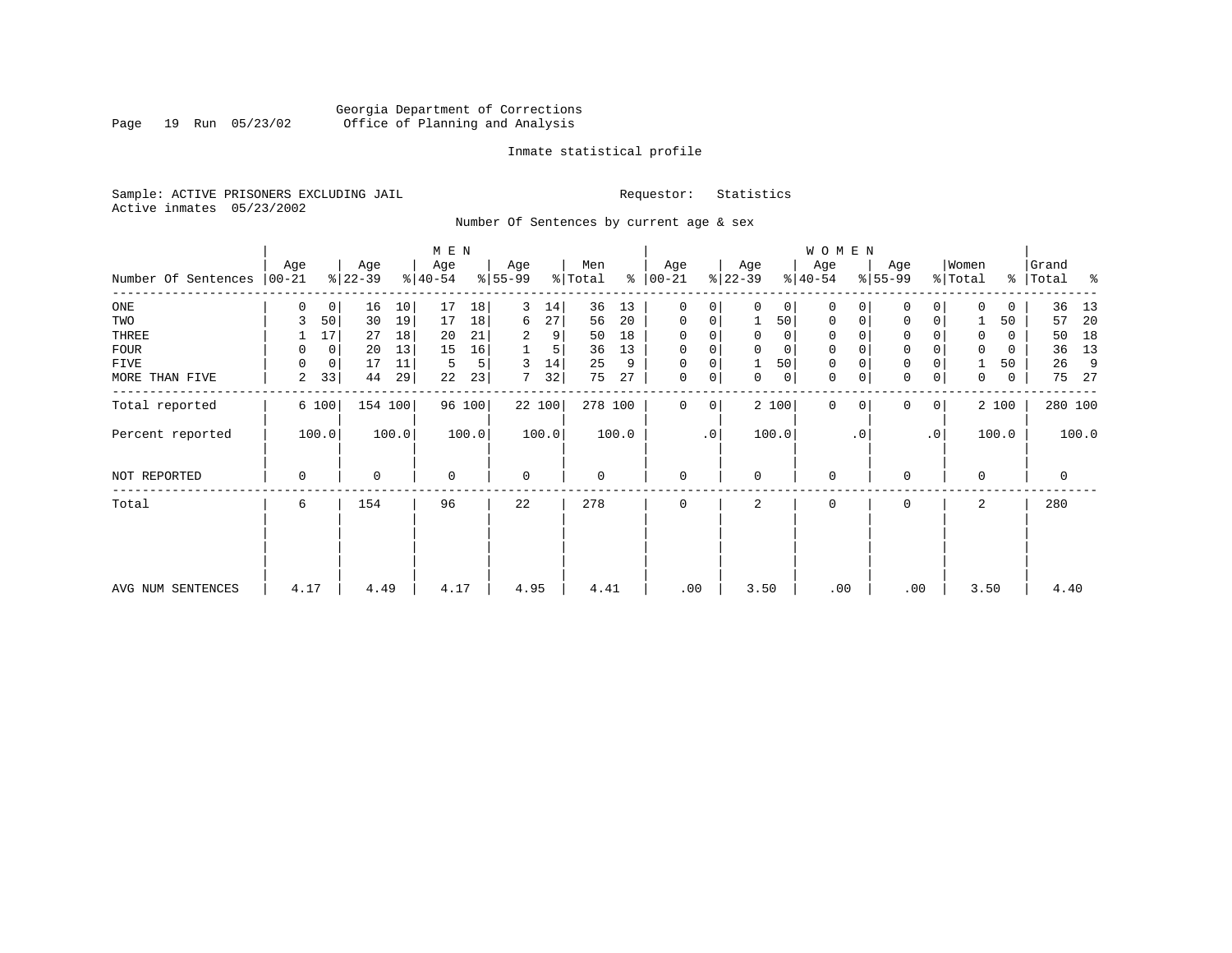### Georgia Department of Corrections<br>Page 20 Run 05/23/02 Office of Planning and Analysis Page 20 Run 05/23/02 Office of Planning and Analysis

#### Inmate statistical profile

Sample: ACTIVE PRISONERS EXCLUDING JAIL **Requestor:** Statistics Active inmates 05/23/2002

Number Of Disciplinaries by current age & sex

|                  |                   |                |                  |         | M E N            |        |                          |             |                |       |                  |             |                  |             | W O M E N        |          |                  |             |                  |       |                    |       |
|------------------|-------------------|----------------|------------------|---------|------------------|--------|--------------------------|-------------|----------------|-------|------------------|-------------|------------------|-------------|------------------|----------|------------------|-------------|------------------|-------|--------------------|-------|
| Disciplinaries   | Age<br>$ 00 - 21$ |                | Age<br>$ 22-39 $ |         | Age<br>$ 40-54 $ |        | Age<br>$\frac{8}{55-99}$ |             | Men<br>% Total | ႜ     | Age<br>$00 - 21$ |             | Age<br>$ 22-39 $ |             | Age<br>$ 40-54 $ |          | Age<br>$8 55-99$ |             | Women<br>% Total |       | Grand<br>%   Total | ႜ     |
| ZERO             |                   | 17             | 34               | 22      | 34               | 35     | 9                        | 41          | 78             | 28    | $\mathbf{0}$     | 0           | $\Omega$         | 0           | $\mathbf 0$      | $\Omega$ | $\Omega$         | $\Omega$    | $\Omega$         | 0     | 78                 | 28    |
| ONE              | 2                 | 33             | 12               | 8       | 9                | 9      | 3                        | 14          | 26             | 9     | $\mathbf 0$      | 0           | $\mathbf 0$      | $\mathbf 0$ | $\mathbf 0$      | 0        | 0                | $\mathbf 0$ | $\Omega$         | 0     | 26                 | 9     |
| TWO              |                   | 17             | 11               | 7       | 11               | 11     | 2                        | 9           | 25             | 9     | 0                |             | $\mathbf 0$      | 0           | $\mathbf 0$      | $\Omega$ | $\Omega$         |             | $\mathbf 0$      | 0     | 25                 | 9     |
| THREE            |                   | 17             | 15               | 10      | 10               | 10     | 4                        | 18          | 30             | 11    | $\mathbf 0$      |             | $\mathbf 0$      | 0           | $\mathbf 0$      |          | $\mathbf 0$      |             | $\mathbf 0$      | 0     | 30                 | 11    |
| <b>FOUR</b>      |                   | 17             | 15               | 10      | 10               | 10     | 0                        | $\mathbf 0$ | 26             | 9     | $\mathbf 0$      |             |                  | 50          | $\mathbf 0$      |          | $\mathbf 0$      |             |                  | 50    | 27                 | 10    |
| FIVE             | 0                 | 0              | 6                | 4       | 2                | 2      | $\Omega$                 | 0           | 8              | 3     | 0                | 0           | $\mathbf 0$      | 0           | 0                | $\Omega$ | 0                |             | $\Omega$         | 0     | 8                  | 3     |
| MORE THAN FIVE   | 0                 | $\overline{0}$ | 61               | 40      | 20               | 21     | 4                        | 18          | 85             | 31    | $\mathbf 0$      | 0           |                  | 50          | $\mathbf 0$      | 0        | $\mathbf 0$      | 0           |                  | 50    | 86                 | - 31  |
| Total reported   |                   | 6 100          |                  | 154 100 |                  | 96 100 |                          | 22 100      | 278 100        |       | $\mathbf 0$      | $\mathbf 0$ |                  | 2 100       | $\mathbf 0$      | $\Omega$ | 0                | 0           |                  | 2 100 | 280 100            |       |
| Percent reported |                   | 100.0          |                  | 100.0   |                  | 100.0  |                          | 100.0       |                | 100.0 |                  | $\cdot$ 0   |                  | 100.0       |                  | . 0      |                  | $\cdot$ 0   |                  | 100.0 |                    | 100.0 |
| NOT REPORTED     | 0                 |                | 0                |         | $\mathbf 0$      |        | $\mathbf 0$              |             | 0              |       | $\mathbf{0}$     |             | $\mathbf 0$      |             | 0                |          | 0                |             | $\Omega$         |       | $\mathbf 0$        |       |
| Total            | 6                 |                | 154              |         | 96               |        | 22                       |             | 278            |       | $\mathbf 0$      |             | 2                |             | 0                |          | 0                |             | 2                |       | 280                |       |
|                  |                   |                |                  |         |                  |        |                          |             |                |       |                  |             |                  |             |                  |          |                  |             |                  |       |                    |       |
|                  |                   |                |                  |         |                  |        |                          |             |                |       |                  |             |                  |             |                  |          |                  |             |                  |       |                    |       |
| AVG NUM DISCIP   | 1.83              |                | 7.40             |         | 3.34             |        | 2.27                     |             | 5.47           |       | .00              |             | 13.50            |             | .00              |          | .00              |             | 13.50            |       | 5.53               |       |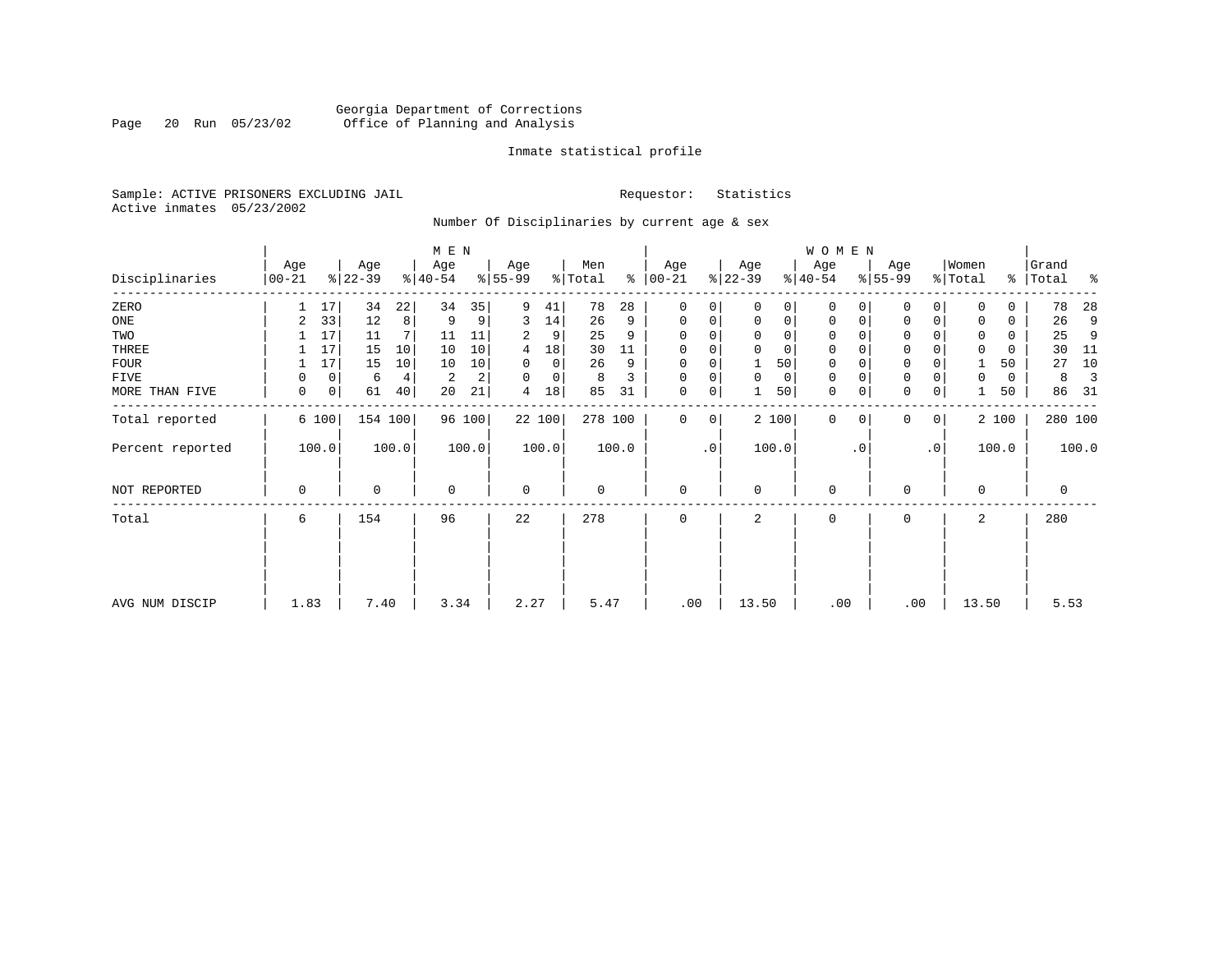### Georgia Department of Corrections<br>Page 21 Run 05/23/02 Office of Planning and Analysis Page 21 Run 05/23/02 Office of Planning and Analysis

#### Inmate statistical profile

Sample: ACTIVE PRISONERS EXCLUDING JAIL **Requestor:** Statistics Active inmates 05/23/2002

Number Of Escapes by current age & sex

|                  |                  |       |                  |              | M E N            |             |                 |             |                |             |                 |           |                  |             | W O M E N        |           |                  |           |                  |       |                     |
|------------------|------------------|-------|------------------|--------------|------------------|-------------|-----------------|-------------|----------------|-------------|-----------------|-----------|------------------|-------------|------------------|-----------|------------------|-----------|------------------|-------|---------------------|
| Escapes          | Age<br>$00 - 21$ |       | Age<br>$ 22-39 $ |              | Age<br>$ 40-54 $ |             | Age<br>$ 55-99$ |             | Men<br>% Total | ႜ           | Age<br>$ 00-21$ |           | Age<br>$ 22-39 $ |             | Age<br>$ 40-54 $ |           | Age<br>$8 55-99$ |           | Women<br>% Total | ⊱     | Grand<br>Total<br>ႜ |
| ZERO             |                  | 6 100 | 153              | 99           |                  | 96 100      | 22 100          |             | 277 100        |             | 0               | 0         |                  | 2 100       | 0                | $\Omega$  | 0                | 0         |                  | 2 100 | 279 100             |
| ONE              |                  | 0     |                  | $\mathbf{1}$ | 0                | 0           | 0               | 0           |                | $\mathbf 0$ | 0               | 0         | 0                | 0           | 0                | 0         | 0                | 0         | 0                | 0     | $\Omega$            |
| TWO              | 0                |       |                  |              | $\mathbf 0$      | 0           | 0               | 0           | 0              | 0           | $\mathbf 0$     | 0         |                  | 0           | 0                |           | $\mathbf 0$      |           | 0                | 0     |                     |
| THREE            | 0                |       |                  |              | $\mathbf 0$      | 0           | 0               | 0           | 0              |             | $\mathbf 0$     | 0         | $\mathbf 0$      | $\Omega$    | 0                |           | $\mathbf 0$      |           | 0                | 0     |                     |
| <b>FOUR</b>      | $\Omega$         |       |                  |              | $\Omega$         | 0           | $\Omega$        |             | 0              | O           | $\Omega$        |           |                  |             |                  |           | $\mathbf 0$      |           |                  | 0     |                     |
| FIVE             | 0                | 0     | 0                | $\Omega$     | $\mathbf 0$      | 0           | 0               | 0           | 0              | $\Omega$    | 0               | 0         | $\mathbf 0$      | $\Omega$    | 0                |           | $\mathbf 0$      |           |                  | 0     |                     |
| MORE THAN FIVE   | $\mathbf 0$      | 0     | 0                | 0            | $\mathbf 0$      | $\mathbf 0$ | 0               | $\mathbf 0$ | 0              | 0           | $\mathbf 0$     | 0         | $\Omega$         | $\mathbf 0$ | 0                | 0         | $\mathbf 0$      | 0         | 0                | 0     | O                   |
| Total reported   |                  | 6 100 |                  | 154 100      |                  | 96 100      |                 | 22 100      | 278 100        |             | $\mathbf 0$     | 0         |                  | 2 100       | $\mathbf 0$      | 0         | $\mathbf 0$      | 0         |                  | 2 100 | 280 100             |
| Percent reported |                  | 100.0 |                  | 100.0        |                  | 100.0       |                 | 100.0       |                | 100.0       |                 | $\cdot$ 0 |                  | 100.0       |                  | $\cdot$ 0 |                  | $\cdot$ 0 |                  | 100.0 | 100.0               |
| NOT REPORTED     | 0                |       | 0                |              | 0                |             | $\mathbf 0$     |             | 0              |             | $\mathbf 0$     |           | $\Omega$         |             | $\mathbf 0$      |           | 0                |           | 0                |       | 0                   |
| Total            | 6                |       | 154              |              | 96               |             | 22              |             | 278            |             | $\mathbf 0$     |           | 2                |             | 0                |           | 0                |           | 2                |       | 280                 |
|                  |                  |       |                  |              |                  |             |                 |             |                |             |                 |           |                  |             |                  |           |                  |           |                  |       |                     |
| AVG NUM ESCAPES  |                  | .00   | .01              |              |                  | .00         | .00             |             | .00            |             | .00             |           | .00              |             | .00              |           | .00              |           |                  | .00   | .00                 |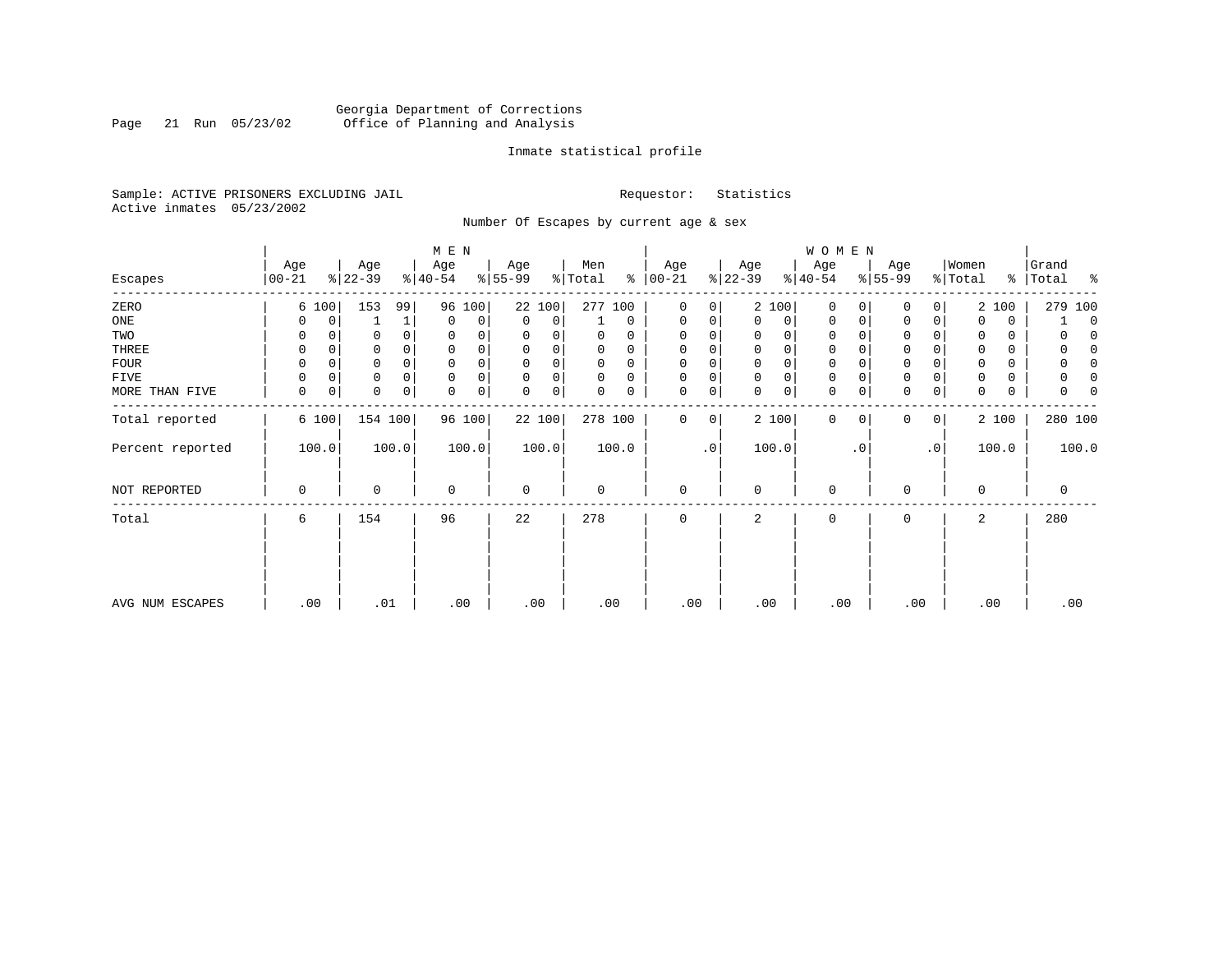#### Georgia Department of Corrections Page 22 Run 05/23/02 Office of Planning and Analysis

#### Inmate statistical profile

Sample: ACTIVE PRISONERS EXCLUDING JAIL **Requestor:** Statistics Active inmates 05/23/2002

## Number Of Prior Georgia Incarcerations \* by current age & sex

|                            |             |             |                 |       | M E N            |                         |                  |                |                |       |                      |                |                  |                | WOMEN           |           |                  |           |                  |             |                |       |
|----------------------------|-------------|-------------|-----------------|-------|------------------|-------------------------|------------------|----------------|----------------|-------|----------------------|----------------|------------------|----------------|-----------------|-----------|------------------|-----------|------------------|-------------|----------------|-------|
| Prior Incarcerations 00-21 | Age         |             | Age<br>$ 22-39$ |       | Age<br>$ 40-54 $ |                         | Age<br>$8 55-99$ |                | Men<br>% Total |       | Age<br>$8   00 - 21$ |                | Age<br>$ 22-39 $ |                | Age<br>$ 40-54$ |           | Age<br>$ 55-99 $ |           | Women<br>% Total | န္          | Grand<br>Total | န္    |
| ZERO                       | 5           | 83          | 88              | 57    | 33               | 34                      | 11               | 50             | 137            | 49    | 0                    | 0 <sup>1</sup> |                  | 2 100          | $\Omega$        |           | $\mathbf 0$      | 0         |                  | 2 100       | 139            | 50    |
| ONE                        |             | 17          | 30              | 19    | 20               | 21                      | 5                | 23             | 56             | 20    | 0                    | 0              | $\Omega$         | 0 <sup>1</sup> | 0               | 0         | 0                | 0         | $\Omega$         | $\mathbf 0$ | 56             | 20    |
| TWO                        | 0           | 0           | 18              | 12    | 13               | 14                      | 2                | 9              | 33             | 12    | $\Omega$             | 0              | $\Omega$         | 0              | 0               |           | 0                |           | $\Omega$         | $\Omega$    | 33             | 12    |
| THREE                      | 0           | $\Omega$    | 15              | 10    | 11               | 11                      | 3                | 14             | 29             | 10    | $\Omega$             | 0              | $\Omega$         | 0 <sup>1</sup> | $\mathbf 0$     |           | $\mathsf 0$      | 0         | $\Omega$         | $\Omega$    | 29             | 10    |
| <b>FOUR</b>                | 0           | $\Omega$    | $\overline{2}$  |       | 10               | 10                      | $\Omega$         | $\overline{0}$ | 12             | 4     | 0                    | 0              |                  | $\mathbf 0$    | 0               |           | $\mathbf 0$      |           | 0                | $\Omega$    | 12             | 4     |
| FIVE                       | 0           | 0           |                 |       | 6                | 6                       | $\Omega$         | $\overline{0}$ | 7              |       | 0                    | 0              | $\Omega$         | 0 <sup>1</sup> | 0               |           | $\mathsf 0$      | 0         | 0                | 0           | 7              |       |
| MORE THAN FIVE             | $\mathbf 0$ | $\mathbf 0$ | $\mathbf 0$     | 0     | 3                | $\overline{\mathbf{3}}$ |                  | 5 <sup>1</sup> | 4              |       | $\mathbf 0$          | 0              | $\Omega$         | $\mathsf{O}$   | $\mathbf 0$     |           | $\mathsf 0$      | 0         | $\mathbf 0$      | 0           | 4              |       |
| Total reported             |             | 6 100       | 154 100         |       |                  | 96 100                  |                  | 22 100         | 278 100        |       | $\Omega$             | 0              |                  | 2 100          | $\Omega$        | $\Omega$  | 0                | 0         |                  | 2 100       | 280 100        |       |
| Percent reported           |             | 100.0       |                 | 100.0 |                  | 100.0                   |                  | 100.0          |                | 100.0 |                      | $\cdot$ 0      |                  | 100.0          |                 | $\cdot$ 0 |                  | $\cdot$ 0 |                  | 100.0       |                | 100.0 |
| NOT REPORTED               | 0           |             | 0               |       | $\mathbf 0$      |                         | $\mathbf 0$      |                | 0              |       | 0                    |                | $\Omega$         |                | 0               |           | 0                |           | $\Omega$         |             | 0              |       |
| Total                      | 6           |             | 154             |       | 96               |                         | 22               |                | 278            |       | $\mathbf 0$          |                | 2                |                | $\mathbf 0$     |           | 0                |           | 2                |             | 280            |       |
|                            |             |             |                 |       |                  |                         |                  |                |                |       |                      |                |                  |                |                 |           |                  |           |                  |             |                |       |
| AVG # INCARCERATIONS       | .17         |             | .81             |       | 1.78             |                         | 1.09             |                | 1.15           |       | .00                  |                | .00              |                | .00             |           | .00              |           |                  | .00         | 1.14           |       |

\* This data counts a parole revocation on an existing sentenCE AS A prior incarceration. Also, this data counts, for any cohort of inmates, the total number of Georgia incarcerations the inmate has had during his entire criminal career. For example, if an inmate was admitted to prison first in FY72, and then re-admitted in FY79 and FY85, he had two prior incarcerations before the FY85 admission. This inmate's records show two prior incarcerations in all three of his records since he has had two prior incarcerations in his criminal career. If the cohort of FY72 admissions is selected for analysis, two prior incarcerations will be listed for this inmate even though in FY72, he had no prior incarcerations.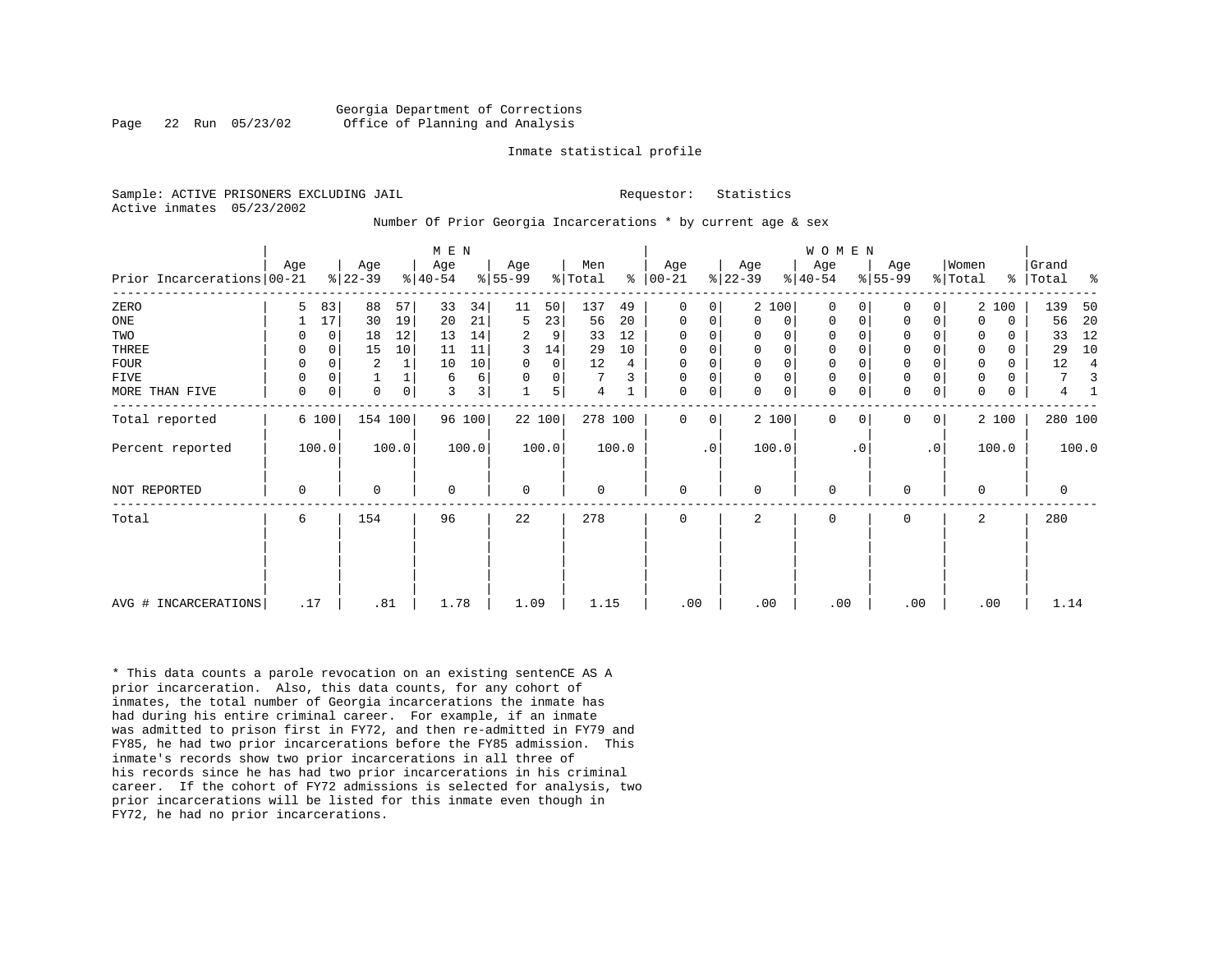### Georgia Department of Corrections<br>Page 23 Run 05/23/02 Office of Planning and Analysis Page 23 Run 05/23/02 Office of Planning and Analysis

#### Inmate statistical profile

Sample: ACTIVE PRISONERS EXCLUDING JAIL **Requestor:** Statistics Active inmates 05/23/2002

Number Of Transfers by current age & sex

|                   |                |             |                  |         | M E N            |       |                  |        |                |       |                  |                |                  |             | <b>WOMEN</b>     |           |                  |           |                  |       |                    |                |
|-------------------|----------------|-------------|------------------|---------|------------------|-------|------------------|--------|----------------|-------|------------------|----------------|------------------|-------------|------------------|-----------|------------------|-----------|------------------|-------|--------------------|----------------|
| Transfers         | Age<br>  00-21 |             | Age<br>$ 22-39 $ |         | Age<br>$8 40-54$ |       | Age<br>$ 55-99 $ |        | Men<br>% Total | ៖     | Age<br>$ 00-21 $ |                | Age<br>$ 22-39 $ |             | Age<br>$ 40-54 $ |           | Age<br>$ 55-99 $ |           | Women<br>% Total |       | Grand<br>% Total % |                |
| ZERO              | O              | 0           | 5                | 3       | 2                | 2     | 0                | 0      |                | 3     | 0                |                |                  | 50          | $\mathbf 0$      | $\Omega$  | 0                |           |                  | 50    | 8                  |                |
| ONE               | 4              | 67          | 71               | 46      | 43               | 45    | 11               | 50     | 129            | 46    | 0                | 0              |                  | 50          | 0                | 0         | 0                | 0         |                  | 50    | 130                | -46            |
| TWO               |                | 17          | 39               | 25      | 30               | 31    | 6                | 27     | 76             | 27    | $\Omega$         |                | 0                | 0           | 0                | $\Omega$  | $\Omega$         |           |                  | 0     | 76                 | 27             |
| THREE             |                | 17          | 16               | 10      | 10               | 10    | 3                | 14     | 30             | 11    |                  |                | 0                | 0           | 0                |           | 0                |           |                  | 0     | 30                 | -11            |
| <b>FOUR</b>       | 0              | 0           | 6                | 4       | 4                |       |                  | 5      | 11             | 4     |                  |                | $\Omega$         | $\mathbf 0$ | $\mathbf 0$      |           | $\Omega$         |           |                  | 0     | 11                 | $\overline{4}$ |
| FIVE              | 0              | 0           |                  |         | 2                | 2     | 0                | 0      | 9              |       |                  | 0              | $\mathbf 0$      | $\mathbf 0$ | $\mathbf 0$      | $\Omega$  | 0                |           | 0                | 0     | 9                  |                |
| MORE THAN FIVE    | 0              | $\mathbf 0$ | 10               | 6       | 5                | 5     |                  | 5      | 16             | 6     | $\Omega$         | 0              | $\mathbf 0$      | 0           | $\mathbf 0$      | 0         | 0                | 0         | $\Omega$         | 0     | 16                 | 6              |
| Total reported    |                | 6 100       |                  | 154 100 | 96 100           |       |                  | 22 100 | 278 100        |       | $\Omega$         | 0 <sup>1</sup> |                  | 2 100       | 0                | 0         | 0                | 0         |                  | 2 100 | 280 100            |                |
| Percent reported  |                | 100.0       |                  | 100.0   |                  | 100.0 |                  | 100.0  |                | 100.0 |                  | $\cdot$ 0      |                  | 100.0       |                  | $\cdot$ 0 |                  | $\cdot$ 0 |                  | 100.0 |                    | 100.0          |
| NOT REPORTED      | 0              |             | 0                |         | $\mathbf 0$      |       | $\mathbf 0$      |        | $\mathbf 0$    |       | $\mathbf 0$      |                | $\mathbf 0$      |             | $\mathbf 0$      |           | 0                |           | 0                |       | 0                  |                |
| Total             | 6              |             | 154              |         | 96               |       | 22               |        | 278            |       | $\Omega$         |                | 2                |             | 0                |           | 0                |           | 2                |       | 280                |                |
|                   |                |             |                  |         |                  |       |                  |        |                |       |                  |                |                  |             |                  |           |                  |           |                  |       |                    |                |
|                   |                |             |                  |         |                  |       |                  |        |                |       |                  |                |                  |             |                  |           |                  |           |                  |       |                    |                |
| AVG NUM TRANSFERS | 1.50           |             | 2.12             |         | 1.98             |       | 1.91             |        | 2.04           |       | .00              |                | .50              |             | .00              |           | .00              |           | .50              |       | 2.03               |                |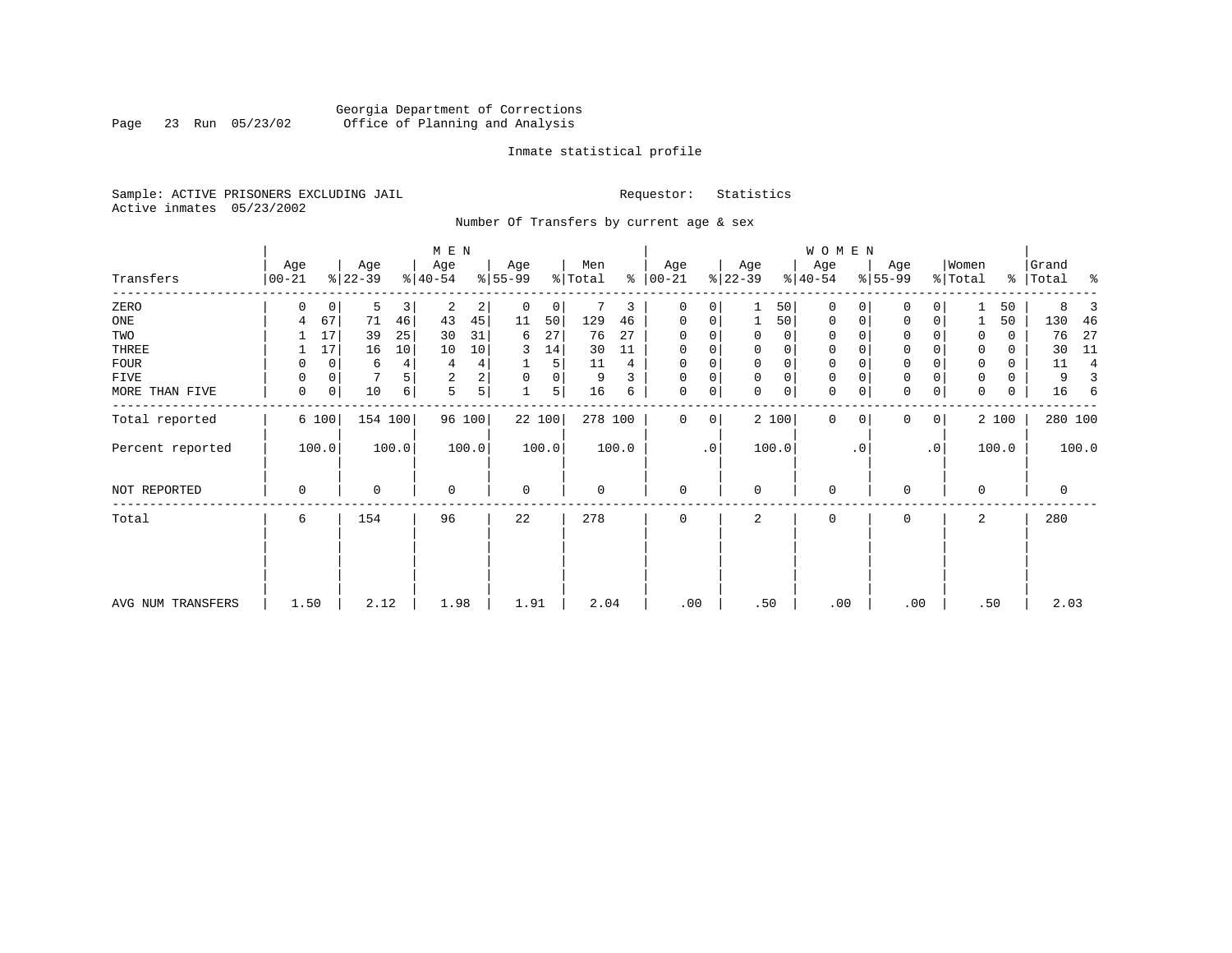#### Georgia Department of Corrections<br>Page 24 Run 05/23/02 Office of Planning and Analysis Page 24 Run 05/23/02 Office of Planning and Analysis

#### Inmate statistical profile

Sample: ACTIVE PRISONERS EXCLUDING JAIL **Requestor:** Statistics Active inmates 05/23/2002

County Of Conviction by current age & sex

|                            |          |          |                |              | M E N                   |                |             |             |                |                |              |          |              |             | <b>WOMEN</b>   |             |              |             |             |               |              |                |
|----------------------------|----------|----------|----------------|--------------|-------------------------|----------------|-------------|-------------|----------------|----------------|--------------|----------|--------------|-------------|----------------|-------------|--------------|-------------|-------------|---------------|--------------|----------------|
|                            | Age      |          | Age            |              | Age                     |                | Age         |             | Men            |                | Age          |          | Age          |             | Age            |             | Age          |             | Women       |               | Grand        |                |
| County Of Conviction 00-21 |          |          | $8 22-39$      |              | $ 40-54$                |                | $8 55-99$   |             | % Total        | နွ             | $ 00 - 21$   |          | $ 22-39$     |             | $ 40-54$       |             | $8155 - 99$  |             | % Total     | $\frac{1}{6}$ | Total        | နွ             |
| Appling                    | 0        | 0        | 1              | 1            | 1                       | $\mathbf{1}$   | 0           | 0           | 2              | 1              | 0            | 0        | 0            | 0           | 0              | 0           | 0            | 0           | 0           | 0             | 2            | 1              |
| Atkinson                   | 0        | 0        | $\mathbf 0$    | $\mathsf{O}$ | 0                       | 0              | 1           | 5           | $\mathbf{1}$   | 0              | $\mathbf 0$  | 0        | $\mathbf 0$  | $\mathsf 0$ | $\overline{0}$ | $\mathbf 0$ | $\mathbf 0$  | $\mathbf 0$ | $\mathbf 0$ | 0             |              | $\Omega$       |
| Bacon                      | 0        | 0        | 0              | 0            | 1                       | 1              | $\Omega$    | 0           | $\mathbf{1}$   | 0              | 0            | 0        | 0            | 0           | 0              | 0           | 0            | 0           | 0           | 0             |              | $\Omega$       |
| Baldwin                    | 0        | 0        | $\mathbf{1}$   | 1            | 3                       | $\overline{3}$ | $\Omega$    | 0           | 4              | 1              | $\Omega$     | 0        | $\mathbf 0$  | 0           | 0              | $\mathbf 0$ | $\mathbf 0$  | 0           | 0           | 0             | 4            | 1              |
| Banks                      | O        | 0        | $\mathbf 0$    | $\mathbf 0$  | 0                       | 0              |             | 5           | 1              | 0              | $\Omega$     | 0        | $\mathbf 0$  | 0           | 0              | $\mathbf 0$ | $\Omega$     | 0           | 0           | 0             |              | $\Omega$       |
| Barrow                     | 0        | $\Omega$ | 1              | $\mathbf{1}$ | $\Omega$                | 0              | 1           | 5           | $\overline{2}$ | $\mathbf{1}$   | $\Omega$     | 0        | $\Omega$     | $\Omega$    | $\Omega$       | $\Omega$    | $\Omega$     | $\Omega$    | $\Omega$    | $\Omega$      | 2            | $\mathbf{1}$   |
| Bartow                     | 0        | $\Omega$ | $\mathbf 0$    | $\Omega$     | $\mathbf{1}$            | 1              | $\Omega$    | $\mathbf 0$ | $\mathbf{1}$   | $\Omega$       | $\Omega$     | 0        | $\mathbf{0}$ | $\mathbf 0$ | $\Omega$       | $\mathbf 0$ | $\Omega$     | $\Omega$    | $\mathbf 0$ | 0             |              | $\Omega$       |
| Ben Hill                   | U        | 0        | 1              | $\mathbf 1$  | $\Omega$                | 0              | $\Omega$    | $\mathsf 0$ | 1              | 0              | 0            | 0        | $\mathbf 0$  | 0           | 0              | $\mathbf 0$ | 0            | $\mathbf 0$ | $\mathbf 0$ | 0             |              | $\Omega$       |
| Berrien                    | O        | 0        | $\mathbf{1}$   | $\mathbf{1}$ | 0                       | 0              | $\Omega$    | $\mathbf 0$ | $\mathbf 1$    | $\Omega$       | $\mathbf 0$  | 0        | $\mathbf{0}$ | 0           | $\Omega$       | 0           | $\mathbf{0}$ | 0           | $\mathbf 0$ | 0             | $\mathbf{1}$ | $\Omega$       |
| <b>Bibb</b>                | U        | 0        | 6              | 4            | 2                       | 2              | -1          | 5           | 9              | 3              | $\Omega$     | 0        | $\mathbf 0$  | 0           | 0              | 0           | $\mathbf 0$  | 0           | 0           | 0             | q            | 3              |
| Bleckley                   | O        | 0        | 1              | 1            | 0                       | 0              | $\mathbf 0$ | $\mathbf 0$ | 1              | 0              | $\Omega$     | 0        | $\mathbf 0$  | $\mathbf 0$ | 0              | 0           | $\Omega$     | 0           | $\mathbf 0$ | 0             |              | $\Omega$       |
| Brantley                   | 0        | 0        | $\mathbf 0$    | $\mathbf 0$  | 1                       | 1              | $\Omega$    | $\mathbf 0$ | $\mathbf{1}$   | 0              | $\Omega$     | 0        | $\mathbf 0$  | 0           | $\Omega$       | $\mathbf 0$ | $\Omega$     | $\Omega$    | $\mathbf 0$ | 0             | $\mathbf{1}$ | $\Omega$       |
| <b>Brooks</b>              | 0        | 0        | $\mathbf 0$    | $\mathbf 0$  | $\mathbf{1}$            | $\mathbf 1$    | $\Omega$    | $\mathbf 0$ | 1              | 0              | 0            | 0        | $\mathbf 0$  | $\mathbf 0$ | 0              | $\mathbf 0$ | 0            | $\mathbf 0$ | 0           | 0             |              | $\Omega$       |
| <b>Burke</b>               | $\Omega$ | 0        | $\overline{4}$ | 3            | $\mathbf{1}$            | $\mathbf 1$    | $\Omega$    | $\mathbf 0$ | 5              | 2              | $\mathbf 0$  | 0        | 0            | 0           | 0              | $\mathbf 0$ | 0            | 0           | $\mathbf 0$ | 0             | 5            | $\overline{c}$ |
| <b>Butts</b>               | 0        | 0        | $\mathbf{1}$   | $\mathbf{1}$ | $\mathbf{1}$            | 1              |             | 5           | 3              | $\mathbf{1}$   | $\Omega$     | 0        | $\mathbf 0$  | $\mathbf 0$ | $\Omega$       | $\mathbf 0$ | $\mathbf 0$  | 0           | $\Omega$    | 0             | 3            | $\mathbf{1}$   |
| Camden                     | O        | 0        | $\mathbf 0$    | $\mathbf 0$  | $\mathbf{1}$            | 1              | $\Omega$    | $\mathbf 0$ | 1              | 0              | $\Omega$     | 0        | $\mathbf 0$  | 0           | 0              | $\mathbf 0$ | $\Omega$     | $\Omega$    | 0           | 0             |              | $\Omega$       |
| Carroll                    | O        | 0        | $\overline{2}$ | 1            | 0                       | 0              | $\Omega$    | $\mathbf 0$ | $\overline{2}$ | $\mathbf{1}$   | $\Omega$     | O        | $\mathbf 0$  | 0           | $\Omega$       | $\mathbf 0$ | $\Omega$     | $\Omega$    | $\mathbf 0$ | 0             | 2            | $\mathbf{1}$   |
| Chatham                    | 1        | 17       | 5              | 3            | 3                       | 3              | 1           | 5           | 10             | 4              | $\Omega$     | 0        | $\mathbf{0}$ | 0           | $\Omega$       | $\mathbf 0$ | $\Omega$     | $\Omega$    | $\mathbf 0$ | 0             | 10           | $\overline{4}$ |
| Chatooga                   | 0        | 0        | 1              | $\mathbf 1$  | $\Omega$                | 0              | $\Omega$    | $\mathbf 0$ | $\mathbf{1}$   | 0              | 0            | 0        | 0            | $\mathbf 0$ | 0              | $\mathbf 0$ | 0            | $\mathbf 0$ | $\mathbf 0$ | 0             |              | $\Omega$       |
| Cherokee                   | 0        | 0        | $\overline{2}$ | $\mathbf{1}$ | $\mathbf{1}$            | 1              | $\Omega$    | 0           | 3              | $\mathbf{1}$   | 0            | 0        | 0            | 0           | 0              | 0           | 0            | 0           | $\mathbf 0$ | 0             | 3            | $\mathbf{1}$   |
| Clarke                     | O        | 0        | 6              | 4            | 5                       | 5              | $\mathbf 0$ | $\mathbf 0$ | 11             | 4              | $\Omega$     | 0        | $\mathbf 0$  | 0           | 0              | $\mathbf 0$ | $\mathbf 0$  | $\mathbf 0$ | $\mathbf 0$ | 0             | 11           | $\overline{4}$ |
| Clayton                    | O        | 0        | 6              | 4            | 2                       | 2              | 1           | 5           | 9              | 3              | $\Omega$     | 0        | $\mathbf 0$  | $\mathbf 0$ | $\Omega$       | $\mathbf 0$ | $\Omega$     | $\Omega$    | $\Omega$    | 0             | q            | 3              |
| Cobb                       | 1        | 17       | 3              | 2            | $\mathbf{1}$            | $\mathbf{1}$   | $\Omega$    | $\mathbf 0$ | 5              | $\overline{2}$ | $\Omega$     | $\Omega$ | $\mathbf{0}$ | $\mathbf 0$ | $\Omega$       | $\mathbf 0$ | $\Omega$     | $\Omega$    | $\mathbf 0$ | 0             |              | $\overline{2}$ |
| Coffee                     | O        | 0        | $\mathbf{1}$   | $\mathbf{1}$ | 0                       | 0              | $\Omega$    | $\Omega$    | $\mathbf{1}$   | 0              | $\Omega$     | 0        | $\mathbf 0$  | 0           | $\Omega$       | $\mathbf 0$ | $\Omega$     | $\Omega$    | $\mathbf 0$ | 0             | -1           | $\Omega$       |
| Colquit                    | 0        | 0        | $\mathbf{1}$   | $\mathbf{1}$ | $\overline{\mathbf{c}}$ | 2              | $\Omega$    | $\mathbf 0$ | 3              | 1              | 0            | 0        | $\mathbf 0$  | $\mathbf 0$ | 0              | $\mathbf 0$ | 0            | $\mathbf 0$ | $\mathbf 0$ | 0             | 3            | 1              |
| Columbia                   | 0        | 0        | 1              | $\mathbf{1}$ | $\mathbf{1}$            | 1              | $\Omega$    | $\mathbf 0$ | 2              | $\mathbf{1}$   | 0            | 0        | $\Omega$     | 0           | 0              | 0           | $\mathbf 0$  | 0           | $\mathbf 0$ | 0             | 2            | $\mathbf{1}$   |
| Cook                       | O        | 0        | $\mathbf{1}$   | 1            | 0                       | 0              | $\Omega$    | 0           | 1              | 0              | $\Omega$     | 0        | $\mathbf 0$  | 0           | 0              | 0           | $\mathbf 0$  | 0           | $\mathbf 0$ | 0             |              | $\Omega$       |
| Coweta                     | O        | 0        | 1              | 1            | $\Omega$                | 0              | $\Omega$    | 0           | 1              | 0              | 0            | 0        | $\mathbf 0$  | 0           | 0              | $\mathbf 0$ | 0            | 0           | 0           | 0             |              | $\Omega$       |
| Crisp                      | $\Omega$ | 0        | $\mathbf{1}$   | $\mathbf{1}$ | 0                       | 0              | $\Omega$    | $\mathbf 0$ | $\mathbf{1}$   | 0              | $\Omega$     | 0        | $\mathbf 0$  | 0           | 0              | $\mathbf 0$ | $\Omega$     | 0           | $\mathbf 0$ | 0             |              | $\Omega$       |
| Dade                       | 0        | $\Omega$ | $\mathbf{1}$   | $\mathbf{1}$ | $\Omega$                | 0              | $\Omega$    | $\Omega$    | $\mathbf{1}$   | $\Omega$       | $\Omega$     | 0        | $\Omega$     | $\Omega$    | $\Omega$       | $\Omega$    | $\Omega$     | $\Omega$    | $\mathbf 0$ | $\Omega$      | $\mathbf{1}$ | $\Omega$       |
| Decatur                    | 0        | 0        | $\mathbf 0$    | $\Omega$     | $\mathbf{1}$            | 1              | $\Omega$    | $\mathbf 0$ | $\mathbf{1}$   | $\Omega$       | 0            | 0        | $\mathbf{0}$ | $\mathbf 0$ | 0              | $\mathbf 0$ | 0            | $\mathbf 0$ | $\mathbf 0$ | 0             |              | $\Omega$       |
| DeKalb                     | O        | 0        | 14             | 9            | 6                       | 6              | 3           | 14          | 23             | 8              | $\Omega$     | 0        | $\mathbf{0}$ | $\mathbf 0$ | $\Omega$       | $\mathbf 0$ | $\mathbf{0}$ | 0           | $\mathbf 0$ | 0             | 23           | 8              |
| Dodge                      | U        | 0        | 1              | 1            | 0                       | 0              | $\Omega$    | $\mathbf 0$ | 1              | $\Omega$       | $\Omega$     | 0        | $\mathbf 0$  | $\mathbf 0$ | $\Omega$       | $\mathbf 0$ | $\mathbf{0}$ | $\mathbf 0$ | $\Omega$    | 0             | 1            | $\Omega$       |
| Dougherty                  | 1        | 17       | $\overline{2}$ | $\mathbf 1$  | 2                       | 2              |             | 5           | 6              | 2              | 0            | 0        | $\mathbf 0$  | $\mathbf 0$ | 0              | 0           | 0            | $\mathbf 0$ | 0           | 0             | 6            | $\overline{c}$ |
| Douglas                    | 0        | 0        | 5              | 3            | 2                       | $\overline{a}$ | $\Omega$    | 0           | 7              | 3              | 0            | 0        | 0            | 0           | 0              | 0           | 0            | 0           | 0           | 0             |              | 3              |
| Elbert<br>-------------    | 0        | 0        | $\mathbf 0$    | $\mathbf 0$  | 0                       | 0              | 1           | 5           | 1              | 0              | $\mathbf{0}$ | 0        | $\mathbf 0$  | $\mathbf 0$ | 0              | $\mathbf 0$ | $\mathbf 0$  | $\mathbf 0$ | $\mathbf 0$ | 0             | 1            | $\Omega$       |

(continued)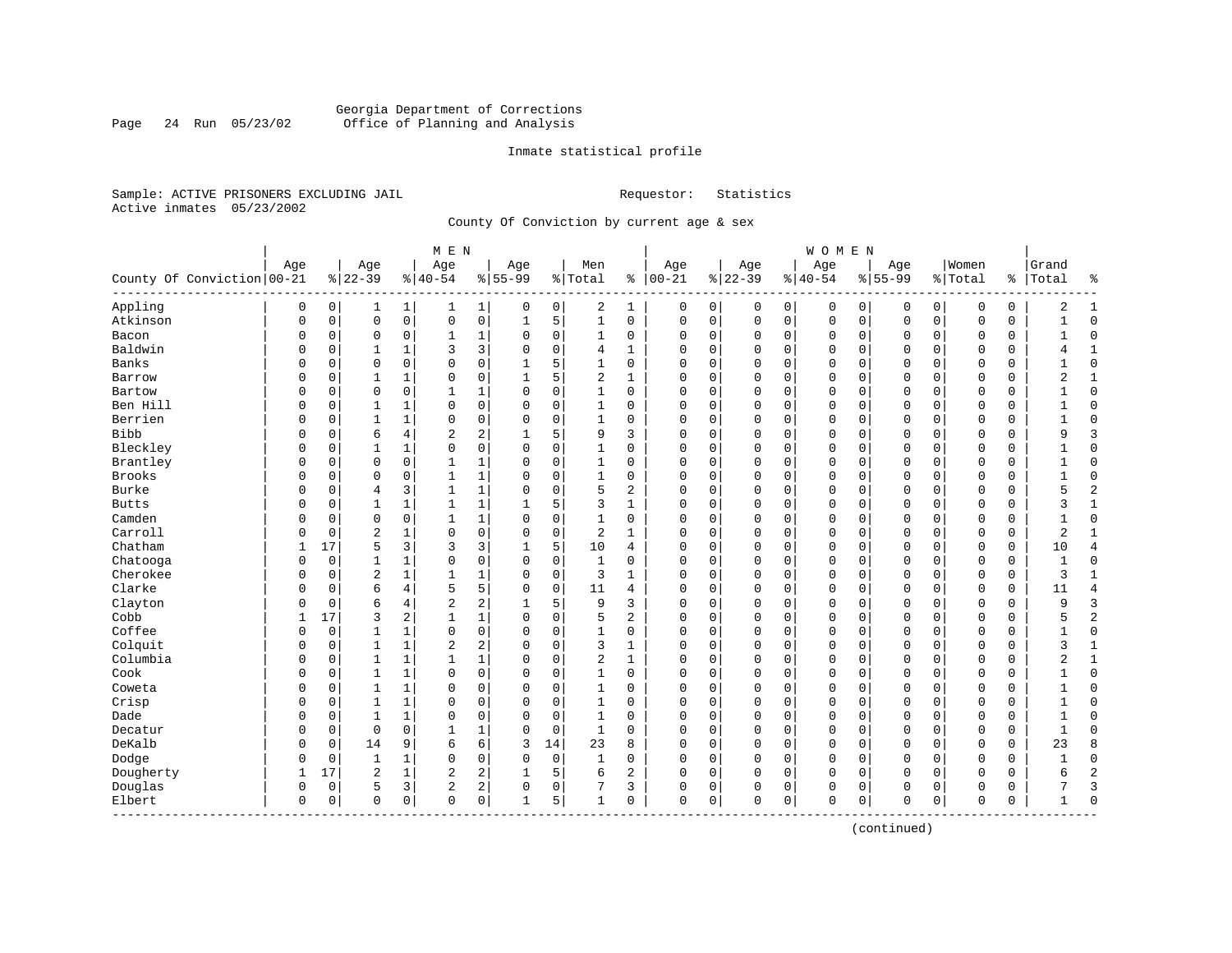#### Georgia Department of Corrections Page 25 Run 05/23/02 Office of Planning and Analysis

# Inmate statistical profile

| Sample: ACTIVE PRISONERS EXCLUDING JAIL |  |                                           |  | Requestor: Statistics |
|-----------------------------------------|--|-------------------------------------------|--|-----------------------|
| Active inmates 05/23/2002               |  |                                           |  |                       |
|                                         |  | County Of Conviction by current age & sex |  | (continued)           |
|                                         |  |                                           |  |                       |

|                              |          |             |                |                | M E N        |              |                |             |                |              |               |             |          |             | <b>WOMEN</b> |             |             |             |             |             |              |                |
|------------------------------|----------|-------------|----------------|----------------|--------------|--------------|----------------|-------------|----------------|--------------|---------------|-------------|----------|-------------|--------------|-------------|-------------|-------------|-------------|-------------|--------------|----------------|
|                              | Age      |             | Age            |                | Age          |              | Age            |             | Men            |              | Age           |             | Age      |             | Age          |             | Age         |             | Women       |             | Grand        |                |
| County Of Conviction   00-21 |          |             | $ 22-39$       |                | $8 40-54$    |              | $8 55-99$      |             | % Total        |              | $8   00 - 21$ |             | $ 22-39$ |             | $8 40-54$    |             | $8 55-99$   |             | % Total     | ႜ           | Total        | ٩,             |
| Emanuel                      | 0        | 0           | 1              | 1              | 0            | $\mathbf 0$  | 0              | 0           | 1              | $\mathbf 0$  | 0             | 0           | 0        | 0           | 0            | 0           | 0           | 0           | 0           | 0           |              | $\Omega$       |
| Fayette                      | $\Omega$ | 0           | $\mathbf 0$    | $\mathbf 0$    | 1            | $\mathbf{1}$ | $\mathbf{1}$   | 5           | $\overline{2}$ | $\mathbf 1$  | $\Omega$      | $\mathbf 0$ | 0        | $\mathbf 0$ | $\mathbf 0$  | $\mathbf 0$ | $\mathbf 0$ | $\mathbf 0$ | $\mathbf 0$ | $\mathbf 0$ | 2            | $\mathbf{1}$   |
| Floyd                        | 0        | 0           | 3              | $\overline{2}$ | 1            | $\mathbf{1}$ | $\Omega$       | $\mathbf 0$ | 4              | $\mathbf{1}$ | $\Omega$      | $\mathbf 0$ | 0        | $\mathbf 0$ | $\Omega$     | 0           | $\Omega$    | $\mathbf 0$ | 0           | $\mathbf 0$ | 4            | 1              |
| Forsyth                      | $\Omega$ | 0           | $\Omega$       | $\mathbf 0$    | $\mathbf{1}$ | $\mathbf{1}$ | $\Omega$       | 0           | $\mathbf{1}$   | $\mathbf 0$  | $\Omega$      | $\mathbf 0$ | 0        | 0           | $\Omega$     | $\Omega$    | $\Omega$    | 0           | 0           | $\mathbf 0$ |              | $\Omega$       |
| Franklin                     |          | $\mathbf 0$ | $\mathbf{1}$   | 1              | $\mathbf 0$  | $\mathbf 0$  | $\Omega$       | $\mathbf 0$ | $\mathbf 1$    | $\Omega$     | $\Omega$      | $\mathbf 0$ | 0        | $\Omega$    | $\Omega$     | $\Omega$    | $\mathbf 0$ | $\Omega$    | $\mathsf 0$ | $\mathbf 0$ | $\mathbf{1}$ | $\Omega$       |
| Fulton                       | $\Omega$ | $\mathbf 0$ | 11             | 7              | 10           | 10           | $\overline{2}$ | 9           | 23             | 8            | $\Omega$      | $\mathbf 0$ | 0        | 0           | $\mathbf 0$  | 0           | $\mathbf 0$ | $\mathbf 0$ | $\mathbf 0$ | $\mathbf 0$ | 23           | 8              |
| Gilmer                       | O        | 0           | $\mathbf{1}$   | $\mathbf{1}$   | 0            | $\mathbf 0$  | $\Omega$       | 0           | 1              | 0            | $\Omega$      | $\mathbf 0$ | 0        | 0           | $\mathbf 0$  | 0           | $\mathbf 0$ | 0           | 0           | $\mathbf 0$ |              | $\mathbf 0$    |
| Glynn                        |          | 0           | 5              | 3              | 2            | 2            | 1              | 5           | 8              | 3            | $\Omega$      | $\mathbf 0$ | 0        | 0           | $\Omega$     | $\Omega$    | $\Omega$    | 0           | 0           | $\mathbf 0$ | 8            | 3              |
| Gordon                       | $\Omega$ | $\Omega$    | $\Omega$       | $\mathbf 0$    | 0            | $\mathbf 0$  | 1              | 5           | $\mathbf{1}$   | 0            | $\Omega$      | 0           | 0        | $\Omega$    | $\Omega$     | $\Omega$    | $\mathbf 0$ | 0           | 0           | 0           |              | $\Omega$       |
| Greene                       | U        | $\Omega$    | 1              | $\mathbf{1}$   | 0            | $\Omega$     | $\Omega$       | $\Omega$    | $\mathbf 1$    | $\Omega$     | $\Omega$      | $\Omega$    | 0        | $\Omega$    | $\mathbf{0}$ | $\Omega$    | $\mathbf 0$ | $\Omega$    | $\mathbf 0$ | $\mathbf 0$ | 1            | $\Omega$       |
| Gwinnett                     | O        | 0           | $\overline{2}$ | $\mathbf{1}$   | 1            | 1            | $\Omega$       | $\mathbf 0$ | 3              | 1            | $\Omega$      | $\mathbf 0$ | 0        | $\Omega$    | $\Omega$     | $\Omega$    | $\mathbf 0$ | $\Omega$    | 0           | $\mathbf 0$ | 3            | -1             |
| Habersham                    | O        | 0           | $\mathbf 0$    | $\mathbf 0$    | 1            | $\mathbf{1}$ | $\Omega$       | $\mathbf 0$ | $\mathbf{1}$   | 0            | $\Omega$      | $\mathbf 0$ | 0        | $\mathbf 0$ | $\mathbf 0$  | 0           | $\mathbf 0$ | $\Omega$    | 0           | $\mathbf 0$ |              | $\Omega$       |
| Hall                         |          | 0           | $\overline{2}$ | $\mathbf 1$    | $\mathbf{1}$ | $\mathbf{1}$ | $\Omega$       | $\mathbf 0$ | 3              | $\mathbf{1}$ | $\Omega$      | $\mathbf 0$ | 0        | $\mathbf 0$ | $\Omega$     | 0           | $\Omega$    | $\Omega$    | 0           | $\mathbf 0$ | 3            | $\mathbf{1}$   |
| Harris                       |          | 0           | $\mathbf{1}$   | $\mathbf{1}$   | 0            | $\mathbf 0$  | $\Omega$       | 0           | $\mathbf{1}$   | $\Omega$     | $\Omega$      | $\mathbf 0$ | 0        | $\Omega$    | $\Omega$     | O           | $\mathbf 0$ | $\Omega$    | 0           | 0           | 1            | $\Omega$       |
| Hart                         |          | 0           | $\overline{2}$ | $\mathbf 1$    | 2            | 2            | $\Omega$       | 0           | $\overline{4}$ | 1            | $\Omega$      | $\mathbf 0$ | 0        | 0           | $\mathbf 0$  | $\Omega$    | $\mathbf 0$ | 0           | 0           | 0           | 4            | $\mathbf{1}$   |
| Henry                        | U        | 0           | 3              | $\overline{2}$ | 0            | $\mathbf 0$  | $\Omega$       | 0           | 3              | 1            | $\Omega$      | $\mathbf 0$ | 0        | 0           | $\mathbf 0$  | 0           | $\mathbf 0$ | $\mathbf 0$ | $\mathbf 0$ | $\mathbf 0$ | 3            | $\mathbf{1}$   |
| Houston                      | O        | 0           | $\overline{2}$ | $\mathbf{1}$   | 3            | 3            | $\Omega$       | $\Omega$    | 5              | 2            | $\Omega$      | $\mathbf 0$ | 0        | $\Omega$    | $\mathbf 0$  | $\Omega$    | $\mathbf 0$ | $\Omega$    | 0           | 0           | 5            | $\overline{a}$ |
| Jackson                      | O        | $\Omega$    | $\Omega$       | $\mathbf 0$    | 1            | $\mathbf{1}$ | $\Omega$       | $\Omega$    | $\mathbf{1}$   | $\mathbf 0$  | $\Omega$      | $\mathbf 0$ | 0        | $\Omega$    | $\mathbf{0}$ | $\Omega$    | $\mathbf 0$ | $\Omega$    | $\Omega$    | $\mathbf 0$ |              | $\Omega$       |
| Jasper                       | O        | $\Omega$    | 1              | $\mathbf{1}$   | 0            | $\Omega$     | $\Omega$       | $\Omega$    | $\mathbf{1}$   | $\Omega$     | $\Omega$      | $\Omega$    | O        | $\Omega$    | $\Omega$     | $\Omega$    | $\mathbf 0$ | $\Omega$    | 0           | 0           |              | $\Omega$       |
| Jeff Davis                   | $\Omega$ | 0           | $\overline{2}$ | $\mathbf{1}$   | 0            | $\mathbf 0$  | $\Omega$       | $\Omega$    | $\overline{2}$ | 1            | $\Omega$      | $\mathbf 0$ | 0        | $\Omega$    | $\Omega$     | $\Omega$    | $\Omega$    | $\Omega$    | 0           | 0           | 2            | $\mathbf{1}$   |
| Jones                        | $\Omega$ | 0           |                | $\mathbf{1}$   | 0            | $\mathbf 0$  | $\Omega$       | $\mathbf 0$ | $\mathbf 1$    | $\mathbf 0$  | $\Omega$      | $\mathbf 0$ | 0        | $\mathbf 0$ | $\Omega$     | $\Omega$    | $\Omega$    | 0           | $\mathbf 0$ | $\mathbf 0$ |              | $\Omega$       |
| Lee                          | 0        | 0           |                | $\mathbf{1}$   | 0            | $\mathbf 0$  | $\Omega$       | $\Omega$    | $\mathbf{1}$   | $\mathbf 0$  | $\Omega$      | $\mathbf 0$ | 0        | $\Omega$    | $\Omega$     | $\Omega$    | $\Omega$    | $\Omega$    | 0           | $\mathbf 0$ | 1            | $\Omega$       |
| Liberty                      |          | 0           | 1              | $\mathbf 1$    | 1            | $\mathbf{1}$ | $\Omega$       | $\mathbf 0$ | $\overline{2}$ | $\mathbf{1}$ | $\Omega$      | $\mathbf 0$ | 0        | $\mathbf 0$ | $\Omega$     | $\Omega$    | $\Omega$    | 0           | $\mathbf 0$ | $\mathbf 0$ | 2            | $\mathbf{1}$   |
| Long                         | $\Omega$ | 0           | 3              | $\sqrt{2}$     | 0            | $\mathbf 0$  | $\Omega$       | 0           | 3              | $\mathbf{1}$ | $\Omega$      | $\mathbf 0$ | 0        | $\Omega$    | $\Omega$     | $\Omega$    | $\Omega$    | $\Omega$    | 0           | 0           | 3            | $\mathbf{1}$   |
| Lowndes                      | $\Omega$ | 0           | $\mathbf{1}$   | $\mathbf 1$    | 0            | $\mathbf 0$  | $\Omega$       | 0           | 1              | 0            | $\Omega$      | $\mathbf 0$ | 0        | 0           | $\mathbf 0$  | $\Omega$    | $\mathbf 0$ | 0           | 0           | 0           | 1            | $\Omega$       |
| Madison                      | $\Omega$ | 0           |                | $\mathbf{1}$   | 0            | $\mathbf 0$  | $\Omega$       | 0           | $\mathbf{1}$   | 0            | $\Omega$      | $\mathbf 0$ | 0        | 0           | 0            | $\Omega$    | $\mathbf 0$ | 0           | 0           | 0           |              | $\Omega$       |
| Marion                       | O        | 0           |                | $\mathbf{1}$   | 0            | $\mathbf 0$  | $\Omega$       | 0           | 1              | $\mathbf 0$  | $\Omega$      | $\mathbf 0$ | 0        | 0           | $\mathbf 0$  | 0           | $\mathbf 0$ | 0           | $\mathbf 0$ | $\mathbf 0$ |              | $\Omega$       |
| McIntosh                     | 0        | $\Omega$    |                | $\mathbf{1}$   | 0            | $\mathbf 0$  | $\Omega$       | $\Omega$    | 1              | $\Omega$     | $\Omega$      | $\mathbf 0$ | 0        | $\Omega$    | $\mathbf 0$  | 0           | $\Omega$    | $\Omega$    | 0           | 0           |              | $\Omega$       |
| Monroe                       | $\Omega$ | $\Omega$    | $\Omega$       | $\mathbf 0$    |              | $\mathbf{1}$ | $\Omega$       | $\Omega$    | $\mathbf{1}$   | 0            | $\Omega$      | $\Omega$    | 0        | $\Omega$    | $\mathbf 0$  | $\Omega$    | $\mathbf 0$ | $\Omega$    | $\Omega$    | 0           |              | $\Omega$       |
| Muscogee                     | $\Omega$ | 0           | 4              | 3              | 4            | 4            | $\Omega$       | $\Omega$    | 8              | 3            | $\Omega$      | $\mathbf 0$ | 0        | $\Omega$    | $\mathbf 0$  | $\Omega$    | $\mathbf 0$ | $\Omega$    | 0           | 0           | 8            | 3              |
| Newton                       | 0        | 0           |                | $\mathbf{1}$   | 0            | $\mathbf 0$  | $\Omega$       | $\mathbf 0$ | $\mathbf{1}$   | 0            | $\Omega$      | $\mathbf 0$ | 0        | $\mathbf 0$ | $\Omega$     | $\Omega$    | $\mathbf 0$ | $\Omega$    | $\mathbf 0$ | $\mathbf 0$ |              | $\Omega$       |
| Oglethrope                   | 0        | 0           | $\mathbf 0$    | $\mathbf 0$    | 1            | $\mathbf{1}$ | $\Omega$       | $\mathbf 0$ | $\mathbf{1}$   | $\mathbf 0$  | $\Omega$      | $\mathbf 0$ | 0        | $\mathbf 0$ | $\Omega$     | 0           | $\Omega$    | $\mathbf 0$ | $\mathbf 0$ | $\mathbf 0$ |              | $\Omega$       |
| Paulding                     |          | 0           | $\Omega$       | $\mathbf 0$    |              | $\mathbf{1}$ | $\Omega$       | 0           | $\mathbf 1$    | $\mathbf 0$  | $\Omega$      | $\mathbf 0$ | 0        | 0           | $\Omega$     | 0           | $\Omega$    | 0           | 0           | 0           |              | $\Omega$       |
| Pierce                       | $\Omega$ | 0           | $\Omega$       | 0              | 1            | $\mathbf{1}$ | $\Omega$       | 0           | $\mathbf 1$    | 0            | $\Omega$      | $\mathbf 0$ | 0        | 0           | $\Omega$     | 0           | 0           | 0           | 0           | 0           |              | $\Omega$       |
| Pike                         | $\Omega$ | 0           | 1              | 1              | 1            | $\mathbf{1}$ | $\mathbf{1}$   | 5           | 3              | 1            | $\Omega$      | $\mathbf 0$ | 0        | 0           | $\mathbf 0$  | 0           | $\mathbf 0$ | 0           | 0           | $\mathbf 0$ | 3            | $\overline{1}$ |

(continued)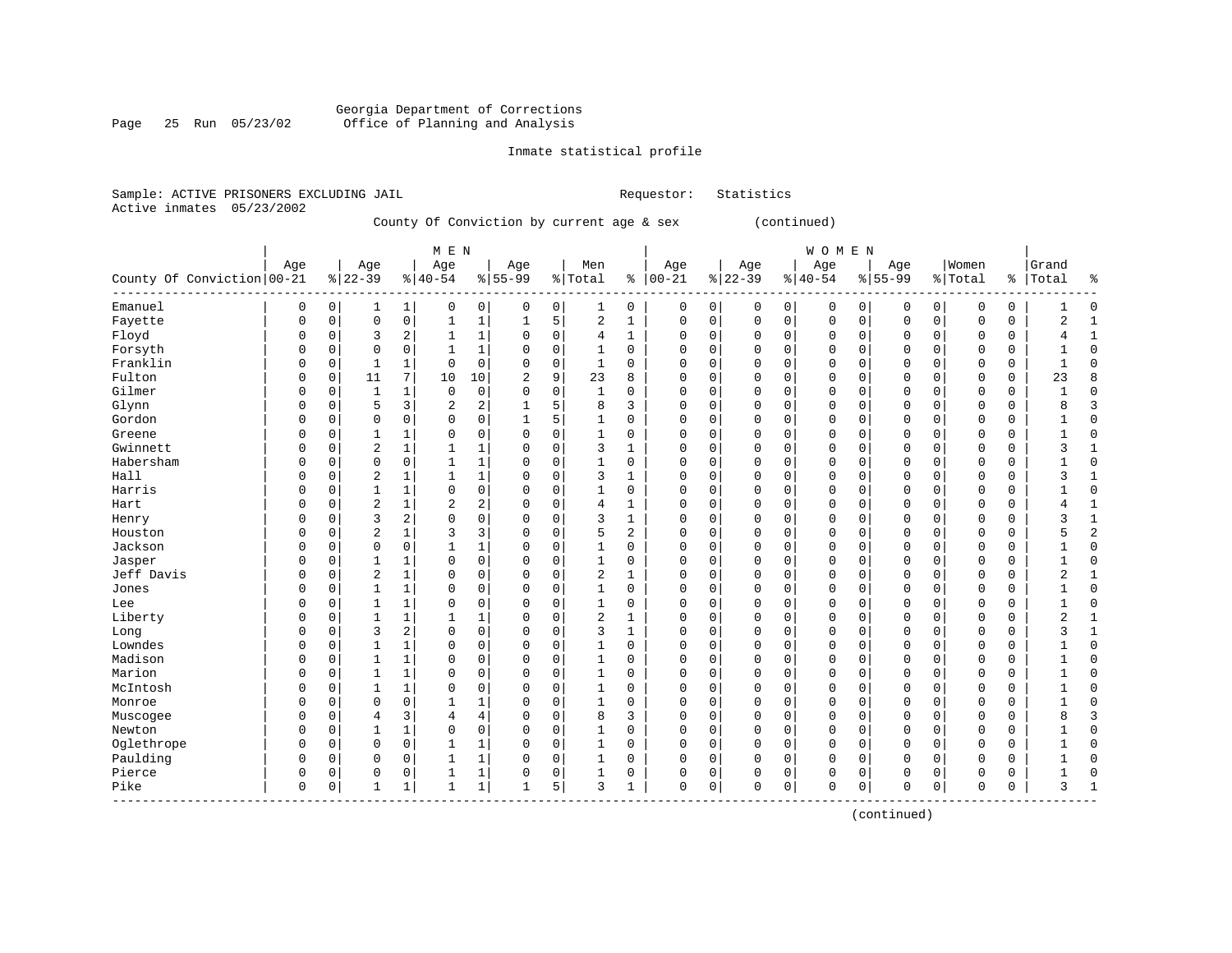#### Georgia Department of Corrections Page 26 Run 05/23/02 Office of Planning and Analysis

# Inmate statistical profile

|  | Sample: ACTIVE PRISONERS EXCLUDING JAIL |  |                                           | Requestor: Statistics |              |  |
|--|-----------------------------------------|--|-------------------------------------------|-----------------------|--------------|--|
|  | Active inmates 05/23/2002               |  |                                           |                       |              |  |
|  |                                         |  | County Of Conviction by current age & sex |                       | (continued)  |  |
|  |                                         |  |                                           |                       |              |  |
|  |                                         |  | M E N                                     |                       | <b>WOMEN</b> |  |

| County Of Conviction   00-21 | Age      |       | Age<br>$8 22-39$ |                         | Age<br>$8 40-54$ |                | Age<br>$8 55-99$ |             | Men<br>%   Total |                | Age<br>$% 100-21$ |             | Age<br>$ 22-39 $ |             | Age<br>$ 40-54$ |           | Age<br>$8155 - 99$ |             | Women<br>% Total |       | Grand<br>%   Total | ႜ              |
|------------------------------|----------|-------|------------------|-------------------------|------------------|----------------|------------------|-------------|------------------|----------------|-------------------|-------------|------------------|-------------|-----------------|-----------|--------------------|-------------|------------------|-------|--------------------|----------------|
| Pulaski                      | 0        | 0     | 1                | 1                       | 0                | 0              | 0                | 0           | 1                | 0              | $\mathbf 0$       | 0           | 0                | $\mathbf 0$ | 0               | 0         | 0                  | $\mathbf 0$ | 0                | 0     |                    | $\mathbf 0$    |
| Putnam                       | $\Omega$ | 0     | 3                | $\overline{\mathbf{c}}$ | 1                | $\mathbf{1}$   | 0                | 0           | $\overline{4}$   | 1              | $\Omega$          | $\mathbf 0$ | 0                | $\mathbf 0$ | $\mathsf 0$     | 0         | $\mathbf 0$        | 0           | $\Omega$         | 0     |                    | $\mathbf{1}$   |
| Rabun                        |          | 0     |                  | $\mathbf{1}$            | 0                | $\mathbf 0$    | 0                | 0           |                  | 0              | $\Omega$          | 0           | $\Omega$         | $\mathbf 0$ | 0               | 0         | $\mathbf 0$        | $\mathbf 0$ | $\Omega$         | 0     |                    | $\mathbf 0$    |
| Randolph                     |          | 17    | $\Omega$         | $\Omega$                | 0                | $\Omega$       | $\Omega$         | $\Omega$    | -1               | 0              | $\Omega$          | $\Omega$    | 0                | $\Omega$    | 0               | $\Omega$  | $\Omega$           | $\Omega$    | 0                | 0     |                    | $\Omega$       |
| Richmond                     |          | 17    |                  | 5                       | 5                | 5              | 1                | 5           | 14               | 5              | ∩                 | 0           | 1                | 50          | $\Omega$        | $\Omega$  | $\Omega$           | $\Omega$    | 1                | 50    | 15                 | 5              |
| Rockdale                     |          | 0     | 3                | $\overline{2}$          |                  | 1              | $\Omega$         | $\Omega$    | $\overline{4}$   | $\mathbf{1}$   | $\Omega$          | 0           | $\Omega$         | 0           | 0               | $\Omega$  | $\mathbf 0$        | 0           | $\Omega$         | 0     |                    | $\mathbf{1}$   |
| Spalding                     |          | 0     | 3                | $\overline{c}$          | $\overline{2}$   | $\overline{2}$ | $\Omega$         | 0           | 5                | $\overline{a}$ | $\Omega$          | 0           | $\Omega$         | $\mathbf 0$ | 0               | $\Omega$  | $\Omega$           | $\Omega$    | $\Omega$         | 0     |                    | $\overline{c}$ |
| Sumter                       |          | 0     | $\Omega$         | 0                       |                  | $\mathbf 1$    | $\Omega$         | 0           | 1                | 0              | $\Omega$          | 0           | 0                | $\Omega$    | 0               | $\Omega$  | $\mathbf 0$        | 0           | $\Omega$         | 0     |                    | $\Omega$       |
| Terrell                      |          | 0     | $\Omega$         | $\Omega$                |                  | $\mathbf{1}$   | $\Omega$         | $\Omega$    | $\mathbf{1}$     | $\Omega$       | ∩                 | $\Omega$    | $\Omega$         | $\Omega$    | $\Omega$        | $\Omega$  | $\Omega$           | $\Omega$    | $\Omega$         | 0     |                    | $\Omega$       |
| Thomas                       |          | 0     |                  | $\mathbf{1}$            |                  | $\mathbf{1}$   | $\Omega$         | 0           | $\overline{c}$   | 1              | $\Omega$          | 0           | $\Omega$         | $\mathbf 0$ | $\mathbf 0$     | 0         | $\mathbf 0$        | $\mathbf 0$ | $\Omega$         | 0     | 2                  | $\mathbf{1}$   |
| Tift                         |          | 0     | $\Omega$         | 0                       |                  | $\mathbf{1}$   |                  | 5           | $\overline{c}$   | 1              |                   | 0           | 0                | $\mathbf 0$ | $\Omega$        | $\Omega$  | $\Omega$           | $\Omega$    | 0                | 0     | z.                 |                |
| Toombs                       |          | 0     | 2                | 1                       |                  | $\mathbf{1}$   | $\Omega$         | $\Omega$    | 3                |                | $\Omega$          | $\Omega$    | 0                | $\Omega$    | 0               | O         | $\Omega$           | $\Omega$    | 0                | 0     |                    |                |
| Towns                        | O        | 0     |                  | $\mathbf{1}$            | O                | $\Omega$       | $\Omega$         | $\Omega$    | -1               | 0              | $\Omega$          | $\Omega$    | $\Omega$         | $\Omega$    | 0               | $\Omega$  | $\mathbf 0$        | $\Omega$    | $\Omega$         | 0     |                    | $\cap$         |
| Troup                        | $\Omega$ | O     | $\Omega$         | $\Omega$                |                  | 1              | 1                | 5           | 2                | 1              | $\Omega$          | $\Omega$    | $\Omega$         | $\Omega$    | $\Omega$        | $\Omega$  | $\mathbf 0$        | $\Omega$    | $\Omega$         | 0     | 2                  |                |
| Union                        | ∩        | 0     | $\Omega$         | 0                       |                  | $\mathbf{1}$   | $\Omega$         | $\Omega$    | -1               | $\Omega$       | $\Omega$          | 0           | $\Omega$         | $\Omega$    | 0               | $\Omega$  | $\Omega$           | $\Omega$    | $\Omega$         | 0     |                    | $\Omega$       |
| Upson                        |          | 0     | $\Omega$         | 0                       |                  | $\mathbf 1$    | 0                | 0           |                  | 0              | $\Omega$          | 0           | 0                | $\Omega$    | 0               | $\Omega$  | 0                  | 0           | 0                | 0     |                    | $\mathbf 0$    |
| Walker                       | C        | 0     |                  | 1                       | 0                | $\mathbf 0$    | 0                | 0           | 1                | 0              | ∩                 | 0           | 1                | 50          | $\mathbf 0$     | 0         | $\mathbf 0$        | $\mathbf 0$ | 1                | 50    | 2                  | 1              |
| Walton                       |          | 0     |                  | 1                       |                  | 1              | $\Omega$         | 0           | $\overline{2}$   | 1              | $\Omega$          | 0           | $\mathbf 0$      | $\mathbf 0$ | 0               | 0         | $\mathbf 0$        | $\Omega$    | $\Omega$         | 0     | 2                  | 1              |
| Ware                         |          | 0     | 3                | $\overline{c}$          | 2                | $\overline{c}$ | $\Omega$         | 0           | 5                | 2              | $\Omega$          | 0           | $\Omega$         | $\mathbf 0$ | 0               | 0         | $\Omega$           | $\Omega$    | $\Omega$         | 0     |                    | $\overline{c}$ |
| Washington                   |          | 17    | 0                | 0                       | 0                | $\mathbf 0$    | $\Omega$         | $\mathbf 0$ |                  | $\mathbf 0$    | $\Omega$          | 0           | 0                | $\mathbf 0$ | $\mathbf 0$     | 0         | $\mathbf 0$        | $\mathbf 0$ | $\Omega$         | 0     |                    | $\mathbf 0$    |
| Wayne                        | $\Omega$ | 0     |                  | 1                       | 0                | $\mathbf 0$    | 0                | 0           |                  | 0              | $\Omega$          | 0           | $\Omega$         | $\mathbf 0$ | 0               | 0         | $\mathbf 0$        | $\mathbf 0$ | $\Omega$         | 0     |                    | $\Omega$       |
| Whitfield                    |          | 0     | $\Omega$         | $\mathbf 0$             | 3                | 3              | 1                | 5           | 4                | 1              | $\Omega$          | 0           | $\Omega$         | $\mathbf 0$ | 0               | 0         | $\mathbf 0$        | $\mathbf 0$ | 0                | 0     |                    | 1              |
| Wilkes                       | $\Omega$ | 0     | 1                | 1                       | 0                | $\mathbf 0$    | $\mathbf 0$      | 0           | $\mathbf{1}$     | 0              | $\Omega$          | $\mathbf 0$ | $\Omega$         | $\mathbf 0$ | $\mathbf 0$     | $\Omega$  | $\mathbf 0$        | 0           | $\Omega$         | 0     |                    | $\Omega$       |
| Total reported               |          | 6 100 | 154 100          |                         | 96 100           |                | 22 100           |             | 278 100          |                | $\mathbf 0$       | 0           |                  | 2 100       | $\mathbf 0$     | 0         | $\mathbf 0$        | $\mathbf 0$ |                  | 2 100 | 280 100            |                |
| Percent reported             |          | 100.0 | 100.0            |                         |                  | 100.0          |                  | 100.0       |                  | 100.0          |                   | $\cdot$ 0   |                  | 100.0       |                 | $\cdot$ 0 |                    | $\cdot$ 0   |                  | 100.0 |                    | 100.0          |
| Not reported                 | 0        |       | 0                |                         | 0                |                | 0                |             | 0                |                | 0                 |             | 0                |             | 0               |           | 0                  |             | 0                |       | 0                  |                |
| Total                        | 6        |       | 154              |                         | 96               |                | 22               |             | 278              |                | $\mathbf 0$       |             | 2                |             | $\mathsf 0$     |           | $\mathbf 0$        |             | 2                |       | 280                |                |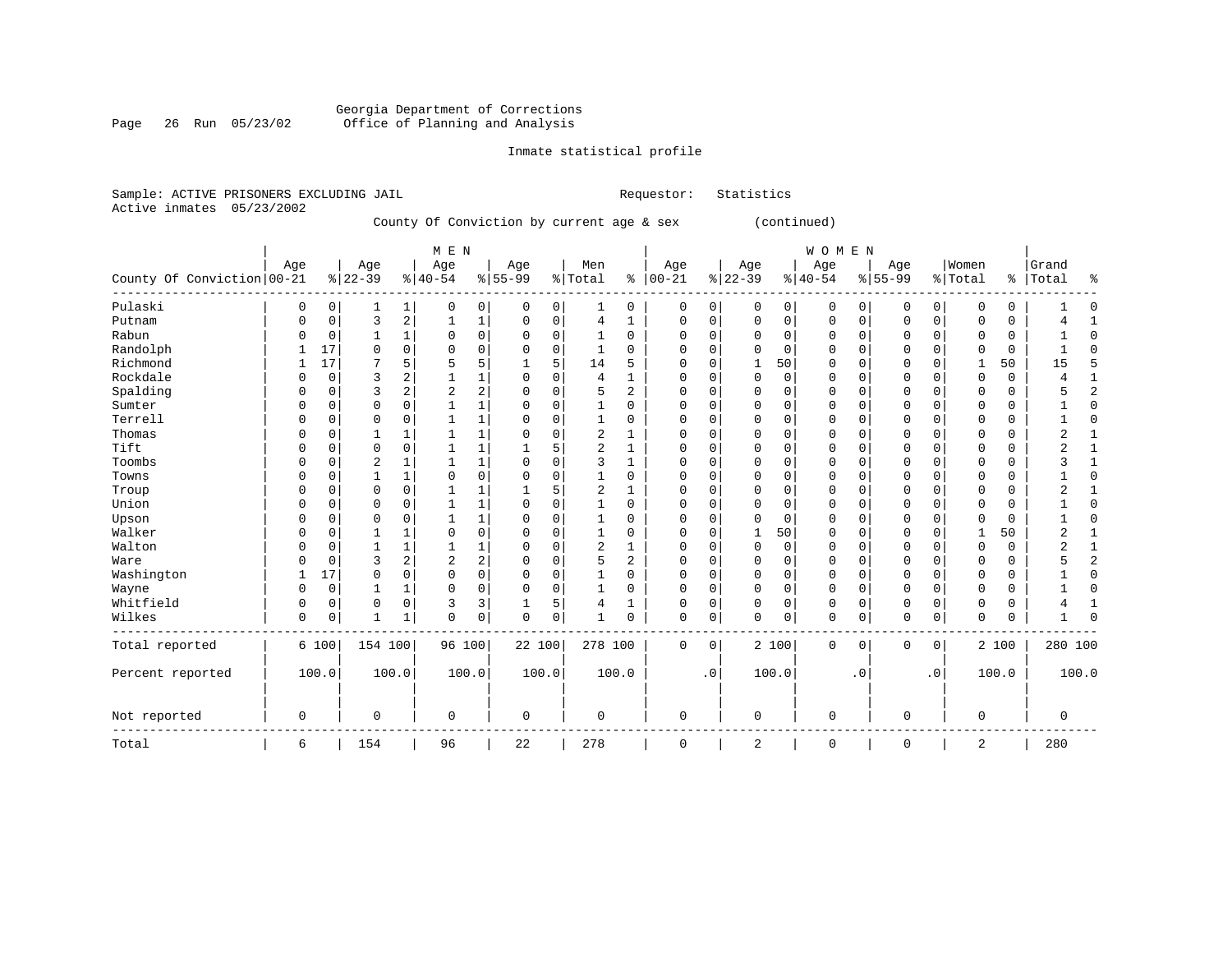#### Georgia Department of Corrections<br>Page 27 Run 05/23/02 Office of Planning and Analysis Page 27 Run 05/23/02 Office of Planning and Analysis

#### Inmate statistical profile

Sample: ACTIVE PRISONERS EXCLUDING JAIL **Requestor:** Statistics Active inmates 05/23/2002

Circ Of Conviction by current age & sex

|                             |            |                |                |                | M E N          |              |                |             |                |                |             |             |              |             | W O M E N   |             |              |             |              |          |                |                |
|-----------------------------|------------|----------------|----------------|----------------|----------------|--------------|----------------|-------------|----------------|----------------|-------------|-------------|--------------|-------------|-------------|-------------|--------------|-------------|--------------|----------|----------------|----------------|
|                             | Age        |                | Age            |                | Age            |              | Age            |             | Men            |                | Age         |             | Age          |             | Age         |             | Age          |             | Women        |          | Grand          |                |
| Circ Of Conviction          | $ 00 - 21$ |                | $8 22-39$      |                | $8 40-54$      |              | $8 55-99$      |             | % Total        | ి              | $ 00-21$    |             | $8 22-39$    |             | $8 40-54$   |             | $8155 - 99$  |             | % Total      |          | %   Total      | ٩,             |
| Alapaha                     | 0          | 0              | 2              | 1              | 0              | 0            |                | 5           | 3              | 1              | 0           | 0           | 0            | 0           | $\mathbf 0$ | 0           | 0            | 0           | 0            | 0        | 3              |                |
| Alcovy                      | $\Omega$   | 0              | $\sqrt{2}$     | $\mathbf{1}$   | $\mathbf 1$    | $\mathbf{1}$ | 0              | $\mathsf 0$ | 3              | $\mathbf{1}$   | $\mathbf 0$ | 0           | $\mathsf 0$  | 0           | $\mathsf 0$ | $\mathbf 0$ | $\mathbf 0$  | 0           | $\mathbf 0$  | 0        | 3              | $\mathbf{1}$   |
| Atlanta                     | $\Omega$   | 0              | 11             | 7              | 10             | 10           | 2              | 9           | 23             | 8              | $\Omega$    | 0           | 0            | 0           | 0           | $\mathbf 0$ | $\mathbf 0$  | 0           | 0            | 0        | 23             | 8              |
| Atlantic                    | 0          | $\overline{0}$ | 5              | 3              | $\mathbf{1}$   | 1            | $\Omega$       | $\mathbf 0$ | 6              | $\overline{a}$ | $\Omega$    | $\Omega$    | $\Omega$     | $\mathbf 0$ | 0           | $\mathbf 0$ | $\Omega$     | $\Omega$    | $\mathbf 0$  | $\Omega$ | 6              | $\overline{2}$ |
| Augusta                     |            | 17             | 12             | 8              | 7              | 7            |                | 5           | 21             | 8              | $\Omega$    | $\Omega$    | $\mathbf{1}$ | 50          | 0           | $\Omega$    | $\Omega$     | $\Omega$    | $\mathbf{1}$ | 50       | 22             | $\mathsf{R}$   |
| Blue Ridge                  | 0          | $\overline{0}$ | $\overline{c}$ |                | -1             | $\mathbf 1$  | $\Omega$       | $\mathbf 0$ | 3              | 1              | $\Omega$    | $\Omega$    | $\mathbf 0$  | $\mathbf 0$ | $\Omega$    | $\mathbf 0$ | $\Omega$     | $\Omega$    | $\mathbf 0$  | 0        | 3              |                |
| Brunswick                   | 0          | $\mathbf 0$    | 9              | 6              | 4              | 4            |                | 5           | 14             | 5              | $\Omega$    | $\mathbf 0$ | 0            | 0           | 0           | 0           | $\Omega$     | $\mathbf 0$ | $\mathbf 0$  | 0        | 14             | 5              |
| Chattahoochee               | 0          | $\mathbf 0$    | 6              | 4              | 4              | 4            | $\Omega$       | $\mathbf 0$ | 10             | 4              | $\Omega$    | $\mathbf 0$ | $\mathbf 0$  | $\mathbf 0$ | $\Omega$    | $\mathbf 0$ | $\Omega$     | $\Omega$    | $\Omega$     | $\Omega$ | 10             | $\overline{4}$ |
| Cherokee                    | N          | $\Omega$       | $\Omega$       | $\Omega$       | $\mathbf{1}$   | $\mathbf{1}$ | 1              | 5           | $\overline{2}$ | $\mathbf{1}$   | $\Omega$    | $\Omega$    | $\Omega$     | $\mathbf 0$ | $\Omega$    | $\mathbf 0$ | $\mathbf{0}$ | $\Omega$    | $\Omega$     | 0        | $\overline{c}$ | $\mathbf{1}$   |
| Clayton                     | N          | $\mathbf 0$    | 6              | 4              | $\overline{2}$ | 2            |                | 5           | 9              | 3              | $\Omega$    | 0           | 0            | $\mathbf 0$ | 0           | 0           | $\Omega$     | $\Omega$    | $\Omega$     | 0        | q              | 3              |
| Cobb                        |            | 17             | 3              | 2              | $\mathbf{1}$   | $\mathbf 1$  | $\Omega$       | $\Omega$    | 5              | 2              | $\Omega$    | $\Omega$    | $\Omega$     | 0           | $\Omega$    | $\mathbf 0$ | $\mathbf 0$  | $\Omega$    | $\mathbf 0$  | 0        |                | $\overline{2}$ |
| Conasauga                   | 0          | $\mathbf 0$    | $\mathbf 0$    | 0              | 3              | 3            |                | 5           | 4              | 1              | 0           | 0           | 0            | 0           | 0           | $\mathbf 0$ | $\Omega$     | 0           | $\mathbf 0$  | 0        |                | 1              |
| Cordele                     | 0          | $\mathbf 0$    | $\overline{2}$ |                | $\Omega$       | 0            | $\Omega$       | $\mathbf 0$ | 2              | 1              | 0           | 0           | 0            | $\mathbf 0$ | 0           | $\mathbf 0$ | 0            | 0           | $\mathbf 0$  | 0        | $\overline{2}$ | $\mathbf{1}$   |
| Coweta                      | 0          | $\mathbf 0$    | 3              | 2              | $\mathbf{1}$   | 1            |                | 5           | 5              | 2              | $\Omega$    | $\Omega$    | 0            | $\mathbf 0$ | $\Omega$    | $\mathbf 0$ | $\mathbf{0}$ | $\Omega$    | $\Omega$     | 0        |                | $\overline{2}$ |
| Dougherty                   |            | 17             | $\overline{2}$ |                | $\overline{c}$ | 2            |                | 5           | 6              | $\overline{a}$ | $\Omega$    | 0           | 0            | $\mathbf 0$ | $\Omega$    | $\mathbf 0$ | $\mathbf 0$  | 0           | $\mathbf 0$  | 0        | б              | $\overline{2}$ |
| Eastern                     |            | 17             | 5              | 3              | 3              | 3            |                | 5           | 10             | 4              | $\Omega$    | 0           | 0            | 0           | 0           | 0           | 0            | 0           | 0            | 0        | 10             | $\overline{4}$ |
| Flint                       | N          | $\Omega$       | 3              | 2              | $\Omega$       | 0            | $\Omega$       | $\mathbf 0$ | 3              | $\mathbf{1}$   | $\Omega$    | 0           | 0            | 0           | 0           | $\mathbf 0$ | $\Omega$     | $\Omega$    | $\mathbf 0$  | 0        | 3              | 1              |
| Griffin                     | 0          | $\Omega$       | $\overline{4}$ | 3              | 5              | 5            | $\overline{a}$ | 9           | 11             | 4              | $\Omega$    | $\Omega$    | $\Omega$     | $\Omega$    | 0           | $\Omega$    | $\Omega$     | $\Omega$    | $\Omega$     | 0        | 11             | $\overline{4}$ |
| Gwinnett                    | N          | $\mathbf 0$    | $\sqrt{2}$     |                |                | 1            |                | $\mathbf 0$ | 3              | 1              | $\Omega$    | 0           | 0            | $\mathbf 0$ | $\Omega$    | $\mathbf 0$ | $\Omega$     | $\Omega$    | $\mathbf 0$  | 0        | 3              | $\mathbf{1}$   |
| Houston                     |            | $\mathbf 0$    | $\overline{c}$ | $\mathbf{1}$   | 3              | 3            |                | $\mathbf 0$ | 5              | 2              | $\Omega$    | 0           | 0            | $\mathbf 0$ | $\Omega$    | $\mathbf 0$ | $\mathbf 0$  | 0           | $\Omega$     | 0        | 5              | $\overline{2}$ |
| Lookout Mountain            | N          | $\mathbf 0$    | 3              | 2              | $\Omega$       | 0            | U              | $\mathbf 0$ | 3              | 1              | $\mathbf 0$ | 0           | $\mathbf{1}$ | 50          | 0           | 0           | $\mathbf 0$  | 0           | 1            | 50       |                | $\mathbf{1}$   |
| Macon                       | N          | $\mathbf 0$    | 6              | 4              | 2              | 2            |                | 5           | 9              | 3              | $\Omega$    | $\Omega$    | 0            | 0           | $\Omega$    | $\mathbf 0$ | $\Omega$     | $\Omega$    | $\mathbf 0$  | 0        | Q              | $\overline{3}$ |
| Middle                      |            | 17             | 3              | 2              | 1              | 1            | $\Omega$       | $\Omega$    | 5              | 2              | $\Omega$    | 0           | $\Omega$     | $\mathbf 0$ | 0           | $\mathbf 0$ | $\mathbf{0}$ | $\Omega$    | $\mathbf 0$  | 0        |                | $\overline{2}$ |
| Mountain                    | 0          | $\mathbf 0$    | 1              | 1              | $\mathbf{1}$   | $\mathbf 1$  | $\Omega$       | $\Omega$    | $\overline{c}$ | $\mathbf{1}$   | $\Omega$    | $\Omega$    | $\Omega$     | $\mathbf 0$ | 0           | $\mathbf 0$ | $\Omega$     | $\Omega$    | $\mathbf 0$  | 0        | 2              | $\mathbf{1}$   |
| Northeastern                | 0          | 0              | $\sqrt{2}$     |                | $\mathbf{1}$   | 1            |                | $\mathbf 0$ | 3              | 1              | 0           | 0           | 0            | $\mathbf 0$ | 0           | 0           | 0            | $\Omega$    | 0            | 0        | 3              | $\mathbf{1}$   |
| Northern                    | N          | $\mathbf 0$    | $\overline{4}$ | 3              | 3              | 3            |                | 5           | 8              | 3              | $\Omega$    | 0           | 0            | 0           | 0           | 0           | $\mathbf 0$  | 0           | $\mathbf 0$  | 0        | 8              | 3              |
| Ocmulgee                    | N          | $\mathbf 0$    | 7              | 5              | 4              | 4            | $\Omega$       | $\mathbf 0$ | 11             | 4              | $\Omega$    | 0           | 0            | 0           | 0           | $\mathbf 0$ | $\mathbf 0$  | 0           | 0            | 0        | 11             | $\overline{4}$ |
| Oconee                      | N          | $\mathbf 0$    | 3              | $\overline{2}$ | $\Omega$       | 0            | $\Omega$       | $\mathbf 0$ | 3              | 1              | $\Omega$    | $\Omega$    | 0            | $\mathbf 0$ | $\Omega$    | $\mathbf 0$ | $\mathbf 0$  | $\Omega$    | $\Omega$     | 0        | ς              | $\mathbf{1}$   |
| Pataula                     |            | 17             | $\Omega$       | $\Omega$       | $\mathbf{1}$   | 1            | $\Omega$       | $\mathbf 0$ | $\overline{2}$ | $\mathbf{1}$   | $\Omega$    | 0           | 0            | 0           | 0           | $\mathbf 0$ | $\Omega$     | $\Omega$    | $\mathbf 0$  | 0        |                | $\mathbf{1}$   |
| Piedmont                    | O          | $\mathbf 0$    | 1              |                | $\mathbf{1}$   | 1            | $\overline{c}$ | 9           | 4              | $\mathbf{1}$   | $\Omega$    | $\Omega$    | 0            | 0           | 0           | $\mathbf 0$ | $\Omega$     | $\Omega$    | $\mathbf 0$  | $\Omega$ |                | $\mathbf{1}$   |
| Rome                        | 0          | $\mathbf 0$    | 3              | 2              | $\mathbf{1}$   | $\mathbf 1$  | $\Omega$       | $\mathbf 0$ | 4              | 1              | 0           | 0           | 0            | 0           | 0           | $\mathbf 0$ | 0            | 0           | $\mathbf 0$  | 0        |                | 1              |
| South Georgia               | 0          | $\mathbf 0$    | $\Omega$       | $\Omega$       | $\mathbf{1}$   | $\mathbf{1}$ |                | $\mathbf 0$ | $\mathbf{1}$   | $\Omega$       | $\Omega$    | 0           | $\mathbf 0$  | $\mathbf 0$ | $\Omega$    | $\mathbf 0$ | $\Omega$     | $\mathbf 0$ | $\Omega$     | $\Omega$ |                | $\Omega$       |
| Southern                    | N          | $\mathbf 0$    | 3              | 2              | 4              | 4            |                | $\mathbf 0$ | 7              | 3              | $\mathbf 0$ | $\Omega$    | 0            | $\mathbf 0$ | $\Omega$    | 0           | $\mathbf 0$  | $\mathbf 0$ | $\Omega$     | 0        | 7              | $\overline{3}$ |
| Southwestern                | 0          | 0              | $\mathbf{1}$   |                |                | $\mathbf 1$  | $\Omega$       | 0           | 2              | 1              | $\Omega$    | 0           | 0            | 0           | 0           | 0           | 0            | 0           | $\mathbf 0$  | 0        | 2              | $\mathbf{1}$   |
| Stone Mountain              | 0          | 0              | 14             | 9              | 6              | 6            | 3              | 14          | 23             | 8              | 0           | 0           | 0            | 0           | 0           | 0           | 0            | 0           | 0            | 0        | 23             | 8              |
| Tallapoosa<br>------------- | 0          | 0              | $\Omega$       | 0              | $\mathbf{1}$   | 1            | $\Omega$       | 0           | 1              | $\Omega$       | $\mathbf 0$ | 0           | 0            | $\mathbf 0$ | $\Omega$    | $\mathbf 0$ | $\mathbf 0$  | 0           | $\mathbf 0$  | 0        | -1             | $\cap$         |

(continued)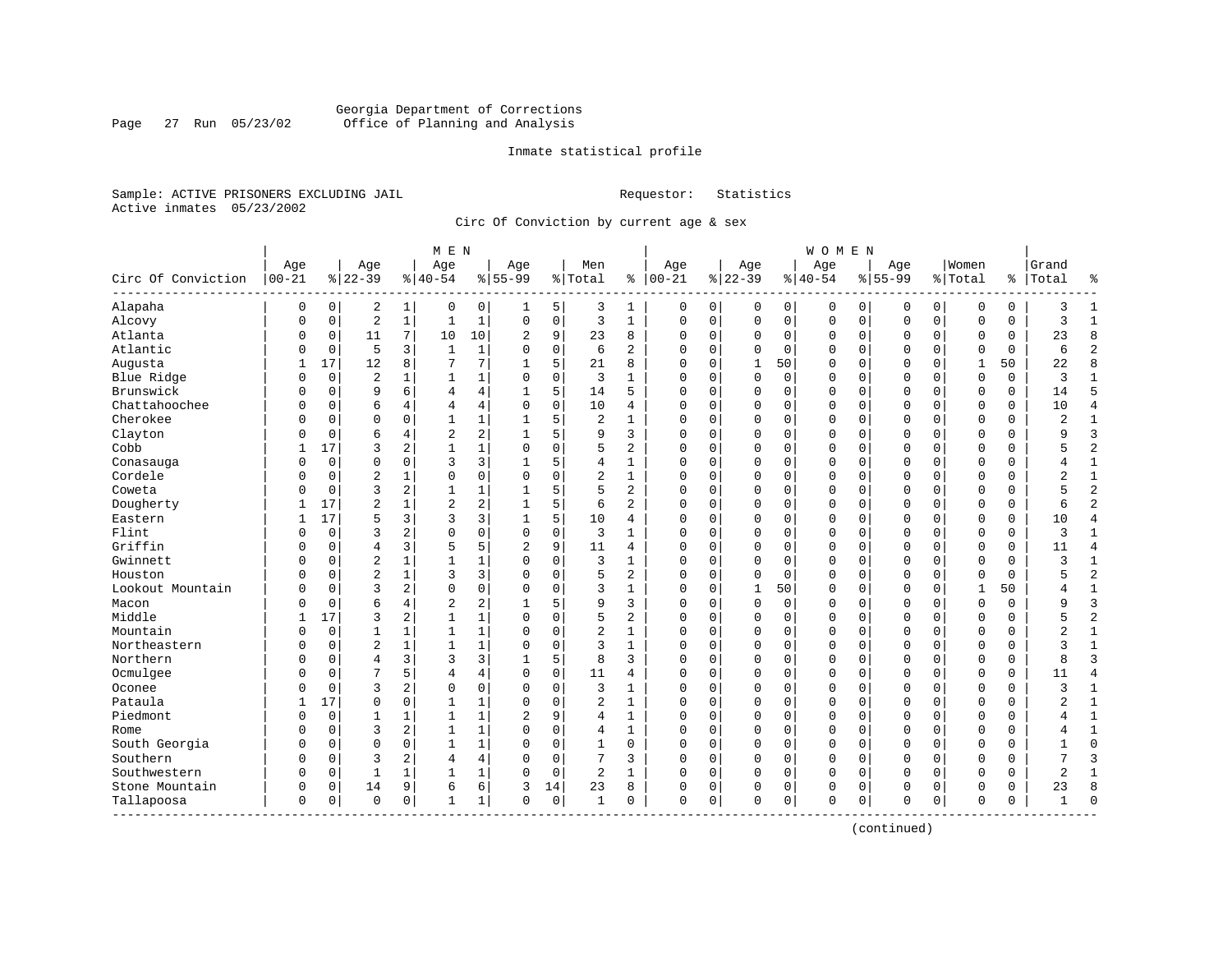#### Georgia Department of Corrections Page 28 Run 05/23/02 Office of Planning and Analysis

# Inmate statistical profile

| Sample: ACTIVE PRISONERS EXCLUDING JAIL |  |  |                                         |  |  | Requestor: Statistics |  |
|-----------------------------------------|--|--|-----------------------------------------|--|--|-----------------------|--|
| Active inmates 05/23/2002               |  |  |                                         |  |  |                       |  |
|                                         |  |  | Circ Of Conviction by current age & sex |  |  | (continued)           |  |
|                                         |  |  | M F.N                                   |  |  |                       |  |

|                    |                  |          |                  |          | M E N            |          |                  |             |                |          |                   |               |                  |             | <b>WOMEN</b>     |           |                  |           |                  |          |                |       |
|--------------------|------------------|----------|------------------|----------|------------------|----------|------------------|-------------|----------------|----------|-------------------|---------------|------------------|-------------|------------------|-----------|------------------|-----------|------------------|----------|----------------|-------|
| Circ Of Conviction | Age<br>$00 - 21$ |          | Age<br>$ 22-39 $ |          | Age<br>$ 40-54 $ |          | Age<br>$ 55-99 $ |             | Men<br>% Total | နွ       | Age<br>$ 00 - 21$ | $\frac{1}{6}$ | Age<br>$22 - 39$ |             | Age<br>$ 40-54 $ |           | Age<br>$8 55-99$ |           | Women<br>% Total | ి        | Grand<br>Total | る     |
| Tifton             | $\Omega$         |          | $\Omega$         | $\Omega$ |                  |          |                  | 5           | 2              |          | $\Omega$          | $\Omega$      | $\Omega$         | $\Omega$    | $\Omega$         |           | $\Omega$         | O         |                  | $\Omega$ |                |       |
| Toombs             | $\Omega$         |          |                  |          | $\Omega$         | 0        | 0                | 0           |                | $\Omega$ | 0                 | 0             | $\Omega$         | $\Omega$    | $\mathbf 0$      |           | $\Omega$         | 0         |                  | $\Omega$ |                |       |
| Waycross           | 0                |          | 4                |          |                  | 5        | 0                | 0           | 9              |          | 0                 |               |                  | 0           | $\mathbf 0$      |           | $\mathbf 0$      | 0         |                  | 0        |                |       |
| Western            |                  |          | 6                |          |                  | 5        | U                | $\Omega$    | 11             |          | $\Omega$          |               |                  |             | $\Omega$         |           | $\mathbf 0$      |           |                  | $\Omega$ | 11             |       |
| Rockdale           | O                |          | 3                | 2        |                  |          | O                | O           | 4              |          | $\Omega$          | $\Omega$      |                  |             | $\Omega$         |           | $\Omega$         | U         |                  | $\Omega$ |                |       |
| Douglas            |                  |          |                  |          | 2                | 2        |                  |             |                |          |                   |               |                  |             | $\Omega$         |           | $\Omega$         |           |                  | U        |                |       |
| Appalachian        |                  |          |                  |          |                  | $\Omega$ |                  |             |                |          | O                 |               |                  |             | $\Omega$         |           | $\Omega$         |           |                  |          |                |       |
| Enotah             | $\Omega$         | 0        |                  |          |                  |          | 0                | 0           | 2              |          | 0                 | $\Omega$      | $\Omega$         | $\Omega$    | $\mathbf 0$      |           | $\mathbf 0$      | 0         |                  | 0        |                |       |
| Forsyth-Bell       | 0                | $\Omega$ | $\mathbf 0$      | O        |                  |          | 0                | $\mathbf 0$ |                |          | 0                 | $\Omega$      |                  | $\Omega$    | $\mathbf 0$      |           | $\mathbf 0$      | O         | $\Omega$         | $\Omega$ |                |       |
| Towaliga           | 0                | 0        | $\mathbf{1}$     | 1        | $\overline{a}$   | 2        |                  | 5           | 4              |          | $\mathbf 0$       | 0             | 0                | $\mathbf 0$ | $\mathbf 0$      |           | $\mathbf 0$      | 0         | $\Omega$         | 0        |                |       |
| Total reported     |                  | 6 100    | 154 100          |          | 96               | 100      | 22 100           |             | 278            | 100      | $\Omega$          | 0             |                  | 2 100       | $\Omega$         | $\Omega$  | $\mathbf 0$      | 0         |                  | 2 100    | 280 100        |       |
| Percent reported   |                  | 100.0    |                  | 100.0    |                  | 100.0    |                  | 100.0       |                | 100.0    |                   | $\cdot$ 0     |                  | 100.0       |                  | $\cdot$ 0 |                  | $\cdot$ 0 |                  | 100.0    |                | 100.0 |
| Not reported       | 0                |          | $\mathbf 0$      |          | $\Omega$         |          | 0                |             | $\Omega$       |          | $\Omega$          |               | $\Omega$         |             | $\mathbf 0$      |           | $\mathbf 0$      |           | $\Omega$         |          | $\Omega$       |       |
| Total              | 6                |          | 154              |          | 96               |          | 22               |             | 278            |          | $\Omega$          |               | 2                |             | $\mathbf 0$      |           | $\mathbf 0$      |           | 2                |          | 280            |       |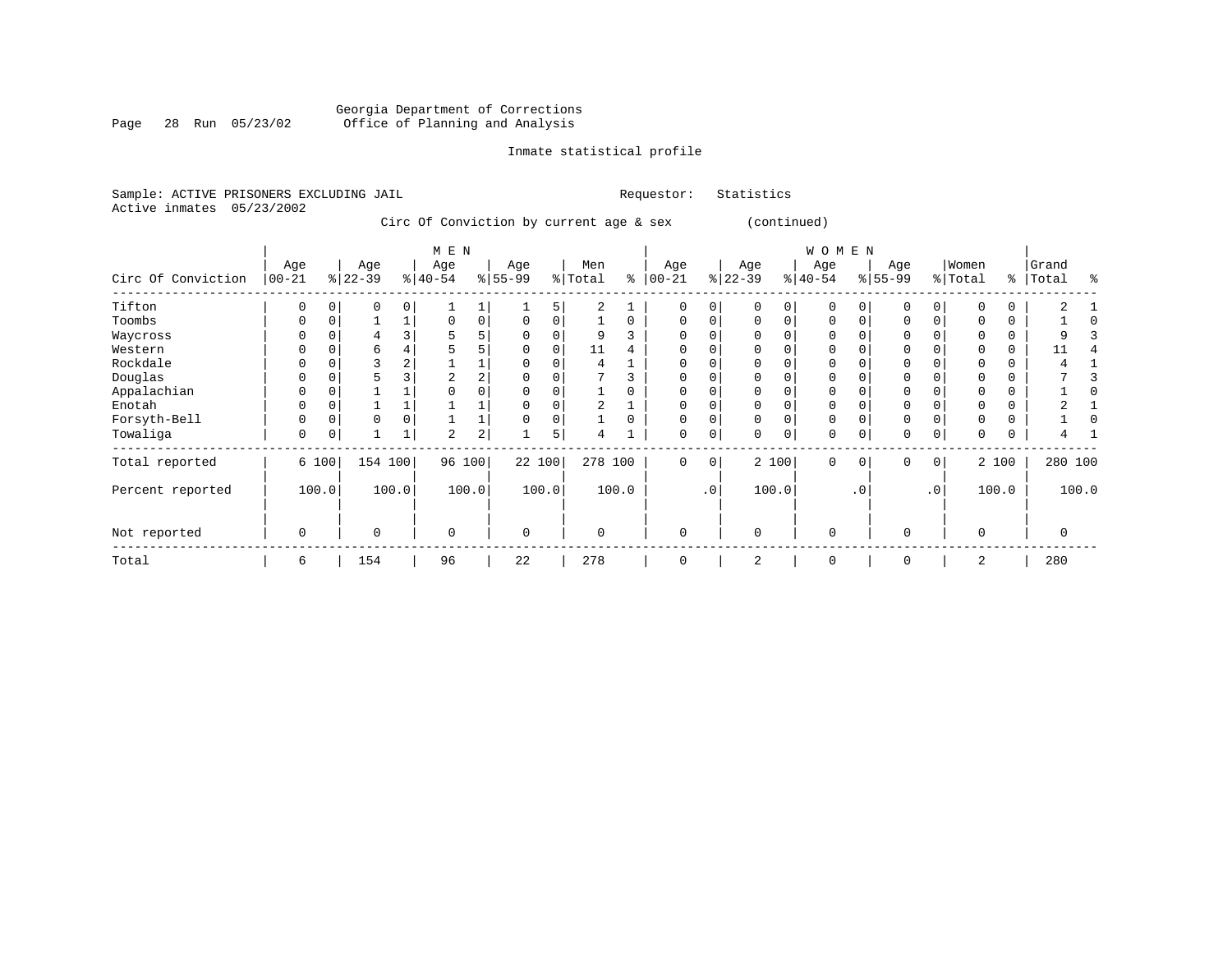#### Georgia Department of Corrections<br>Page 29 Run 05/23/02 Office of Planning and Analysis Page 29 Run 05/23/02 Office of Planning and Analysis

#### Inmate statistical profile

Sample: ACTIVE PRISONERS EXCLUDING JAIL **Requestor:** Statistics Active inmates 05/23/2002

Home County by current age & sex

| Age<br>Age<br>Age<br>Age<br>Age<br>Men<br>Age<br>Age<br>$00 - 21$<br>$8 40-54$<br>$8   00 - 21$<br>$ 22-39$<br>$8 22-39$<br>$8155 - 99$<br>% Total<br>$8 40-54$<br>Home County<br>Appling<br>$\overline{0}$<br>2<br>0<br>0<br>0<br>$\mathbf{1}$<br>1 <br>0<br>1<br>0<br>0<br>0<br>1<br>0<br>1<br>Atkinson<br>$\mathbf{0}$<br>$\mathsf{O}$<br>0<br>0<br>6<br>$\mathbf{1}$<br>$\mathbf 0$<br>0<br>$\mathsf 0$<br>0<br>$\Omega$<br>0<br>$\mathbf{1}$<br>0<br>$\mathbf 0$<br>Baldwin<br>2<br>2<br>0<br>3<br>0<br>$\mathbf 0$<br>0<br>0<br>1<br>$\Omega$<br>1<br>$\Omega$<br>$\mathbf 0$<br>0<br>1 | Age<br>$8155 - 99$<br>0<br>0<br>$\mathbf 0$<br>$\mathbf 0$<br>0<br>$\mathbf 0$<br>$\Omega$<br>0<br>$\mathbf 0$<br>$\Omega$<br>$\mathbf 0$<br>0<br>$\mathbf 0$<br>$\Omega$<br>$\mathbf 0$<br>$\Omega$ | Women<br>% Total<br>0<br>$\mathsf{O}\xspace$<br>$\mathbf 0$<br>0<br>$\Omega$<br>0<br>$\mathbf 0$ | $\mathbf 0$<br>0<br>$\mathbf 0$<br>0<br>$\mathbf 0$<br>0<br>0<br>0<br>$\mathbf 0$<br>0<br>$\mathbf 0$<br>0<br>$\mathbf 0$<br>0 | Grand<br>Total<br>%  <br>နွ<br>2<br>1<br>$\Omega$<br>$\mathbf{1}$<br>$\mathbf{1}$<br>ζ<br>$\overline{2}$<br>1<br>ζ<br>1<br>$\mathbf 0$ |
|-----------------------------------------------------------------------------------------------------------------------------------------------------------------------------------------------------------------------------------------------------------------------------------------------------------------------------------------------------------------------------------------------------------------------------------------------------------------------------------------------------------------------------------------------------------------------------------------------|------------------------------------------------------------------------------------------------------------------------------------------------------------------------------------------------------|--------------------------------------------------------------------------------------------------|--------------------------------------------------------------------------------------------------------------------------------|----------------------------------------------------------------------------------------------------------------------------------------|
|                                                                                                                                                                                                                                                                                                                                                                                                                                                                                                                                                                                               |                                                                                                                                                                                                      |                                                                                                  |                                                                                                                                |                                                                                                                                        |
|                                                                                                                                                                                                                                                                                                                                                                                                                                                                                                                                                                                               |                                                                                                                                                                                                      |                                                                                                  |                                                                                                                                |                                                                                                                                        |
|                                                                                                                                                                                                                                                                                                                                                                                                                                                                                                                                                                                               |                                                                                                                                                                                                      |                                                                                                  |                                                                                                                                |                                                                                                                                        |
|                                                                                                                                                                                                                                                                                                                                                                                                                                                                                                                                                                                               |                                                                                                                                                                                                      |                                                                                                  |                                                                                                                                |                                                                                                                                        |
|                                                                                                                                                                                                                                                                                                                                                                                                                                                                                                                                                                                               |                                                                                                                                                                                                      |                                                                                                  |                                                                                                                                |                                                                                                                                        |
| 0<br>$\overline{c}$<br>$\mathbf 1$<br>0<br>6<br>0<br>Barrow<br>O<br>0<br>1<br>$\Omega$<br>0<br>$\mathbf 0$<br>$\Omega$<br>1                                                                                                                                                                                                                                                                                                                                                                                                                                                                   |                                                                                                                                                                                                      |                                                                                                  |                                                                                                                                |                                                                                                                                        |
| 3<br>3<br>Bartow<br>0<br>$\mathbf 0$<br>$\Omega$<br>3<br>$\Omega$<br>$\Omega$<br>1<br>$\Omega$<br>0<br>$\mathbf 0$<br>0<br>$\Omega$<br>O                                                                                                                                                                                                                                                                                                                                                                                                                                                      |                                                                                                                                                                                                      |                                                                                                  |                                                                                                                                |                                                                                                                                        |
| Ben Hill<br>0<br>1<br>0<br>0<br>1<br>0<br>0<br>0<br>$\mathbf 0$<br>0<br>0<br>0<br>0<br>1<br>$\Omega$                                                                                                                                                                                                                                                                                                                                                                                                                                                                                          |                                                                                                                                                                                                      |                                                                                                  |                                                                                                                                |                                                                                                                                        |
| <b>Bibb</b><br>3<br>2<br>$\mathbf 0$<br>2<br>0<br>$\Omega$<br>0<br>$\mathbf{1}$<br>1<br>4<br>$\Omega$<br>0<br>$\mathbf{0}$<br>$\Omega$<br>$\Omega$                                                                                                                                                                                                                                                                                                                                                                                                                                            |                                                                                                                                                                                                      |                                                                                                  |                                                                                                                                | $\overline{2}$<br>4                                                                                                                    |
| $\overline{2}$<br>Bleckley<br>$\overline{a}$<br>$\overline{c}$<br>$\mathbf{1}$<br>0<br>0<br>$\mathbf 0$<br>$\Omega$<br>0<br>$\mathbf{0}$<br>$\mathbf 0$<br>$\Omega$<br>O<br>0<br>$\Omega$                                                                                                                                                                                                                                                                                                                                                                                                     |                                                                                                                                                                                                      | 0                                                                                                | $\Omega$<br>0                                                                                                                  | $1\,$<br>$\overline{2}$                                                                                                                |
| <b>Brooks</b><br>0<br>$\mathbf 0$<br>$\mathbf{1}$<br>$\mathbf{0}$<br>0<br>$\mathbf 0$<br>$\Omega$<br>O<br>0<br>$\mathbf{1}$<br>1<br>0<br>$\Omega$<br>0<br>$\mathbf 0$                                                                                                                                                                                                                                                                                                                                                                                                                         | $\mathbf{0}$<br>$\mathbf 0$                                                                                                                                                                          | $\mathbf 0$                                                                                      | $\mathbf 0$<br>0                                                                                                               | $\mathbf{0}$                                                                                                                           |
| $\overline{2}$<br>$\overline{a}$<br>Burke<br>1<br>$\mathbf 0$<br>3<br>0<br>0<br>O<br>0<br>1<br>$\Omega$<br>$\Omega$<br>0<br>$\mathbf 0$<br>1                                                                                                                                                                                                                                                                                                                                                                                                                                                  | 0<br>0                                                                                                                                                                                               | 0                                                                                                | $\mathbf 0$<br>$\Omega$                                                                                                        | 3<br>1                                                                                                                                 |
| $\mathbf 0$<br>0<br>0<br>$\mathbf{1}$<br>$\mathbf 0$<br><b>Butts</b><br>0<br>0<br>6<br>0<br>0<br>0<br>$\mathbf 0$<br>$\Omega$<br>U<br>1                                                                                                                                                                                                                                                                                                                                                                                                                                                       | $\mathbf 0$<br>$\Omega$                                                                                                                                                                              | $\Omega$                                                                                         | $\mathbf 0$<br>0                                                                                                               | $\mathbf 0$                                                                                                                            |
| Camden<br>$\mathbf 0$<br>0<br>1<br>1<br>$\Omega$<br>0<br>1<br>0<br>0<br>$\mathbf 0$<br>0<br>0<br>0<br>0<br>0                                                                                                                                                                                                                                                                                                                                                                                                                                                                                  | $\mathbf 0$<br>0                                                                                                                                                                                     | $\Omega$                                                                                         | $\mathbf 0$<br>0                                                                                                               | $\Omega$<br>$\mathbf{1}$                                                                                                               |
| Carroll<br>$\overline{2}$<br>2<br>$\mathbf 0$<br>0<br>0<br>2<br>0<br>0<br>0<br>0<br>1<br>0<br>0<br>0<br>0                                                                                                                                                                                                                                                                                                                                                                                                                                                                                     | $\mathbf 0$<br>0                                                                                                                                                                                     | 0                                                                                                | $\mathbf 0$<br>0                                                                                                               | $\overline{2}$<br>1                                                                                                                    |
| Chatham<br>5<br>5<br>6<br>5<br>$\mathbf{1}$<br>17<br>6<br>6<br>13<br>$\Omega$<br>0<br>$\mathbf{0}$<br>$\mathbf 0$<br>$\Omega$<br>1                                                                                                                                                                                                                                                                                                                                                                                                                                                            | $\mathbf 0$<br>$\mathbf{0}$                                                                                                                                                                          | $\Omega$                                                                                         | $\Omega$<br>$\mathbf 0$                                                                                                        | 5<br>13                                                                                                                                |
| Chatooga<br>$\Omega$<br>0<br>0<br>$\Omega$<br>$\mathbf 0$<br>$\mathbf{1}$<br>$\mathbf{0}$<br>0<br>$\mathbf{0}$<br>$\mathbf 0$<br>$\Omega$<br>$\mathbf{1}$<br>1<br>$\Omega$<br>$\Omega$                                                                                                                                                                                                                                                                                                                                                                                                        | $\mathbf 0$<br>$\mathbf{0}$                                                                                                                                                                          | $\Omega$                                                                                         | $\mathbf 0$<br>0                                                                                                               | $\mathbf{0}$                                                                                                                           |
| Cherokee<br>1<br>2<br>0<br>0<br>1<br>1<br>$\Omega$<br>0<br>$\Omega$<br>0<br>$\mathbf 0$<br>0<br>U<br>1<br>1                                                                                                                                                                                                                                                                                                                                                                                                                                                                                   | 0<br>0                                                                                                                                                                                               | 0                                                                                                | 0<br>0                                                                                                                         | $\overline{2}$<br>1                                                                                                                    |
| Clarke<br>5<br>3<br>8<br>0<br>4<br>4<br>$\Omega$<br>$\Omega$<br>3<br>$\Omega$<br>0<br>$\mathbf 0$<br>0<br>$\Omega$<br>U                                                                                                                                                                                                                                                                                                                                                                                                                                                                       | $\mathbf 0$<br>$\Omega$                                                                                                                                                                              | $\Omega$                                                                                         | $\mathbf 0$<br>0                                                                                                               | 3<br>8                                                                                                                                 |
| 3<br>$\mathbf{1}$<br>6<br>6<br>2<br>Clayton<br>0<br>4<br>$\mathbf{1}$<br>0<br>0<br>$\mathbf 0$<br>0<br>0<br>0<br>1                                                                                                                                                                                                                                                                                                                                                                                                                                                                            | $\mathbf 0$<br>$\Omega$                                                                                                                                                                              | $\Omega$                                                                                         | $\mathbf 0$<br>0                                                                                                               | $\overline{2}$<br>6                                                                                                                    |
| Cobb<br>17<br>$\overline{2}$<br>2<br>$\mathbf{1}$<br>$\mathbf 1$<br>$\mathbf 0$<br>$\overline{a}$<br>0<br>0<br>$\Omega$<br>4<br>0<br>0<br>0<br>1                                                                                                                                                                                                                                                                                                                                                                                                                                              | 0<br>$\mathbf 0$                                                                                                                                                                                     | 0                                                                                                | $\mathbf 0$<br>0                                                                                                               | $\overline{2}$<br>4                                                                                                                    |
| $\overline{c}$<br>$\overline{a}$<br>Colquit<br>$\overline{2}$<br>0<br>0<br>$\Omega$<br>$\Omega$<br>$\Omega$<br>$\Omega$<br>$\mathbf{1}$<br>$\Omega$<br>0<br>$\mathbf{0}$<br>$\mathbf 0$<br>$\Omega$                                                                                                                                                                                                                                                                                                                                                                                           | $\mathbf 0$<br>$\mathbf{0}$                                                                                                                                                                          | $\Omega$                                                                                         | $\Omega$<br>$\Omega$                                                                                                           | $\mathbf 1$<br>2                                                                                                                       |
| Columbia<br>$\mathbf 0$<br>$\mathbf 0$<br>0<br>0<br>6<br>$\mathbf{0}$<br>0<br>$\mathbf{0}$<br>$\mathbf 0$<br>$\Omega$<br>0<br>0<br>1<br>$\Omega$<br>1                                                                                                                                                                                                                                                                                                                                                                                                                                         | $\mathbf 0$<br>$\Omega$                                                                                                                                                                              | $\Omega$                                                                                         | $\Omega$<br>0                                                                                                                  | $\Omega$                                                                                                                               |
| Coweta<br>0<br>$\mathbf 0$<br>0<br>0<br>0<br>O<br>0<br>1<br>$\Omega$<br>$\Omega$<br>$\Omega$<br>$\Omega$<br>$\mathbf 0$<br>1<br>1                                                                                                                                                                                                                                                                                                                                                                                                                                                             | $\Omega$<br>0                                                                                                                                                                                        | 0                                                                                                | $\mathbf 0$<br>0                                                                                                               | $\Omega$                                                                                                                               |
| Crisp<br>$\mathbf 1$<br>$\mathbf 0$<br>0<br>1<br>1<br>0<br>0<br>$\Omega$<br>$\Omega$<br>$\Omega$<br>$\Omega$<br>0<br>$\mathbf 0$<br>$\Omega$<br>U                                                                                                                                                                                                                                                                                                                                                                                                                                             | $\Omega$<br>$\mathbf 0$                                                                                                                                                                              | $\Omega$                                                                                         | $\mathbf 0$<br>0                                                                                                               | $\mathbf{1}$<br>$\Omega$                                                                                                               |
| 2<br>$\mathbf 0$<br>$\mathbf 0$<br>2<br>$\mathbf 0$<br>2<br>0<br>$\mathbf 0$<br>Decatur<br>0<br>$\Omega$<br>1<br>0<br>$\mathbf 0$<br>0<br>0                                                                                                                                                                                                                                                                                                                                                                                                                                                   | $\mathbf 0$<br>$\Omega$                                                                                                                                                                              | $\Omega$                                                                                         | $\mathbf 0$<br>0                                                                                                               | $\overline{2}$<br>$\mathbf{1}$                                                                                                         |
| DeKalb<br>3<br>0<br>17<br>13<br>3<br>$\mathbf 0$<br>20<br>8<br>0<br>0<br>0<br>$\Omega$<br>0<br>0<br>0                                                                                                                                                                                                                                                                                                                                                                                                                                                                                         | 0<br>$\mathbf 0$                                                                                                                                                                                     | 0                                                                                                | $\mathbf 0$<br>0                                                                                                               | 20<br>8                                                                                                                                |
| 2<br>$\overline{a}$<br>Dougherty<br>17<br>$\overline{2}$<br>2<br>6<br>$\overline{a}$<br>$\Omega$<br>1<br>6<br>0<br>$\mathbf 0$<br>0<br>$\Omega$<br>1                                                                                                                                                                                                                                                                                                                                                                                                                                          | $\mathbf 0$<br>$\mathbf 0$                                                                                                                                                                           | 0                                                                                                | $\mathbf 0$<br>0                                                                                                               | $\overline{2}$<br>6                                                                                                                    |
| Douglas<br>2<br>3<br>2<br>2<br>$\Omega$<br>0<br>$\mathbf 0$<br>$\mathbf 0$<br>5<br>2<br>$\mathbf 0$<br>0<br>$\Omega$<br>$\mathbf 0$<br>$\Omega$                                                                                                                                                                                                                                                                                                                                                                                                                                               | $\mathbf 0$<br>$\Omega$                                                                                                                                                                              | $\Omega$                                                                                         | $\Omega$<br>0                                                                                                                  | $\overline{2}$<br>5                                                                                                                    |
| 0<br>Elbert<br>$\mathbf 0$<br>$\mathbf 0$<br>6<br>0<br>0<br>0<br>$\Omega$<br>1<br>$\Omega$<br>$\Omega$<br>$\mathbf 0$<br>0<br>U                                                                                                                                                                                                                                                                                                                                                                                                                                                               | $\Omega$<br>$\mathbf 0$                                                                                                                                                                              | 0                                                                                                | $\Omega$<br>0                                                                                                                  | $\mathbf 0$                                                                                                                            |
| $\overline{c}$<br>Fayette<br>$\Omega$<br>$\mathbf{1}$<br>1<br>0<br>0<br>$\Omega$<br>1<br>6<br>1<br>$\Omega$<br>0<br>$\Omega$<br>$\Omega$<br>U                                                                                                                                                                                                                                                                                                                                                                                                                                                 | $\Omega$<br>$\mathbf 0$                                                                                                                                                                              | $\Omega$                                                                                         | $\mathbf 0$<br>0                                                                                                               | 2<br>1                                                                                                                                 |
| 2<br>Floyd<br>3<br>0<br>0<br>$\mathbf 0$<br>3<br>0<br>$\mathbf 0$<br>0<br>$\mathbf 0$<br>1<br>$\Omega$<br>$\mathbf 0$<br>$\Omega$<br>U                                                                                                                                                                                                                                                                                                                                                                                                                                                        | $\Omega$<br>$\mathbf 0$                                                                                                                                                                              | $\Omega$                                                                                         | $\mathbf 0$<br>0                                                                                                               | 3<br>$\mathbf{1}$                                                                                                                      |
| Franklin<br>0<br>$\mathbf{1}$<br>$\mathbf{1}$<br>0<br>0<br>$\mathbf 0$<br>$\mathbf{1}$<br>0<br>0<br>0<br>$\Omega$<br>0<br>$\Omega$<br>0<br>0                                                                                                                                                                                                                                                                                                                                                                                                                                                  | $\mathbf 0$<br>0                                                                                                                                                                                     | 0                                                                                                | $\mathbf 0$<br>0                                                                                                               | $\Omega$                                                                                                                               |
| 12<br>Fulton<br>16<br>13<br>15<br>2<br>12<br>13<br>$\Omega$<br>$\Omega$<br>0<br>0<br>31<br>0<br>$\mathbf 0$<br>0                                                                                                                                                                                                                                                                                                                                                                                                                                                                              | $\mathbf 0$<br>$\mathbf 0$                                                                                                                                                                           | $\mathbf 0$                                                                                      | $\mathbf 0$<br>0                                                                                                               | 13<br>31                                                                                                                               |
| Gilmer<br>$\mathbf{1}$<br>$\mathbf 0$<br>0<br>$\mathbf 0$<br>$\mathbf{1}$<br>0<br>$\mathbf 0$<br>0<br>$\mathbf 0$<br>$\Omega$<br>O<br>0<br>$\mathbf{1}$<br>$\mathbf 0$<br>$\mathbf 0$                                                                                                                                                                                                                                                                                                                                                                                                         | $\mathbf 0$<br>$\mathbf 0$                                                                                                                                                                           | $\Omega$                                                                                         | $\mathbf 0$<br>0                                                                                                               | $\mathbf 0$                                                                                                                            |
| 2<br>Glynn<br>0<br>3<br>1<br>6<br>2<br>$\mathbf 0$<br>0<br>$\mathbf 0$<br>$\Omega$<br>O<br>$\mathbf{1}$<br>5<br>$\mathbf 0$                                                                                                                                                                                                                                                                                                                                                                                                                                                                   | $\Omega$<br>0                                                                                                                                                                                        | 0                                                                                                | $\mathbf 0$<br>0                                                                                                               | $\overline{2}$                                                                                                                         |
| Gordon<br>0<br>$\Omega$<br>0<br>0<br>0<br>6<br>1<br>0<br>0<br>0<br>$\Omega$<br>0<br>$\Omega$<br>0<br>1                                                                                                                                                                                                                                                                                                                                                                                                                                                                                        | 0<br>$\Omega$                                                                                                                                                                                        | 0                                                                                                | $\mathbf 0$<br>0                                                                                                               | $\Omega$<br>1                                                                                                                          |
| 0<br>0<br>0<br>$\mathbf 0$<br>0<br>$\mathbf 0$<br>0<br>$\mathbf 0$<br>$\Omega$<br>0<br>1<br>1<br>0<br>$\mathbf 0$<br>Greene<br>1                                                                                                                                                                                                                                                                                                                                                                                                                                                              | $\mathbf 0$<br>$\Omega$                                                                                                                                                                              | $\mathbf 0$                                                                                      | $\mathbf 0$<br>0                                                                                                               | $\Omega$<br>1                                                                                                                          |

(continued)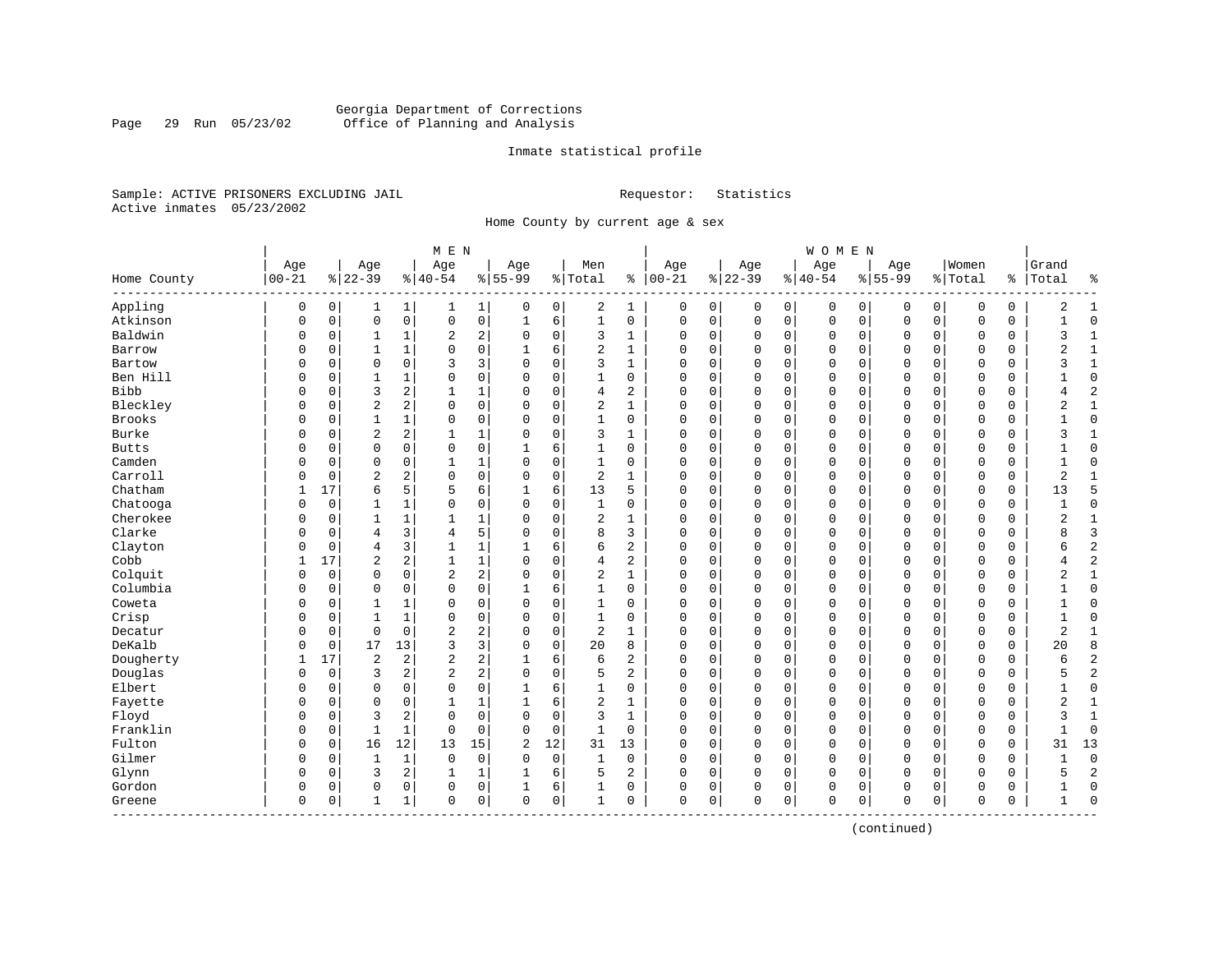#### Georgia Department of Corrections Page 30 Run 05/23/02 Office of Planning and Analysis

#### Inmate statistical profile

|  | Sample: ACTIVE PRISONERS EXCLUDING JAIL | Requestor: Statistics |
|--|-----------------------------------------|-----------------------|
|  | Active inmates 05/23/2002               |                       |

------------------------------------------------------------------------------------------------------------------------------------

Home County by current age & sex (continued)

| M E N | W O M E N | Age | Age | Age | Age | Men | Age | Age | Age | Age |Women |Grand Home County |00-21 %|22-39 %|40-54 %|55-99 %|Total % |00-21 %|22-39 %|40-54 %|55-99 %|Total % |Total % ------------------------------------------------------------------------------------------------------------------------------------Gwinnett | 0 0| 1 1| 2 2| 0 0| 3 1 | 0 0| 0 0| 0 0| 0 0| 0 0 | 3 1 Habersham | 0 0| 0 0| 1 1| 0 0| 1 0 | 0 0| 0 0| 0 0| 0 0| 0 0 | 1 0 Hall | 0 0| 2 2| 2 2| 0 0| 4 2 | 0 0| 0 0| 0 0| 0 0| 0 0 | 4 2 Hancock | 0 0| 0 0| 1 1| 0 0| 1 0 | 0 0| 0 0| 0 0| 0 0| 0 0 | 1 0 Harris | 0 0| 0 0| 1 1| 0 0| 1 0 | 0 0| 0 0| 0 0| 0 0| 0 0 | 1 0 Hart | 0 0| 1 1| 1 1| 0 0| 2 1 | 0 0| 0 0| 0 0| 0 0| 0 0 | 2 1 Henry | 0 0| 2 2| 1 1| 0 0| 3 1 | 0 0| 0 0| 0 0| 0 0| 0 0 | 3 1 Houston | 0 0| 2 2| 2 2| 0 0| 4 2 | 0 0| 0 0| 0 0| 0 0| 0 0 | 4 2 Jackson | 0 0| 0 0| 0 0| 1 6| 1 0 | 0 0| 0 0| 0 0| 0 0| 0 0 | 1 0 Jeff Davis | 0 0| 2 2| 0 0| 0 0| 2 1 | 0 0| 0 0| 0 0| 0 0| 0 0 | 2 1 Jenkins | 0 0| 2 2| 0 0| 0 0| 2 1 | 0 0| 0 0| 0 0| 0 0| 0 0 | 2 1 Laurens | 0 0| 1 1| 0 0| 0 0| 1 0 | 0 0| 0 0| 0 0| 0 0| 0 0 | 1 0 Liberty | 0 0| 2 2| 2 2| 0 0| 4 2 | 0 0| 0 0| 0 0| 0 0| 0 0 | 4 2 Lincoln | 0 0| 1 1| 0 0| 0 0| 1 0 | 0 0| 0 0| 0 0| 0 0| 0 0 | 1 0 Long | 0 0| 1 1| 0 0| 0 0| 1 0 | 0 0| 0 0| 0 0| 0 0| 0 0 | 1 0 Lowndes | 0 0| 1 1| 0 0| 0 0| 1 0 | 0 0| 0 0| 0 0| 0 0| 0 0 | 1 0 Marion | 0 0| 1 1| 0 0| 0 0| 1 0 | 0 0| 0 0| 0 0| 0 0| 0 0 | 1 0 McDuffie | 0 0| 0 0| 1 1| 0 0| 1 0 | 0 0| 0 0| 0 0| 0 0| 0 0 | 1 0 McIntosh | 0 0| 2 2| 0 0| 0 0| 2 1 | 0 0| 0 0| 0 0| 0 0| 0 0 | 2 1 Mitchell | 0 0| 1 1| 0 0| 0 0| 1 0 | 0 0| 0 0| 0 0| 0 0| 0 0 | 1 0 Monroe | 0 0| 0 0| 1 1| 0 0| 1 0 | 0 0| 0 0| 0 0| 0 0| 0 0 | 1 0 Morgan | 0 0| 1 1| 0 0| 0 0| 1 0 | 0 0| 0 0| 0 0| 0 0| 0 0 | 1 0 Muscogee | 0 0| 4 3| 3 3| 0 0| 7 3 | 0 0| 0 0| 0 0| 0 0| 0 0 | 7 3 Newton | 0 0| 1 1| 0 0| 0 0| 1 0 | 0 0| 0 0| 0 0| 0 0| 0 0 | 1 0 Oglethrope | 0 0| 1 1| 0 0| 1 6| 2 1 | 0 0| 0 0| 0 0| 0 0| 0 0 | 2 1 Paulding | 0 0| 0 0| 1 1| 0 0| 1 0 | 0 0| 0 0| 0 0| 0 0| 0 0 | 1 0 Pierce | 0 0| 0 0| 1 1| 0 0| 1 0 | 0 0| 0 0| 0 0| 0 0| 0 0 | 1 0 Pike | 0 0| 1 1| 1 1| 0 0| 2 1 | 0 0| 0 0| 0 0| 0 0| 0 0 | 2 1 Putnam | 0 0| 1 1| 1 1| 0 0| 2 1 | 0 0| 0 0| 0 0| 0 0| 0 0 | 2 1 Rabun | 0 0| 1 1| 0 0| 0 0| 1 0 | 0 0| 0 0| 0 0| 0 0| 0 0 | 1 0 Randolph | 1 17| 0 0| 1 1| 0 0| 2 1 | 0 0| 0 0| 0 0| 0 0| 0 0 | 2 1 Richmond | 1 17| 6 5| 3 3| 0 0| 10 4 | 0 0| 1 50| 0 0| 0 0| 1 50 | 11 5 Rockdale | 0 0| 0 0| 1 1| 0 0| 1 0 | 0 0| 0 0| 0 0| 0 0| 0 0 | 1 0

Spalding | 0 0| 2 2| 2 2| 0 0| 4 2 | 0 0| 0 0| 0 0| 0 0| 0 0 | 4 2 Stephens | 0 0| 0 0| 1 1| 0 0| 1 0 | 0 0| 0 0| 0 0| 0 0| 0 0 | 1 0

(continued)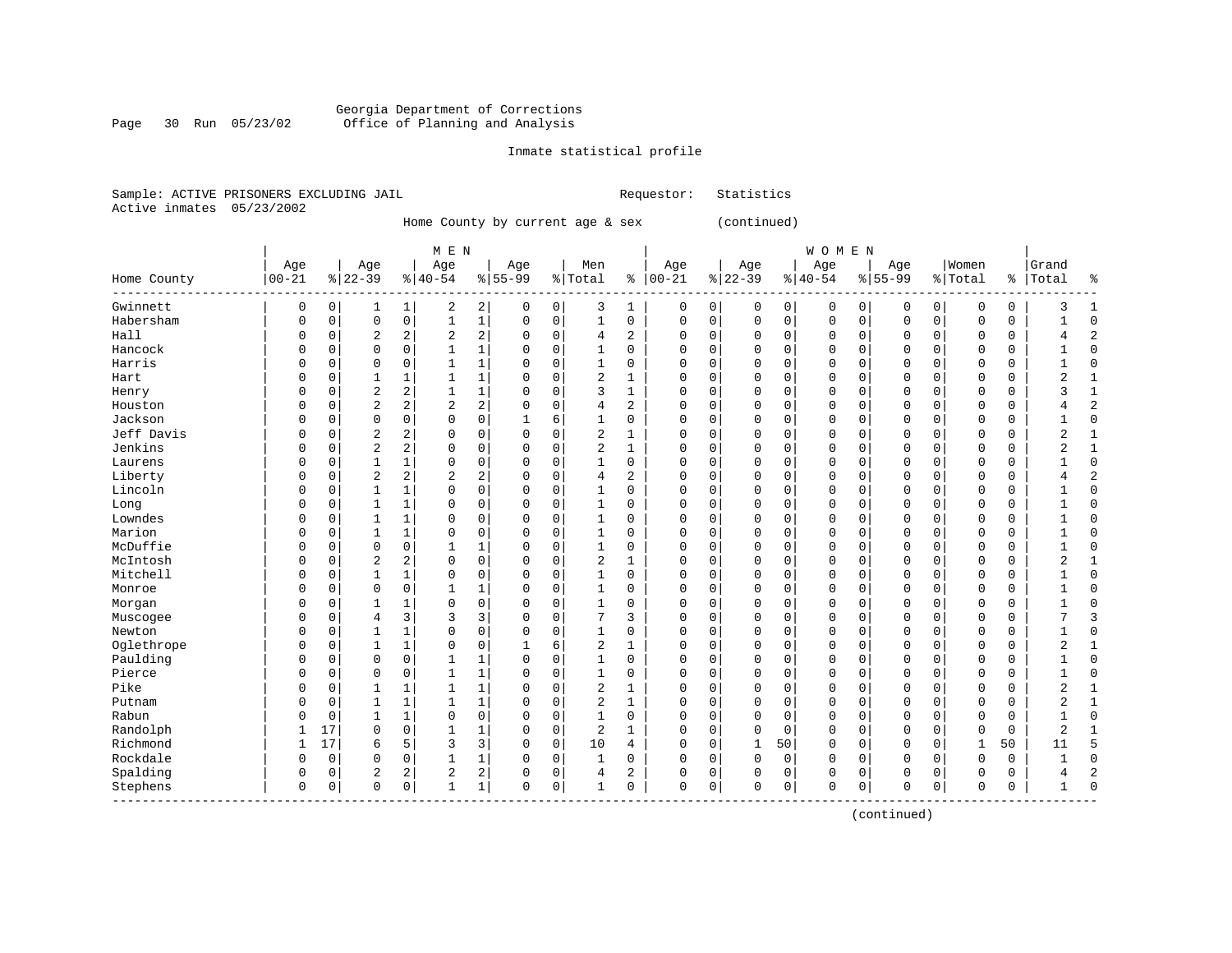#### Georgia Department of Corrections Page 31 Run 05/23/02 Office of Planning and Analysis

# Inmate statistical profile

|  |                           | Sample: ACTIVE PRISONERS EXCLUDING JAIL | Requestor: Statistics |  |
|--|---------------------------|-----------------------------------------|-----------------------|--|
|  | Active inmates 05/23/2002 |                                         |                       |  |

Home County by current age & sex (continued)

|                  |                   |             |                  |              | M E N            |      |                  |          |                |      |                   |             |                 |          | WOMEN           |           |                  |           |                    |          |                |      |
|------------------|-------------------|-------------|------------------|--------------|------------------|------|------------------|----------|----------------|------|-------------------|-------------|-----------------|----------|-----------------|-----------|------------------|-----------|--------------------|----------|----------------|------|
| Home County      | Age<br>$ 00 - 21$ |             | Age<br>$ 22-39 $ |              | Age<br>$8 40-54$ |      | Age<br>$8 55-99$ |          | Men<br>% Total | နွ   | Age<br>$ 00 - 21$ |             | Age<br>$ 22-39$ |          | Age<br>$ 40-54$ |           | Age<br>$ 55-99 $ |           | Women<br>%   Total | ⊱        | Grand<br>Total | ٩,   |
| Sumter           |                   |             | O                | 0            |                  |      |                  | 0        |                | U    | 0                 | 0           |                 | 0        | $\Omega$        |           | 0                | 0         |                    | O        |                |      |
| Tattnall         | 0                 | 0           |                  | 1            | 0                | 0    | $\Omega$         | 0        |                | U    | $\Omega$          | 0           |                 | 0        | 0               | 0         | $\Omega$         | 0         |                    | 0        |                |      |
| Thomas           |                   |             |                  |              |                  |      |                  |          |                |      | O                 |             |                 | 0        | 0               |           | 0                |           |                    | 0        |                |      |
| Tift             |                   |             |                  | O            |                  |      |                  | 6        |                |      | C                 |             |                 | $\Omega$ | $\Omega$        |           | $\Omega$         | O         |                    | $\Omega$ |                |      |
| Toombs           |                   |             |                  |              |                  |      |                  |          |                |      |                   |             |                 | $\Omega$ | 0               |           | 0                |           |                    | 0        |                |      |
| Troup            |                   |             | U                |              |                  | 0    |                  | 6        |                |      |                   |             |                 | 0        | 0               |           | $\Omega$         |           |                    | 0        |                |      |
| Union            |                   |             | O                |              |                  |      |                  | $\Omega$ |                |      | O                 | U           |                 | $\Omega$ | $\Omega$        |           | $\Omega$         | 0         |                    | $\Omega$ |                |      |
| Upson            |                   |             |                  |              |                  |      |                  | $\Omega$ |                |      |                   | U           |                 | $\Omega$ | 0               |           | $\Omega$         | U         |                    | 0        |                |      |
| Walker           |                   |             | 2                |              |                  | 0    |                  | $\Omega$ | 2              |      | $\Omega$          | 0           |                 | 50       | $\Omega$        |           | $\Omega$         | 0         |                    | 50       |                |      |
| Walton           |                   |             |                  |              |                  |      |                  | $\Omega$ | $\overline{2}$ |      | O                 | U           |                 | 0        | O               |           | 0                | U         |                    | 0        |                |      |
| Ware             |                   |             |                  |              |                  |      |                  | $\Omega$ |                |      |                   |             |                 | $\Omega$ | 0               |           | $\Omega$         |           |                    | $\Omega$ |                |      |
| Washington       |                   | 17          |                  |              |                  | 0    |                  | $\Omega$ |                |      | $\Omega$          |             |                 | 0        | 0               |           | $\Omega$         |           |                    | 0        |                |      |
| Wayne            |                   | $\mathbf 0$ |                  |              |                  | 0    |                  | $\Omega$ |                | O    | $\Omega$          | U           |                 | $\Omega$ | $\Omega$        |           | $\Omega$         | 0         |                    | 0        |                |      |
| Whitfield        |                   | $\mathbf 0$ | 0                | 0            |                  | ᅩ    |                  | 0        |                | U    | $\Omega$          | 0           |                 | 0        | 0               | 0         | 0                | 0         | 0                  | 0        |                |      |
| Wilkinson        | $\Omega$          | 0           |                  | $\mathbf{1}$ | $\Omega$         | 0    | $\Omega$         | 0        |                |      | $\Omega$          | 0           |                 | 0        | 0               |           | $\mathbf 0$      | 0         | $\Omega$           | 0        |                |      |
| Total reported   |                   | 6 100       | 133 100          |              | 86 100           |      | 17 100           |          | 242 100        |      | $\Omega$          | $\mathbf 0$ |                 | 2 100    | $\Omega$        | $\Omega$  | $\mathbf 0$      | 0         |                    | 2 100    | 244 100        |      |
| Percent reported |                   | 100.0       |                  | 86.4         |                  | 89.6 |                  | 77.3     |                | 87.1 |                   | $\cdot$ 0   |                 | 100.0    |                 | $\cdot$ 0 |                  | $\cdot$ 0 |                    | 100.0    |                | 87.1 |
| Not reported     | 0                 |             | 21               |              | 10               |      | 5                |          | 36             |      | $\Omega$          |             | $\Omega$        |          | 0               |           | $\mathbf 0$      |           | $\Omega$           |          | 36             |      |
| Total            | 6                 |             | 154              |              | 96               |      | 22               |          | 278            |      | 0                 |             | 2               |          | 0               |           | 0                |           | 2                  |          | 280            |      |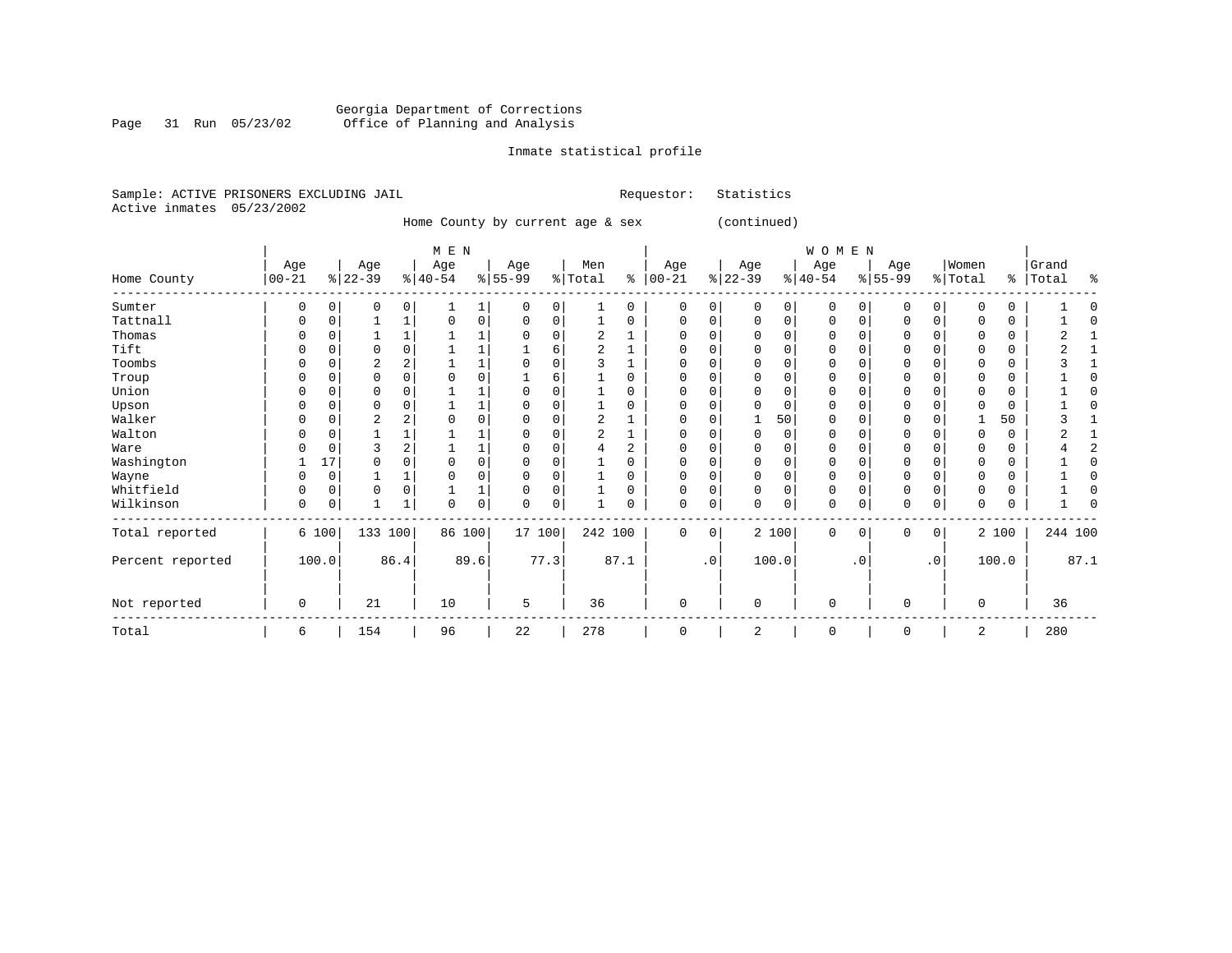Georgia Department of Corrections<br>Page 32 Run 05/23/02 Office of Planning and Analysis Office of Planning and Analysis

Inmate statistical profile

Sample: ACTIVE PRISONERS EXCLUDING JAIL **Requestor:** Statistics

Active inmates 05/23/2002

# Prison Sentence In Years by current age & sex

|                                    |                   |                  | M E N            |                  |                |                   |                 | WOMEN           |                             |                        |                      |
|------------------------------------|-------------------|------------------|------------------|------------------|----------------|-------------------|-----------------|-----------------|-----------------------------|------------------------|----------------------|
| Sentence In Years                  | Age<br>$ 00 - 21$ | Age<br>$8 22-39$ | Age<br>$8 40-54$ | Age<br>$8 55-99$ | Men<br>% Total | Age<br>$% 100-21$ | Age<br>$ 22-39$ | Age<br>$ 40-54$ | Age<br>$8 55-99$            | Women<br>% Total<br>ွေ | Grand<br>Total<br>٩, |
| --------                           | $\Omega$          | 0                | 0                | 0                | $\Omega$       | 0                 | 0               | 0               | 0                           | 0                      | $\mathbf 0$          |
| $0 - 1$                            | 0                 | 0                | $\Omega$         | 0                | 0              | 0                 | 0               | 0               | 0                           | 0                      | 0                    |
| $1.1 - 2$                          | 0                 | 0                | $\mathbf 0$      | 0                | 0              | 0                 | $\mathbf 0$     | 0               | 0                           | $\mathbf 0$            | 0                    |
|                                    | 0                 | 0                | 0                | 0                | 0              | 0                 | 0               | 0               | 0                           | 0                      | $\Omega$             |
| $2.1 - 3$                          | 0                 | $\mathbf 0$      | $\mathbf 0$      | 0                | $\Omega$       | $\mathbf 0$       | $\mathbf 0$     | 0               | $\mathbf 0$                 | 0                      | 0                    |
|                                    | 0                 | 0                | 0                | 0                | 0              | 0                 | $\mathbf 0$     | 0               | 0                           | $\mathbf 0$            | $\Omega$             |
| $3.1 - 4$                          | 0                 | 0                | $\mathbf 0$      | 0                | $\Omega$       | $\mathbf 0$       | $\mathbf 0$     | $\mathbf 0$     | $\mathbf 0$                 | $\mathbf 0$            | 0                    |
|                                    | 0                 | 0                | 0                | 0                | 0              | 0                 | $\mathbf 0$     | 0               | 0                           | 0                      | $\mathbf 0$          |
| $4.1 - 5$                          | $\Omega$          | 0                | 0                | 0                | $\Omega$       | 0                 | $\mathbf 0$     | 0               | $\mathbf 0$                 | 0                      | 0                    |
|                                    | 0                 | 0                | 0                | $\mathbf 0$      | 0              | 0                 | $\mathbf 0$     | 0               | $\mathbf 0$                 | 0                      | $\Omega$             |
| $5.1 - 6$                          | $\Omega$          | $\Omega$         | 0                | 0                | $\Omega$       | $\mathbf 0$       | $\mathbf 0$     | 0               | $\mathbf 0$                 | 0                      | $\Omega$             |
|                                    | 0                 | 0                | 0                | 0                | 0              | 0                 | 0               | 0               | 0                           | 0                      | 0                    |
| $6.1 - 7$                          | $\Omega$          | 0                | $\Omega$         | 0                | $\Omega$       | $\mathbf 0$       | $\mathbf 0$     | $\mathbf 0$     | $\mathbf 0$                 | $\Omega$               | $\Omega$             |
|                                    | $\Omega$          | 0                | $\Omega$         | 0                | $\Omega$       | 0                 | $\Omega$        | 0               | 0                           | 0                      | $\Omega$             |
| $7.1 - 8$                          | 0                 | 0                | $\mathbf 0$      | 0                | 0              | 0                 | $\mathbf 0$     | 0               | $\mathbf 0$                 | $\mathbf 0$            | $\Omega$             |
|                                    | 0                 | 0                | 0                | 0                | 0              | 0                 | $\mathbf 0$     | 0               | 0                           | 0                      | 0                    |
| $8.1 - 9$                          | 0                 | 0                | $\Omega$         | 0                | $\Omega$       | $\Omega$          | $\mathbf 0$     | $\mathbf 0$     | $\mathbf 0$                 | 0                      | $\Omega$             |
|                                    | $\Omega$          | 0                | 0                | 0                | $\Omega$       | $\mathbf 0$       | $\mathbf 0$     | 0               | 0                           | 0                      | 0                    |
| $9.1 - 10$                         | $\Omega$          | $\mathbf 0$      | $\Omega$         | $\Omega$         | $\Omega$       | $\mathbf 0$       | $\Omega$        | $\mathbf 0$     | $\mathbf 0$                 | $\mathbf 0$            | $\Omega$             |
|                                    | $\Omega$          | 0                | $\mathbf 0$      | $\mathbf 0$      | 0              | $\mathbf 0$       | $\mathbf 0$     | 0               | $\mathbf 0$                 | $\Omega$               | $\Omega$             |
| $10.1 - 12$                        | $\Omega$          | $\mathbf 0$      | $\mathbf 0$      | 0                | $\Omega$       | $\mathbf 0$       | $\mathbf 0$     | 0               | $\mathbf 0$                 | $\Omega$               | $\Omega$             |
|                                    | $\Omega$          | 0                | 0                | 0                | $\Omega$       | 0                 | $\mathbf 0$     | 0               | $\mathbf 0$                 | 0                      | 0                    |
| $12.1 - 15$                        | $\Omega$          | 0                | $\mathbf 0$      | $\mathbf 0$      | $\Omega$       | $\mathbf 0$       | $\mathbf 0$     | $\mathbf 0$     | $\mathbf 0$                 | $\mathbf 0$            | 0                    |
|                                    | $\mathbf 0$       | 0                | $\mathbf 0$      | 0                | $\Omega$       | 0                 | $\mathbf 0$     | 0               | $\mathbf 0$                 | $\mathbf 0$            | $\mathbf 0$          |
| $15.1 - 20$                        | $\Omega$          | 0                | $\mathbf 0$      | 0                | $\Omega$       | $\mathbf 0$       | $\mathbf 0$     | $\mathbf 0$     | $\mathbf 0$                 | $\mathbf 0$            | 0                    |
|                                    | 0                 | 0                | $\Omega$         | $\mathbf 0$      | 0              | 0                 | $\mathbf 0$     | 0               | 0                           | 0                      | $\mathbf 0$          |
| 20.1-OVER                          | 0                 | 0                | 0                | 0                | 0              | 0                 | $\mathbf 0$     | 0               | $\mathbf 0$                 | 0                      | 0                    |
|                                    | 0                 | 0                | 0                | 0                | $\Omega$       | 0                 | $\mathbf 0$     | 0               | 0                           | 0                      | $\Omega$             |
| LIFE                               | 0                 | $\mathbf 0$      | $\mathbf 0$      | $\Omega$         | $\mathbf 0$    | $\mathbf 0$       | $\mathbf 0$     | 0               | $\mathbf 0$                 | $\mathbf 0$            | $\mathbf 0$          |
|                                    | 0                 | 0                | $\mathbf 0$      | 0                | $\Omega$       | 0                 | 0               | 0               | 0                           | $\mathbf 0$            | 0                    |
| <b>DEATH</b>                       | $\Omega$          | 0                | $\Omega$         | $\Omega$         | $\Omega$       | $\mathbf 0$       | $\Omega$        | $\mathbf 0$     | $\mathbf 0$                 | $\Omega$               | $\Omega$             |
|                                    | $\Omega$          | $\Omega$         | $\Omega$         | $\Omega$         | $\Omega$       | $\Omega$          | $\Omega$        | 0               | 0                           | 0                      | $\Omega$             |
| LIFE W/O PAROLE                    | 6<br>100          | 154 100          | 100<br>96        | 22<br>100        | 278 100        | $\mathsf 0$<br>0  | 2 100           | 0<br>0          | $\mathsf{O}$<br>$\mathbf 0$ | 2<br>100               | 280 100              |
| YOUTHFUL OFFENDERS                 | 0                 | 0                | 0                | 0                | 0              | $\mathbf 0$       | 0               | 0               | $\mathbf 0$                 | 0                      | 0                    |
|                                    | 0                 | 0                | 0                | 0                | 0              | 0                 | 0               | 0               | 0                           | 0                      | 0                    |
|                                    |                   |                  |                  |                  |                |                   |                 |                 |                             |                        |                      |
| Total reported                     | 6 100             | 154 100          | 96 100           | 22 100           | 278 100        | 0<br>0            | 2 100           | 0<br>0          | 0<br>0                      | 2 100                  | 280 100              |
| Percent reported                   | 100.0             | 100.0            | 100.0            | 100.0            | 100.0          | $\cdot$ 0         | 100.0           | $\cdot$ 0       | $\cdot$ 0                   | 100.0                  | 100.0                |
| NOT REPORTED                       | 0                 | 0                | 0                | 0                | 0              | 0                 | 0               | 0               | 0                           | 0                      | $\mathbf 0$          |
| Total                              | 6                 | 154              | 96               | 22               | 278            | $\Omega$          | 2               | 0               | $\mathbf 0$                 | $\overline{c}$         | 280                  |
| AVG EXCLUDING<br>LIFE, DEATH, YO   | .00               | .00              | .00              | .00              | .00            | .00               | .00             | .00             | .00                         | .00                    | .00                  |
| AVG INCLUDING<br>LIFE=21, YO=3 YRS | 3.00              | 3.00             | 3.00             | 3.00             | 3.00           | .00               | 3.00            | .00             | .00                         | 3.00                   | 3.00                 |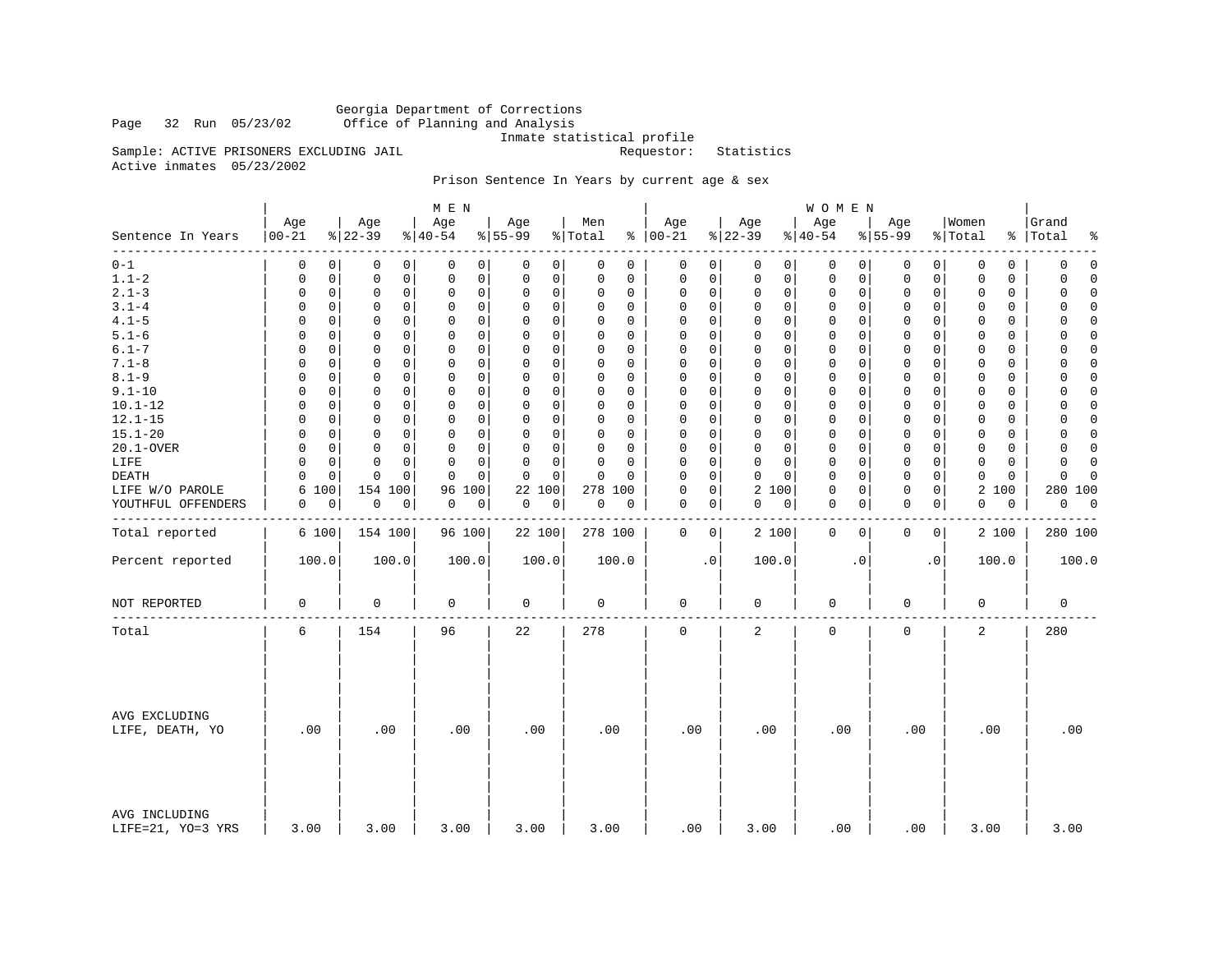#### Georgia Department of Corrections<br>Page 33 Run 05/23/02 Office of Planning and Analysis Page 33 Run 05/23/02 Office of Planning and Analysis

#### Inmate statistical profile

Sample: ACTIVE PRISONERS EXCLUDING JAIL **Requestor:** Statistics Active inmates 05/23/2002

Probation To Follow Prison by current age & sex

| Prob After Prison                   | Age<br>$ 00-21 $ | Age<br>$ 22-39 $ | M E N<br>Age<br>$8 40-54$ | Age<br>$8 55-99$          | Men<br>% Total<br>៖ | Age<br>$ 00 - 21 $ | Aqe<br>$ 22-39 $                       | <b>WOMEN</b><br>Aqe<br>$8 40-54$               | Age<br>$8155 - 99$               | Women<br>% Total<br>$\frac{1}{6}$                   | Grand<br>Total<br>- 왕 |
|-------------------------------------|------------------|------------------|---------------------------|---------------------------|---------------------|--------------------|----------------------------------------|------------------------------------------------|----------------------------------|-----------------------------------------------------|-----------------------|
| PROBATION TO FOLLOW<br>NO PROBATION | 0<br>0<br>6 100  | 2<br>151<br>98   | 95<br>99                  | $\Omega$<br> 0 <br>22 100 | 4<br>274<br>99      | $\mathbf 0$        | 0 <br>$\overline{0}$<br>0 <sup>1</sup> | $\circ$<br>$\mathbf 0$<br>$\mathbf 0$<br>2 100 | 0<br>0<br>$\circ$<br>$\mathbf 0$ | $\overline{0}$<br>$\mathbf{0}$<br>0<br> 0 <br>2 100 | 4 1<br>276 99         |
| Total reported                      | 6 100            | 154 100          | 96<br>100                 | 22 100                    | 278 100             | 0                  | 0 <sup>1</sup>                         | 2 100<br>0                                     | $\circ$<br>0                     | 2 100<br>$\circ$                                    | 280 100               |
| Percent reported                    | 100.0            | 100.0            | 100.0                     | 100.0                     | 100.0               |                    | .0 <sup>1</sup>                        | 100.0                                          | $\cdot$ 0                        | 100.0<br>$\cdot$ 0                                  | 100.0                 |
| NOT REPORTED                        | $\mathbf 0$      | 0                | 0                         | $\mathbf 0$               | $\Omega$            | $\Omega$           | $\mathbf 0$                            | $\mathbf 0$                                    | 0                                | $\mathbf 0$                                         | $\mathbf 0$           |
| Total                               | 6                | 154              | 96                        | 22                        | 278                 |                    | 2                                      | $\Omega$                                       | 0                                | 2                                                   | 280                   |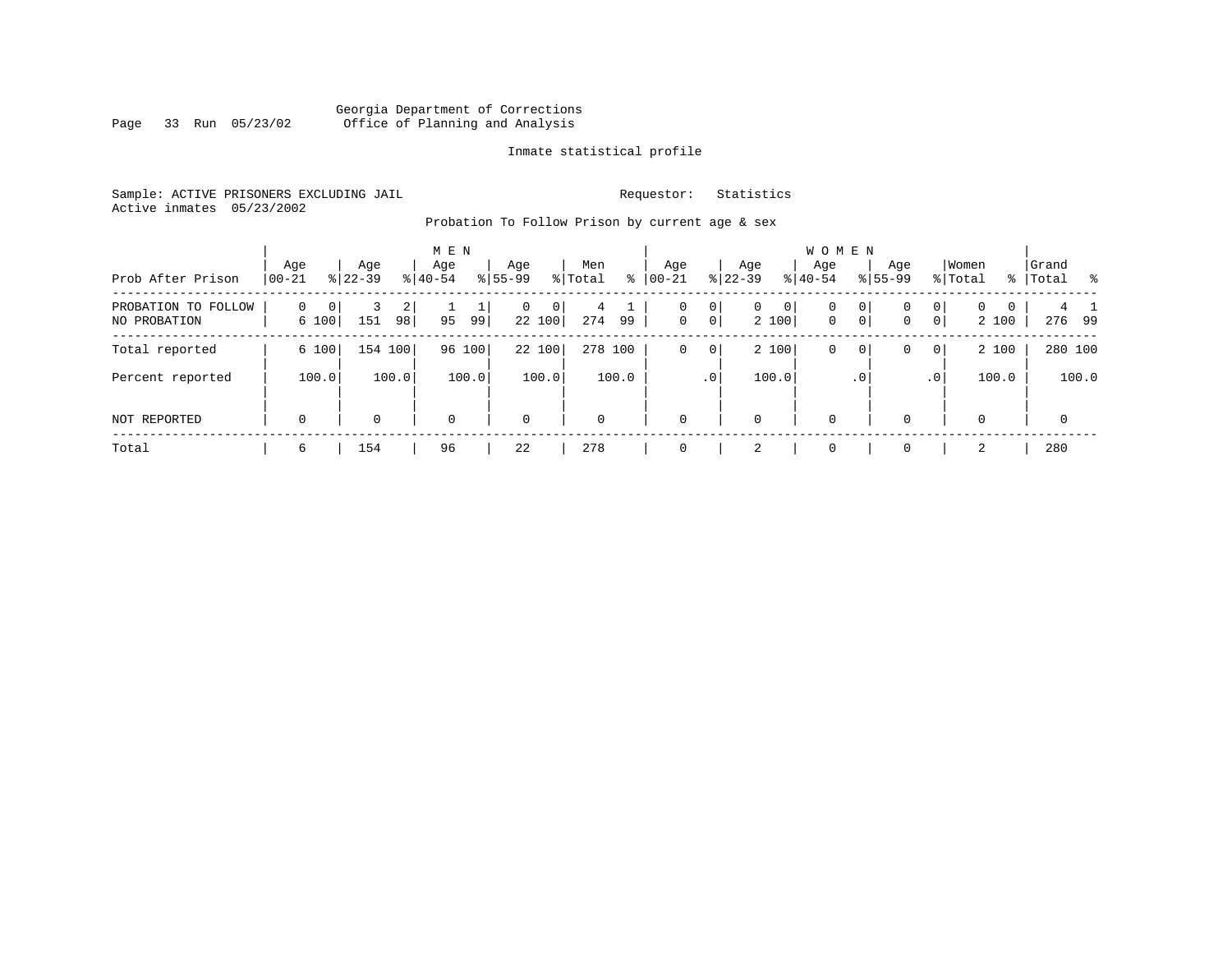### Georgia Department of Corrections<br>Page 34 Run 05/23/02 Office of Planning and Analysis Page 34 Run 05/23/02 Office of Planning and Analysis

#### Inmate statistical profile

Sample: ACTIVE PRISONERS EXCLUDING JAIL **Requestor:** Statistics Active inmates 05/23/2002

Admission Type by current age & sex

|                      |           |             |          |          | M E N    |          |           |          |         |          |              |              |          |              | <b>WOMEN</b> |          |           |              |         |          |         |              |
|----------------------|-----------|-------------|----------|----------|----------|----------|-----------|----------|---------|----------|--------------|--------------|----------|--------------|--------------|----------|-----------|--------------|---------|----------|---------|--------------|
|                      | Age       |             | Age      |          | Age      |          | Aqe       |          | Men     |          | Age          |              | Age      |              | Age          |          | Aqe       |              | Women   |          | Grand   |              |
| Admission Type       | $00 - 21$ |             | $ 22-39$ |          | $ 40-54$ |          | $8 55-99$ |          | % Total | နွ       | $ 00 - 21$   |              | $ 22-39$ |              | $ 40-54$     |          | $8 55-99$ |              | % Total | ွေ       | Total   |              |
| COMMITTED FROM COURT | 2         | 33          | 46       | 30       | 32       | 33       |           | 18       | 84      | 30       | 0            | 0            |          | 2 100        | 0            | U        | 0         | 0            | 2       | 100      | 86      | -31          |
| RETURN APPEAL/BOND   | O         | $\mathbf 0$ | 0        | 0        | $\Omega$ | 0        | O         | 0        | 0       | $\Omega$ | 0            | 0            | $\Omega$ | 0            | 0            | $\Omega$ | $\Omega$  | $\Omega$     | O       | 0        | U       | $\Omega$     |
| PAROLE REV/NEW SENT  |           | $\Omega$    | 11       | 7        | 13       | 14       | 3         | 14       | 27      | 10       | <sup>0</sup> | $\Omega$     | ∩        | O            | $\Omega$     | $\Omega$ | ∩         | $\Omega$     | U       | 0        | 27      | 10           |
| PAR REV/NO NEW SENT  |           | $\Omega$    |          |          |          | 1        |           | $\Omega$ | 4       | 1        | <sup>0</sup> | $\Omega$     | ∩        | $\Omega$     | U            | $\cap$   | ∩         | <sup>n</sup> |         | O        |         | -1           |
| PROB VIOL/TOTAL REV  |           | $\Omega$    | $\Omega$ | 0        | $\Omega$ | $\Omega$ | O         | $\Omega$ | U       | U        | <sup>0</sup> | $\Omega$     | U        | $\Omega$     | U            | n        | ∩         | U            | U       | O        |         | $\Omega$     |
| PROB VIOL/PARTIAL    |           | 17          | U        | 0        |          | 1        |           | $\Omega$ | 2       |          | O            | 0            | U        | O            | U            | n        | $\Omega$  |              |         | U        |         |              |
| ADMIT FM OTHER CUST  |           | $\Omega$    | U        | 0        | $\Omega$ | $\Omega$ | O         | $\Omega$ | U       | 0        | <sup>0</sup> | $\Omega$     | U        | <sup>0</sup> | U            | n        | $\Omega$  | U            |         | U        |         | <sup>0</sup> |
| SHOCK INCARCERATION  |           | $\Omega$    | U        | U        | $\Omega$ | 0        | U         | 0        | U       | U        | <sup>0</sup> | 0            | U        | O            | U            | $\Omega$ | ∩         | 0            |         | 0        |         | ∩            |
| PROB REV/REMAINDER   |           | $\Omega$    | 5        | 3        | 2        | 2        |           | $\Omega$ |         | 3        | <sup>0</sup> | $\Omega$     | ∩        | O            | U            | $\Omega$ | ∩         | $\Omega$     |         | 0        |         |              |
| NEW SENT/PAR REV PND |           | $\Omega$    | $\Omega$ | $\Omega$ |          | 1        | O         | $\Omega$ |         | U        | 0            | $\Omega$     | U        | $\Omega$     | U            | $\Omega$ | $\Omega$  | 0            |         | $\Omega$ |         | ſ            |
| LIFE W/O PAROLE      |           | 50          | 89       | 58       | 46       | 48       | 14        | 64       | 152     | 55       |              | $\Omega$     |          | $\Omega$     | Ω            | 0        | $\Omega$  | U            |         | $\Omega$ | 152     | 54           |
| PAROLE REV BOOT CAMP |           | $\Omega$    | 0        | $\Omega$ | $\Omega$ | $\Omega$ | O         | $\Omega$ | 0       | $\Omega$ | 0            | $\Omega$     |          | $\Omega$     | Ω            | $\Omega$ |           |              |         | $\Omega$ |         | $\Omega$     |
| PAR REV/RSN UNKNOWN  |           | $\Omega$    | U        | 0        | $\Omega$ | $\Omega$ |           | 5        |         | U        | 0            | $\Omega$     |          | $\Omega$     | Ω            | $\Omega$ | O         |              | O       | 0        |         | <sup>0</sup> |
| PROBATION/PAROLE REV |           | $\Omega$    | U        | 0        | $\Omega$ | $\Omega$ | U         | $\Omega$ | 0       | 0        | O            | $\Omega$     | ∩        | $\Omega$     | U            | $\Omega$ | ∩         | U            | n       | 0        |         | n            |
| PB PAROLE RESCINDED  |           | $\Omega$    | U        | 0        | $\Omega$ | $\Omega$ | U         | $\Omega$ | 0       | 0        | O            | $\Omega$     | U        | $\Omega$     | U            | n        | ∩         | 0            | n       | U        |         | n            |
| PROB REVOC/SPEC COND |           | $\Omega$    | U        | U.       | ∩        | U        | U         | U        | 0       | U        | <sup>0</sup> | <sup>n</sup> | U        | U            | U            | $\cap$   | ∩         | U            |         | 0        |         |              |
| PAR REV/REVOC CENTER |           | 0           | U        | U        | $\Omega$ | O        | U         | O        | U       | U        | O            | 0            |          | U            | U            | n        | ∩         | <sup>n</sup> |         | 0        |         |              |
| INFORMATION ONLY     |           | $\mathbf 0$ | U        | U        | $\Omega$ | $\Omega$ |           | $\Omega$ | 0       | U        |              | O            |          | O            | Ω            | n        | $\Omega$  | U            |         | 0        |         | n            |
| INCOMPLETE SENT PKG  |           | 0           |          | 0        | $\Omega$ | $\Omega$ | U         | $\Omega$ | 0       | U        | <sup>0</sup> | 0            |          | O            | 0            | $\Omega$ | $\Omega$  |              |         | 0        |         | ∩            |
| HANCOCK REVOC CENTER | O         | 0           | U        | 0        | $\Omega$ | $\Omega$ | U         | $\Omega$ | 0       | U        | 0            | $\Omega$     | U        | $\Omega$     | 0            | O        | $\Omega$  | 0            | O       | 0        |         | ∩            |
| WHITWORTH DETENTION  | n         | $\Omega$    | U        | $\Omega$ | $\Omega$ | $\Omega$ | U         | $\Omega$ | 0       | 0        | <sup>0</sup> | $\Omega$     | $\Omega$ | $\Omega$     | 0            | $\Omega$ | ∩         | $\Omega$     | U       | 0        |         | ∩            |
| DCYS AT RISK         | U         | $\Omega$    | U        | $\Omega$ | $\Omega$ | 0        | U         | 0        | U       | U        | <sup>0</sup> | $\Omega$     | U        | 0            | U            | $\Omega$ | $\Omega$  | $\Omega$     |         | 0        |         | ſ            |
| <b>OTHER</b>         | U         | 0           | U        | 0        | $\Omega$ | 0        | O         | 0        | N       | U        | $\Omega$     | 0            | U        | 0            | 0            | $\Omega$ | $\Omega$  | 0            | O       | U        |         |              |
| Total reported       |           | 6 100       | 154 100  |          |          | 96 100   | 22 100    |          | 278 100 |          | 0            | 0            |          | 2 100        | 0            | $\Omega$ | $\Omega$  | $\Omega$     |         | 2 100    | 280 100 |              |
| Percent reported     |           | 100.0       |          | 100.0    |          | 100.0    |           | 100.0    |         | 100.0    |              | $\cdot$ 0    |          | 100.0        |              | . 0      |           | $\cdot$ 0    |         | 100.0    |         | 100.0        |
| <b>UNKNOWN</b>       | 0         |             | 0        |          | 0        |          | 0         |          | 0       |          | 0            |              | 0        |              | 0            |          | $\Omega$  |              | O       |          | 0       |              |
| Total                | 6         |             | 154      |          | 96       |          | 22        |          | 278     |          | 0            |              | 2        |              | 0            |          | $\Omega$  |              | 2       |          | 280     |              |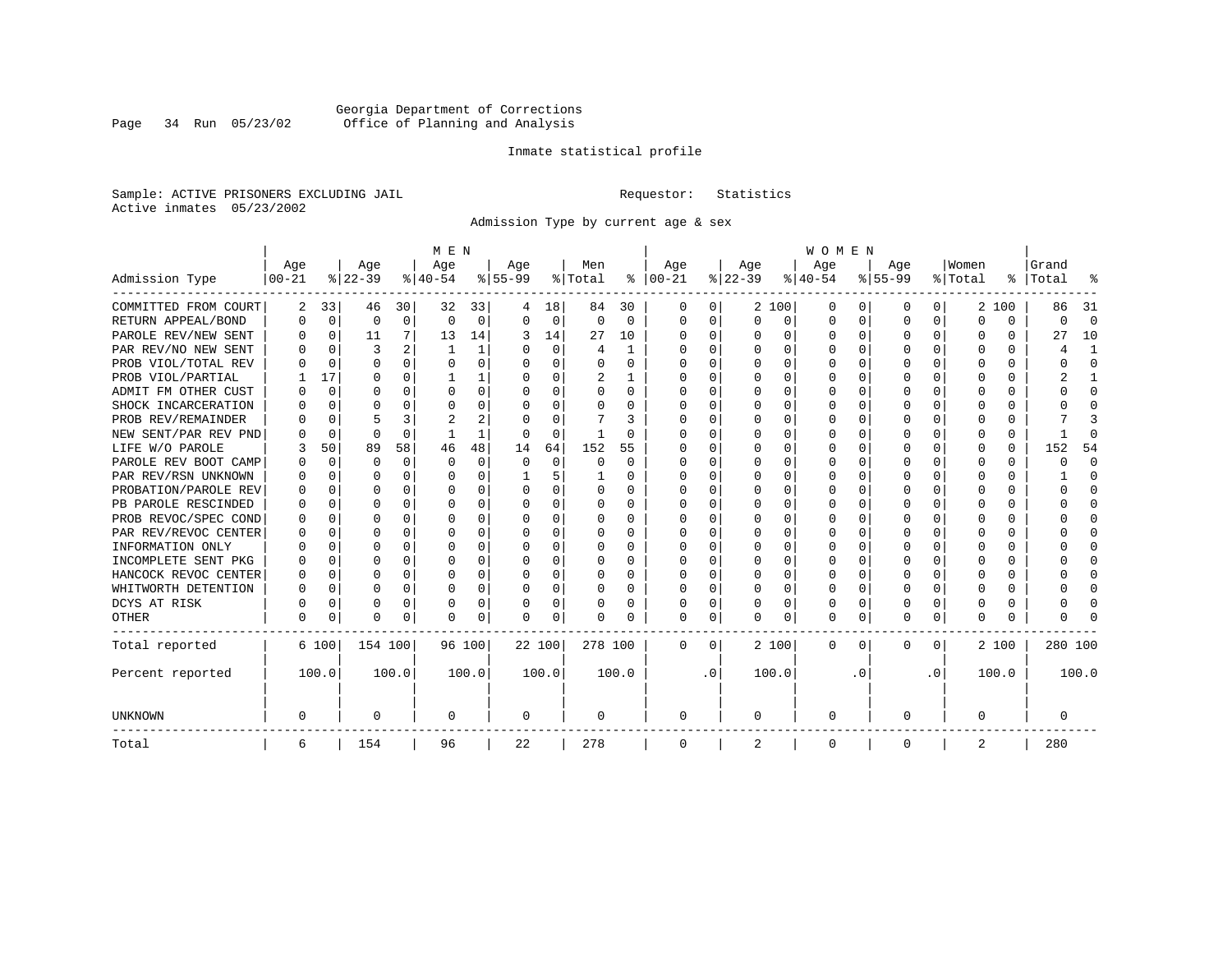#### Georgia Department of Corrections Page 35 Run 05/23/02 Office of Planning and Analysis

# Inmate statistical profile

| Active inmates | Sample: ACTIVE PRISONERS EXCLUDING JAIL<br>05/23/2002 |                                   | Requestor:     | Statistics                                  |                              |                         |             |
|----------------|-------------------------------------------------------|-----------------------------------|----------------|---------------------------------------------|------------------------------|-------------------------|-------------|
|                |                                                       | Release Type by current age & sex |                |                                             |                              |                         |             |
|                |                                                       | M E N                             |                | <b>WOMEN</b>                                |                              |                         |             |
|                | Aqe<br>Age<br>Age                                     | Age<br>Men                        | Age            | Age<br>Age                                  | Age                          | Women                   | Grand       |
| Release Type   | $8 22-39$<br>$8 40-54$<br>$ 00-21$                    | % Total<br>$8155 - 99$            | $8   00 - 21$  | $ 22-39 $<br>$8 40-54$                      | $8155 - 99$                  | % Total                 | %   Total % |
| Active         | 154 100<br>6 100                                      | 96 100<br>22 100<br>278 100       | $\overline{0}$ | 2 100<br>$\begin{array}{c c} 0 \end{array}$ | $0 \qquad 0 \mid$<br>$\circ$ | 2 100<br>$\overline{0}$ | 280 100     |
| Total          | 154<br>96<br>6                                        | 22<br>278                         | $\overline{0}$ | 2                                           | 0                            |                         | 280         |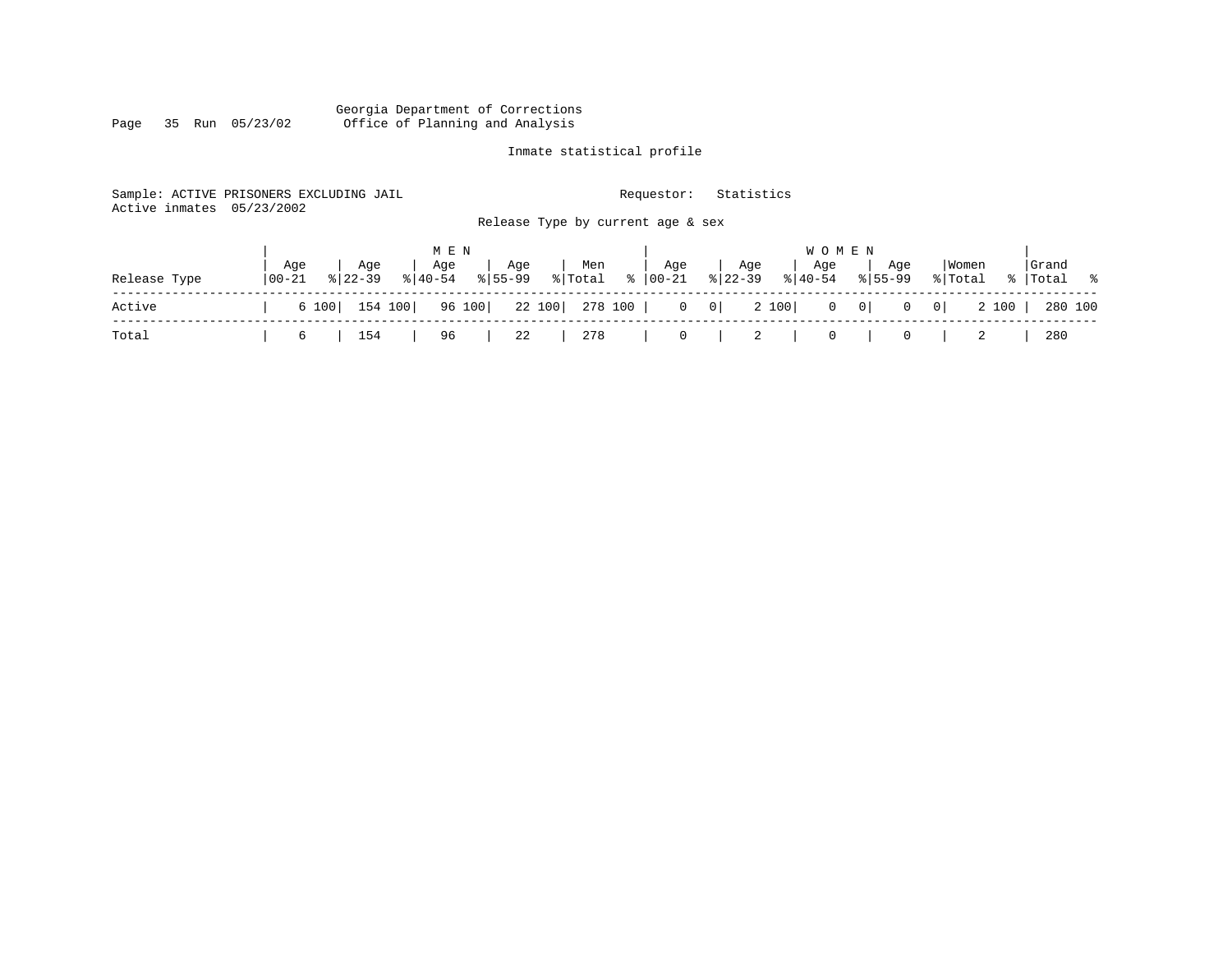### Georgia Department of Corrections<br>Page 36 Run 05/23/02 Office of Planning and Analysis Page 36 Run 05/23/02 Office of Planning and Analysis

#### Inmate statistical profile

Sample: ACTIVE PRISONERS EXCLUDING JAIL **Requestor:** Statistics Active inmates 05/23/2002

Inst By Group by current age & sex

|                      |             |          |             |                | M E N       |             |           |             |          |          |             |             |          |          | <b>WOMEN</b> |          |           |                 |          |       |                 |
|----------------------|-------------|----------|-------------|----------------|-------------|-------------|-----------|-------------|----------|----------|-------------|-------------|----------|----------|--------------|----------|-----------|-----------------|----------|-------|-----------------|
|                      | Age         |          | Age         |                | Age         |             | Age       |             | Men      |          | Age         |             | Age      |          | Age          |          | Age       |                 | Women    |       | Grand           |
| Inst By Group        | $00 - 21$   |          | $ 22-39 $   |                | $8 40-54$   |             | $8 55-99$ |             | % Total  | ႜ        | $ 00 - 21$  |             | $ 22-39$ |          | $8 40-54$    |          | $8 55-99$ |                 | % Total  |       | ွေ<br>%   Total |
| County jails         | $\Omega$    | $\Omega$ | 0           | $\Omega$       |             | 0           |           | $\Omega$    |          |          |             | 0           |          | $\Omega$ | $\Omega$     |          |           |                 |          |       |                 |
| Transitional centers | $\mathbf 0$ | 0        | 0           | $\Omega$       | $\Omega$    | 0           | $\Omega$  | $\Omega$    | $\Omega$ | $\Omega$ | $\mathbf 0$ | $\Omega$    | $\Omega$ | $\Omega$ | $\Omega$     | $\Omega$ | $\Omega$  |                 |          | 0     |                 |
| County camps         | $\Omega$    |          | 0           |                | $\Omega$    | 0           |           |             | $\Omega$ | $\Omega$ |             |             | $\Omega$ |          | $\Omega$     |          | $\Omega$  |                 | $\Omega$ |       |                 |
| Inmate boot camps    | $\Omega$    | 0        | $\Omega$    |                |             |             |           | $\Omega$    | $\Omega$ |          | $\Omega$    |             | $\Omega$ |          | $\Omega$     |          | $\Omega$  |                 |          |       |                 |
| State prisons        | 6           | 100      | 154         | 100            | 96          | 100         |           | 22 100      |          | 278 100  |             |             |          | 2 100    | $\Omega$     |          | 0         |                 |          | 2 100 | 280 100         |
| Private prisons      | 0           | $\Omega$ | 0           | 0              | $\Omega$    | 0           | $\Omega$  | $\Omega$    | 0        | $\Omega$ | $\mathbf 0$ | $\Omega$    | $\Omega$ | $\Omega$ | $\Omega$     |          | $\Omega$  |                 | 0        | 0     | 0<br>$\Omega$   |
| Other                | 0           | 0        | $\mathbf 0$ | $\overline{0}$ | 0           | $\mathbf 0$ | 0         | $\mathbf 0$ | 0        | $\Omega$ | $\mathbf 0$ | 0           | 0        | 0        | $\mathbf 0$  | $\Omega$ | 0         | $\Omega$        | 0        | 0     | 0               |
| Total reported       |             | 6 100    |             | 154 100        |             | 96 100      |           | 22 100      |          | 278 100  | $\mathbf 0$ | $\mathbf 0$ |          | 2 100    | $\Omega$     | $\Omega$ | $\Omega$  | 0 <sup>1</sup>  |          | 2 100 | 280 100         |
| Percent reported     |             | 100.0    |             | 100.0          |             | 100.0       |           | 100.0       |          | 100.0    |             | .0'         |          | 100.0    |              | . 0      |           | .0 <sup>1</sup> |          | 100.0 | 100.0           |
| Not reported         | $\mathbf 0$ |          | $\Omega$    |                | $\mathbf 0$ |             | $\Omega$  |             | $\Omega$ |          | $\Omega$    |             | $\Omega$ |          | $\Omega$     |          | $\Omega$  |                 | $\Omega$ |       | 0               |
| Total                | 6           |          | 154         |                | 96          |             | 22        |             | 278      |          | 0           |             | 2        |          | $\mathbf 0$  |          | $\Omega$  |                 | 2        |       | 280             |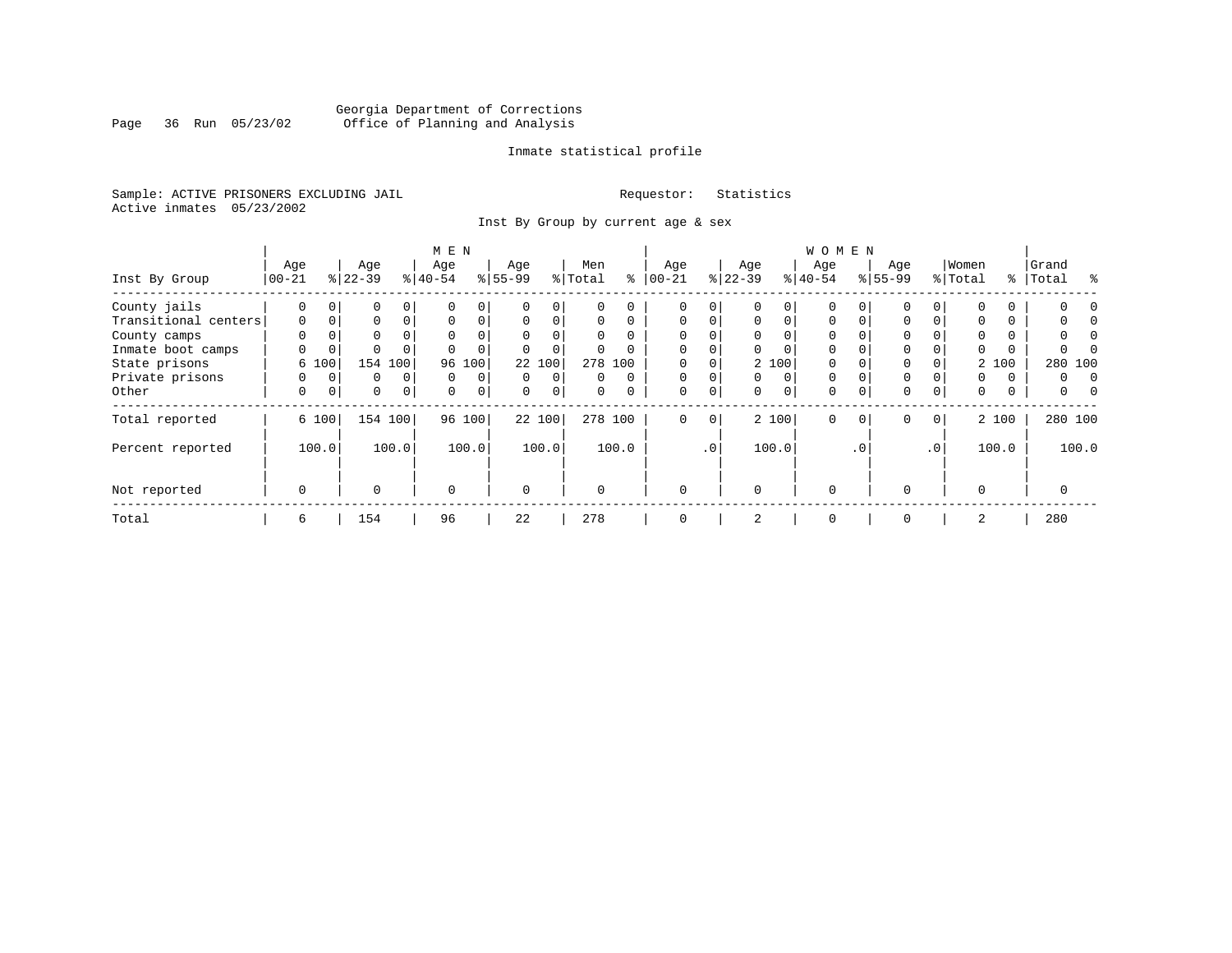### Georgia Department of Corrections<br>Page 37 Run 05/23/02 Office of Planning and Analysis Page 37 Run 05/23/02 Office of Planning and Analysis

#### Inmate statistical profile

Sample: ACTIVE PRISONERS EXCLUDING JAIL **Requestor:** Statistics Active inmates 05/23/2002

Institution by current age & sex

|                      |           |          |           |          | M E N                 |        |           |          |         |                |            |           |                |          | <b>WOMEN</b> |              |           |           |                |          |           |                |
|----------------------|-----------|----------|-----------|----------|-----------------------|--------|-----------|----------|---------|----------------|------------|-----------|----------------|----------|--------------|--------------|-----------|-----------|----------------|----------|-----------|----------------|
|                      | Age       |          | Age       |          | Age                   |        | Age       |          | Men     |                | Age        |           | Age            |          | Age          |              | Age       |           | Women          |          | Grand     |                |
| Institution          | $00 - 21$ |          | $ 22-39 $ |          | $\frac{1}{6}$   40-54 |        | $8 55-99$ |          | % Total | ႜႂ             | $ 00 - 21$ |           | $ 22-39 $      |          | $ 40-54 $    |              | $ 55-99 $ |           | % Total        |          | %   Total | ႜ              |
| Ware Prison          |           | 33       | 14        | 9        |                       |        |           | 9        | 27      | 10             |            |           | $\Omega$       |          | $\Omega$     | O            |           | $\Omega$  | ∩              |          | 27        | 10             |
| Phillips Prison      |           | $\Omega$ | 6         | 4        |                       |        |           | $\Omega$ | 9       | 3              |            |           | $\Omega$       | 0        | $\Omega$     | $\Omega$     |           | $\Omega$  | $\Omega$       | $\Omega$ | 9         | 3              |
| Arrendale Prison     |           | $\Omega$ | 4         | 3        |                       |        |           | $\Omega$ | 5       | $\mathfrak{D}$ |            |           | $\Omega$       | U        | $\Omega$     | O            |           | $\Omega$  |                | 0        |           | $\overline{2}$ |
| Georgia State Prison |           | $\Omega$ | 31        | 20       | 13                    | 14     | 4         | 18       | 48      | 17             |            |           | ∩              | O        | O            |              |           | U         |                | $\Omega$ | 48        | 17             |
| Jackson Prison-Diag  | $\cap$    | $\Omega$ | 4         | 3        |                       |        |           | $\Omega$ |         |                |            |           | $\Omega$       | U        | $\Omega$     |              |           | U         |                | $\Omega$ |           | 1              |
| Coastal Prison       |           | $\Omega$ |           |          |                       |        |           | $\Omega$ |         |                |            |           | $\Omega$       | U        | $\Omega$     | $\Omega$     |           | U         |                | $\Omega$ |           |                |
| Augusta Med Prison   |           |          | 9         | 6        |                       |        | 5         | 23       | 18      | 6              |            |           | $\Omega$       |          | $\Omega$     |              |           | O         |                | $\Omega$ | 18        | 6              |
| Valdosta Prison      |           | $\Omega$ | 22        | 14       | 12                    | 13     |           | 9        | 36      | 13             | U          |           | ∩              | U        | $\Omega$     | <sup>0</sup> | U         | U         | ∩              | $\Omega$ | 36        | 13             |
| Hays Prison          |           | $\Omega$ | 11        | 7        |                       |        |           | 14       | 21      | 8              |            |           | $\Omega$       | O        | $\Omega$     | <sup>0</sup> |           | $\Omega$  | ∩              | $\Omega$ | 21        | 8              |
| Hancock Prison       |           | $\Omega$ | 9         | 6        |                       |        |           | $\Omega$ | 15      |                |            |           | $\Omega$       | U        | $\Omega$     | $\Omega$     |           | $\Omega$  | ∩              | $\Omega$ | 15        | 5              |
| Telfair Prison       |           | 17       | 16        | 10       | 10                    | 10     |           | 5        | 28      | 10             |            |           | $\Omega$       | U        |              |              |           | U         |                |          | 28        | 10             |
| Macon Prison         |           | 33       | 13        | 8        | 18                    | 19     | 3         | 14       | 36      | 13             | $\Omega$   |           | $\Omega$       | O        | $\Omega$     | $\Omega$     |           | $\Omega$  | $\Omega$       | $\Omega$ | 36        | 13             |
| Smith Prison         |           | 17       | 14        | 9        | 10                    | 10     |           | 9        | 27      | 10             |            |           | $\Omega$       | O        | $\Omega$     | $\Omega$     |           | $\Omega$  | $\Omega$       | $\Omega$ | 27        | 10             |
| Baldwin Prison       |           | $\Omega$ | $\Omega$  | $\Omega$ |                       |        |           | 0        |         | U              | U          |           | ∩              | $\Omega$ | $\Omega$     | $\Omega$     |           | O         | $\Omega$       | $\Omega$ |           | $\Omega$       |
| Metro Womens Prison  |           | $\Omega$ | $\Omega$  | $\Omega$ | $\Omega$              |        |           | $\Omega$ |         |                |            |           |                | 50       | $\Omega$     | $\Omega$     |           | O         |                | 50       |           | $\Omega$       |
| Pulaski Womens Pris  | 0         | 0        | 0         | $\Omega$ | $\Omega$              |        |           | 0        |         |                | U          | 0         |                | 50       | $\Omega$     | 0            | ი         | 0         |                | 50       |           | O              |
| Total reported       |           | 6 100    | 154 100   |          |                       | 96 100 |           | 22 100   | 278 100 |                | $\Omega$   | $\Omega$  |                | 2 100    | $\Omega$     | 0            | 0         | 0         |                | 2 100    |           | 280 100        |
| Percent reported     |           | 100.0    |           | 100.0    |                       | 100.0  |           | 100.0    |         | 100.0          |            | $\cdot$ 0 |                | 100.0    |              | . 0          |           | $\cdot$ 0 |                | 100.0    |           | 100.0          |
| Not Reported         | $\Omega$  |          | 0         |          | $\Omega$              |        | 0         |          |         |                | 0          |           | $\Omega$       |          | 0            |              | U         |           | $\Omega$       |          | 0         |                |
| Total                | 6         |          | 154       |          | 96                    |        | 22        |          | 278     |                | $\Omega$   |           | $\overline{2}$ |          | $\Omega$     |              | O         |           | $\overline{2}$ |          | 280       |                |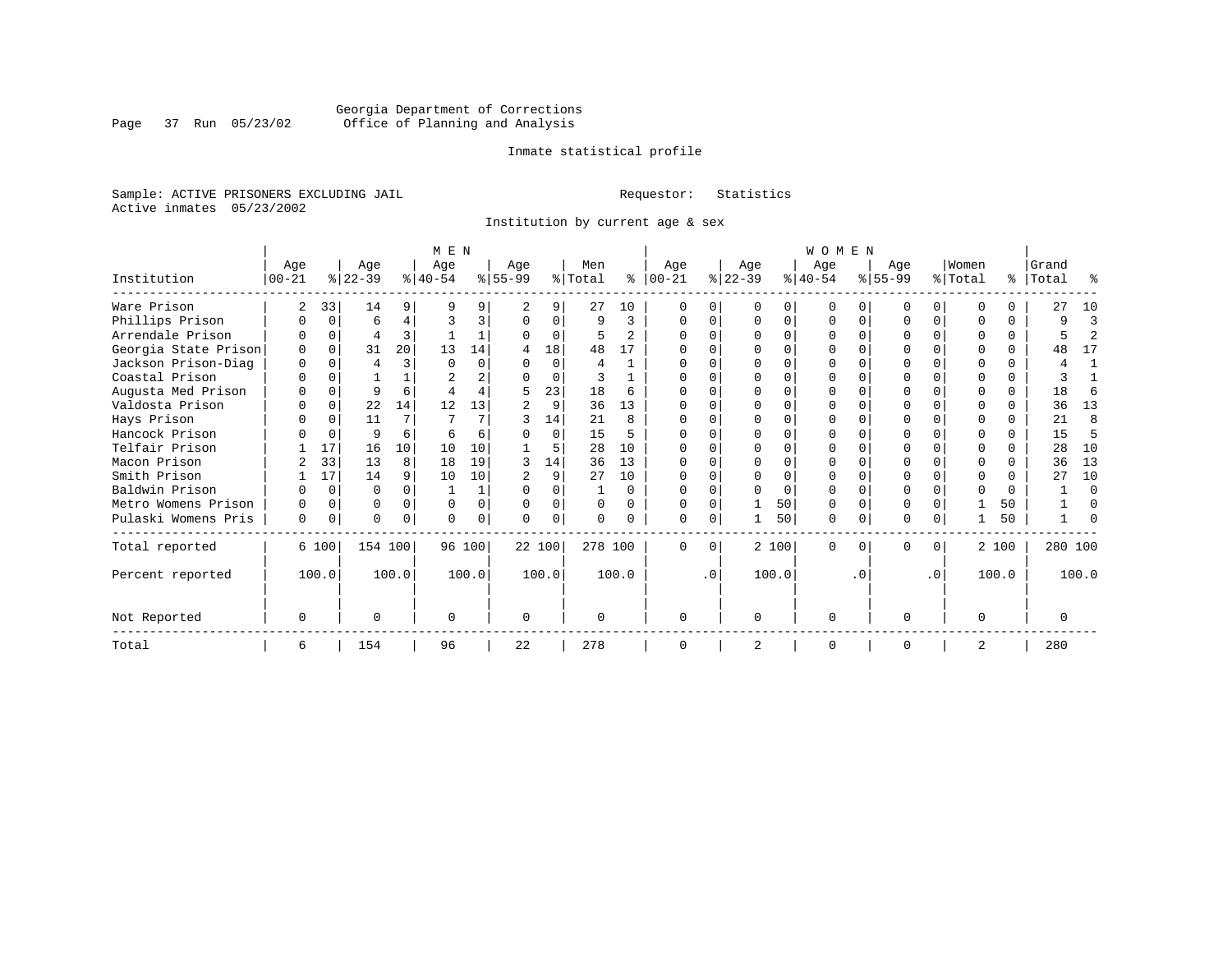#### Georgia Department of Corrections<br>Page 38 Run 05/23/02 Office of Planning and Analysis Page 38 Run 05/23/02 Office of Planning and Analysis

#### Inmate statistical profile

Sample: ACTIVE PRISONERS EXCLUDING JAIL **Requestor:** Statistics Active inmates 05/23/2002

Misdemeanors And Felonies by current age & sex

| Crime Type            | Age<br>$00 - 21$             | Age<br>$8122 - 39$ | M E N<br>Age<br>$8 40-54$   | Age<br>$8155 - 99$         | Men<br>ႜ<br>% Total | Age<br>$00 - 21$ | Age<br>$ 22-39 $        | W O M E N<br>Aqe<br>$ 40-54$    | Age<br>$8155 - 99$                             | Women<br>% Total<br>ွေ                                    | Grand<br>Total           |
|-----------------------|------------------------------|--------------------|-----------------------------|----------------------------|---------------------|------------------|-------------------------|---------------------------------|------------------------------------------------|-----------------------------------------------------------|--------------------------|
| MISDEMEANOR<br>FELONY | 0<br>0 <sup>1</sup><br>6 100 | 0<br>0<br>154 100  | $\mathbf{0}$<br>0<br>96 100 | $\mathbf 0$<br>0<br>22 100 | 0<br>0<br>278 100   | 0<br>0           | 0<br>$\mathbf{0}$<br> 0 | 0<br>0<br>2 100<br>$\mathbf{0}$ | $\mathbf{0}$<br>0<br>$\circ$<br>0 <sup>1</sup> | $\circ$<br>$\overline{0}$<br>0<br>0 <sup>1</sup><br>2 100 | $\Omega$<br>0<br>280 100 |
| Total reported        | 6 100                        | 154 100            | 96 100                      | 22 100                     | 278 100             | $\mathbf 0$      | 0                       | 2 100<br>0                      | 0<br>0                                         | 2 100<br>0 <sup>1</sup>                                   | 280 100                  |
| Percent reported      | 100.0                        | 100.0              | 100.0                       | 100.0                      | 100.0               |                  | .0'                     | 100.0                           | $\cdot$ 0                                      | 100.0<br>.0 <sup>1</sup>                                  | 100.0                    |
| NOT REPORTED          | $\mathbf 0$                  | 0                  | $\mathbf 0$                 | $\mathbf 0$                | 0                   | $\mathbf 0$      | $\mathbf 0$             | 0                               | $\Omega$                                       | $\mathbf 0$                                               | 0                        |
| Total                 | 6                            | 154                | 96                          | 22                         | 278                 | 0                | 2                       | 0                               |                                                | 2                                                         | 280                      |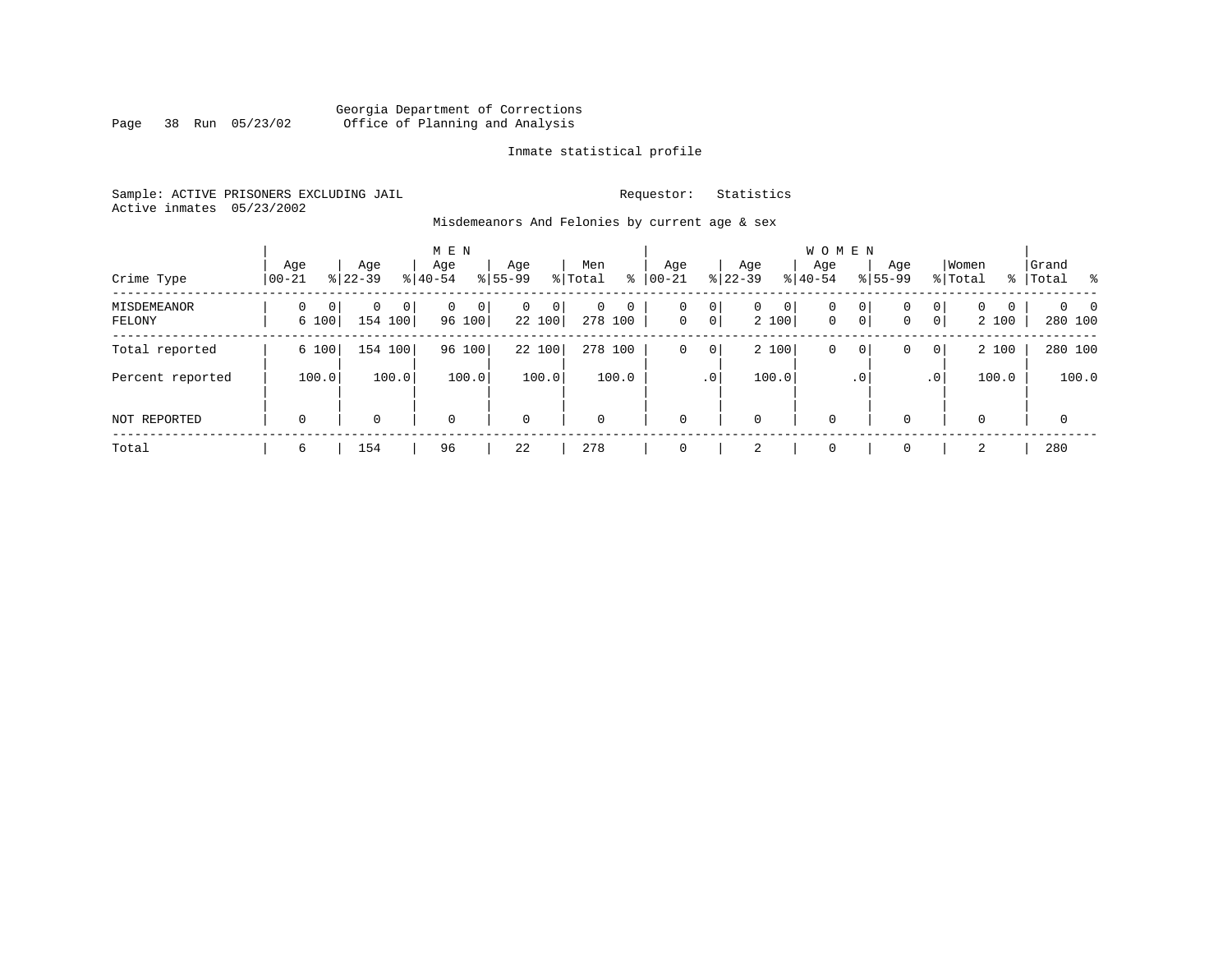### Georgia Department of Corrections<br>Page 39 Run 05/23/02 Office of Planning and Analysis Page 39 Run 05/23/02 Office of Planning and Analysis

#### Inmate statistical profile

Sample: ACTIVE PRISONERS EXCLUDING JAIL **Requestor:** Statistics Active inmates 05/23/2002

Crimes By Group by current age & sex

|                      |            |             |             |              | M E N       |          |           |             |          |          |             |           |          |          | W O M E N   |          |           |           |          |          |              |             |
|----------------------|------------|-------------|-------------|--------------|-------------|----------|-----------|-------------|----------|----------|-------------|-----------|----------|----------|-------------|----------|-----------|-----------|----------|----------|--------------|-------------|
|                      | Age        |             | Age         |              | Age         |          | Age       |             | Men      |          | Age         |           | Age      |          | Age         |          | Age       |           | Women    |          | Grand        |             |
| Crimes By Group      | $ 00 - 21$ |             | $ 22-39$    |              | $ 40-54$    |          | $8 55-99$ |             | % Total  | ႜ        | $ 00-21$    |           | $ 22-39$ |          | $ 40-54$    |          | $8 55-99$ |           | % Total  | ႜ        | Total        | 읏           |
| HOMICIDE             | 6          | 100         | 107         | 69           | 41          | 43       | 13        | 59          | 167      | 60       | 0           | 0         |          | 2 100    | 0           | 0        | $\Omega$  | 0         |          | 2 100    | 169          | 60          |
| ABORTION             | U          | $\mathbf 0$ | $\mathbf 0$ | $\mathbf 0$  | $\mathbf 0$ | 0        | 0         | $\mathbf 0$ | 0        | 0        | 0           | 0         | 0        | 0        | 0           | 0        | $\Omega$  | 0         | $\Omega$ | 0        | $\Omega$     | $\mathbf 0$ |
| BODILY INJRY&REL OFF | 0          | $\mathbf 0$ | 12          | 8            | 16          | 17       | 3         | 14          | 31       | 11       | 0           | 0         | 0        | 0        | 0           | 0        | $\Omega$  | 0         | O        | 0        | 31           | 11          |
| ARSON & REL OFF      | O          | $\Omega$    | $\Omega$    | 0            | $\Omega$    | $\Omega$ |           | $\Omega$    | $\Omega$ | $\Omega$ | $\Omega$    | $\Omega$  | 0        | 0        | $\Omega$    | $\Omega$ | $\Omega$  | $\Omega$  | C        | 0        | $\Omega$     | $\Omega$    |
| DAMAGE OF PROPERTY   | U          | $\Omega$    | $\Omega$    | 0            | $\Omega$    | 0        | O         | $\Omega$    | 0        | 0        | $\Omega$    | 0         | $\Omega$ | 0        | $\Omega$    | $\Omega$ | $\Omega$  | $\Omega$  | C        | 0        | $\Omega$     | $\Omega$    |
| BURGLARY & REL OFF   |            | $\Omega$    | $\Omega$    | $\Omega$     | 1           | 1        |           | $\Omega$    | 1        | 0        | $\Omega$    | $\Omega$  | 0        | $\Omega$ | 0           | $\Omega$ | $\Omega$  | $\Omega$  | O        | $\Omega$ |              | $\Omega$    |
| FORGERY & REL OFF    |            | $\Omega$    | $\Omega$    | $\Omega$     | $\Omega$    | 0        |           | $\Omega$    | $\Omega$ | $\Omega$ | O           | $\Omega$  | 0        | $\Omega$ | 0           | $\Omega$ | $\Omega$  | $\Omega$  | C        | 0        | 0            | $\bigcap$   |
| THEFT                |            | 0           | $\Omega$    | $\Omega$     | $\Omega$    | $\Omega$ |           | 0           | 0        | $\Omega$ | $\Omega$    | 0         | U        | O        | U           | 0        | $\Omega$  | $\Omega$  | C        | 0        | <sup>0</sup> | $\Omega$    |
| <b>ROBBERY</b>       | U          | 0           | 17          | 11           | 18          | 19       | 5         | 23          | 40       | 14       | $\Omega$    | 0         | 0        | O        | 0           | 0        | $\Omega$  | $\Omega$  | C        | 0        | 40           | 14          |
| SEXUAL OFFENSES      | U          | $\Omega$    | 12          | 8            | 17          | 18       |           | 5           | 30       | 11       | $\Omega$    | 0         | U        | O        | $\Omega$    | $\Omega$ | $\Omega$  | $\Omega$  | C        | U        | 30           | 11          |
| OBSCENITY CRIMES     |            | $\Omega$    | $\Omega$    | 0            | 0           | 0        | $\Omega$  | 0           | 0        | 0        | $\Omega$    | 0         | U        | O        | 0           | $\Omega$ | $\Omega$  | $\Omega$  | C        | 0        | U            | $\mathbf 0$ |
| TREASON & REL OFF    |            | $\mathbf 0$ | $\Omega$    | 0            | 0           | 0        | $\Omega$  | 0           | 0        | 0        | $\Omega$    | 0         | 0        | 0        | 0           | 0        | $\Omega$  | 0         | O        | 0        | O            | $\mathbf 0$ |
| CRIMES INVOLVNG GOVT |            | $\Omega$    | $\Omega$    | $\Omega$     | $\Omega$    | 0        |           | 0           | 0        | $\Omega$ | $\Omega$    | $\Omega$  | $\Omega$ | $\Omega$ | 0           | $\Omega$ | $\Omega$  | $\Omega$  | O        | 0        | U            | $\Omega$    |
| FALSIFICATIONS       | O          | $\Omega$    | $\Omega$    | $\Omega$     | $\Omega$    | 0        | ∩         | 0           | 0        | 0        | $\Omega$    | 0         | 0        | $\Omega$ | 0           | 0        | $\Omega$  | $\Omega$  | O        | 0        | U            | $\mathbf 0$ |
| OBSTRUCT LAW ENFORCE | U          | $\Omega$    | $\Omega$    | 0            | 0           | 0        |           | 0           | 0        | 0        | $\Omega$    | 0         | 0        | $\Omega$ | 0           | 0        | $\Omega$  | 0         | C        | 0        |              | $\mathbf 0$ |
| DISORDERLY CONDUCT   | O          | $\Omega$    | $\Omega$    | <sup>0</sup> | $\Omega$    | 0        |           | $\Omega$    | 0        | O        | $\Omega$    | $\Omega$  | U        | $\Omega$ | $\Omega$    | $\Omega$ | $\Omega$  | $\Omega$  | C        | 0        |              | $\cap$      |
| GAMBLING & REL OFF   | U          | $\Omega$    | O           | 0            | $\Omega$    | 0        | $\Omega$  | $\Omega$    | 0        | 0        | $\Omega$    | $\Omega$  | O        | 0        | 0           | O        | O         | $\Omega$  | O        | 0        |              | $\Omega$    |
| CRUELTY TO CHILDREN  | 0          | 0           | $\Omega$    | $\Omega$     | $\Omega$    | 0        |           | $\mathbf 0$ | 0        | 0        | $\Omega$    | $\Omega$  | 0        | 0        | 0           | 0        | $\Omega$  | $\Omega$  | C        | 0        |              | $\Omega$    |
| CRIMES WITH GUNS     | Ω          | $\Omega$    | $\Omega$    | 0            | $\Omega$    | 0        |           | $\Omega$    | 0        | O        | $\Omega$    | $\Omega$  | U        | O        | U           | $\Omega$ | $\Omega$  | $\Omega$  | C        | $\Omega$ |              | $\Omega$    |
| INVASION PRIVACY     | U          | 0           | ∩           | <sup>0</sup> | $\Omega$    | 0        |           | 0           | 0        | 0        | $\Omega$    | $\Omega$  | $\Omega$ | O        | 0           | 0        | O         | $\Omega$  | O        | 0        |              | $\Omega$    |
| RACKETEERING         |            | $\Omega$    | ∩           | 0            | n           | 0        |           | 0           | 0        | 0        | $\Omega$    | 0         | O        | O        | 0           | $\Omega$ | $\Omega$  | $\Omega$  | O        | 0        |              | $\cap$      |
| DRUG ABUSE OFFENSES  | n          | $\Omega$    | 5           | 3            | 3           | 3        |           | $\Omega$    | 8        | 3        | $\Omega$    | O         | $\Omega$ | $\Omega$ | 0           | $\Omega$ | $\Omega$  | $\Omega$  | $\Omega$ | 0        |              | 3           |
| DRUG TRAFFICKING     | Ω          | $\Omega$    |             | 1            | 0           | 0        | $\Omega$  | 0           | 1        | 0        | $\Omega$    | $\Omega$  | 0        | 0        | 0           | $\Omega$ | $\Omega$  | $\Omega$  | O        | 0        |              | $\Omega$    |
| AUTO CRIMES          |            | $\Omega$    | $\Omega$    | 0            | $\Omega$    | 0        |           | 0           | 0        | 0        | 0           | 0         | 0        | 0        | 0           | 0        | $\Omega$  | 0         | O        | 0        |              | $\mathbf 0$ |
| REVENUE & CONTRABAND | 0          | $\Omega$    | $\Omega$    | $\Omega$     | 0           | 0        | $\Omega$  | 0           | 0        | $\Omega$ | $\Omega$    | 0         | 0        | 0        | 0           | $\Omega$ | $\Omega$  | 0         | O        | 0        | U            | $\Omega$    |
| CRIMES OF OTH STATES | 0          | $\Omega$    | $\Omega$    | $\Omega$     | $\Omega$    | 0        | $\Omega$  | $\Omega$    | 0        | 0        | $\Omega$    | $\Omega$  | $\Omega$ | $\Omega$ | 0           | $\Omega$ | $\Omega$  | $\Omega$  | $\Omega$ | 0        | O            | $\Omega$    |
| MISC. FELONIES       | 0          | $\Omega$    | $\Omega$    | 0            | 0           | 0        |           | 0           | 0        | 0        | $\Omega$    | 0         | 0        | $\Omega$ | 0           | $\Omega$ | $\Omega$  | $\Omega$  | O        | 0        |              | $\bigcap$   |
| MISDEMEANORS         | 0          | 0           | $\Omega$    | 0            | $\Omega$    | 0        | $\Omega$  | 0           | 0        | O        | 0           | 0         | U        | 0        | $\Omega$    | 0        | $\Omega$  | 0         | C        | 0        | Λ            |             |
| Total reported       |            | 6 100       | 154 100     |              |             | 96 100   |           | 22 100      | 278 100  |          | 0           | 0         |          | 2 100    | 0           | 0        | 0         | 0         |          | 2 100    | 280 100      |             |
| Percent reported     |            | 100.0       |             | 100.0        |             | 100.0    |           | 100.0       |          | 100.0    |             | $\cdot$ 0 |          | 100.0    |             | . 0      |           | $\cdot$ 0 |          | 100.0    |              | 100.0       |
| NOT REPORTED         | 0          |             | 0           |              | 0           |          | 0         |             | 0        |          | 0           |           | 0        |          | 0           |          | 0         |           | 0        |          | 0            |             |
| Total                | 6          |             | 154         |              | 96          |          | 22        |             | 278      |          | $\mathbf 0$ |           | 2        |          | $\mathbf 0$ |          | 0         |           | 2        |          | 280          |             |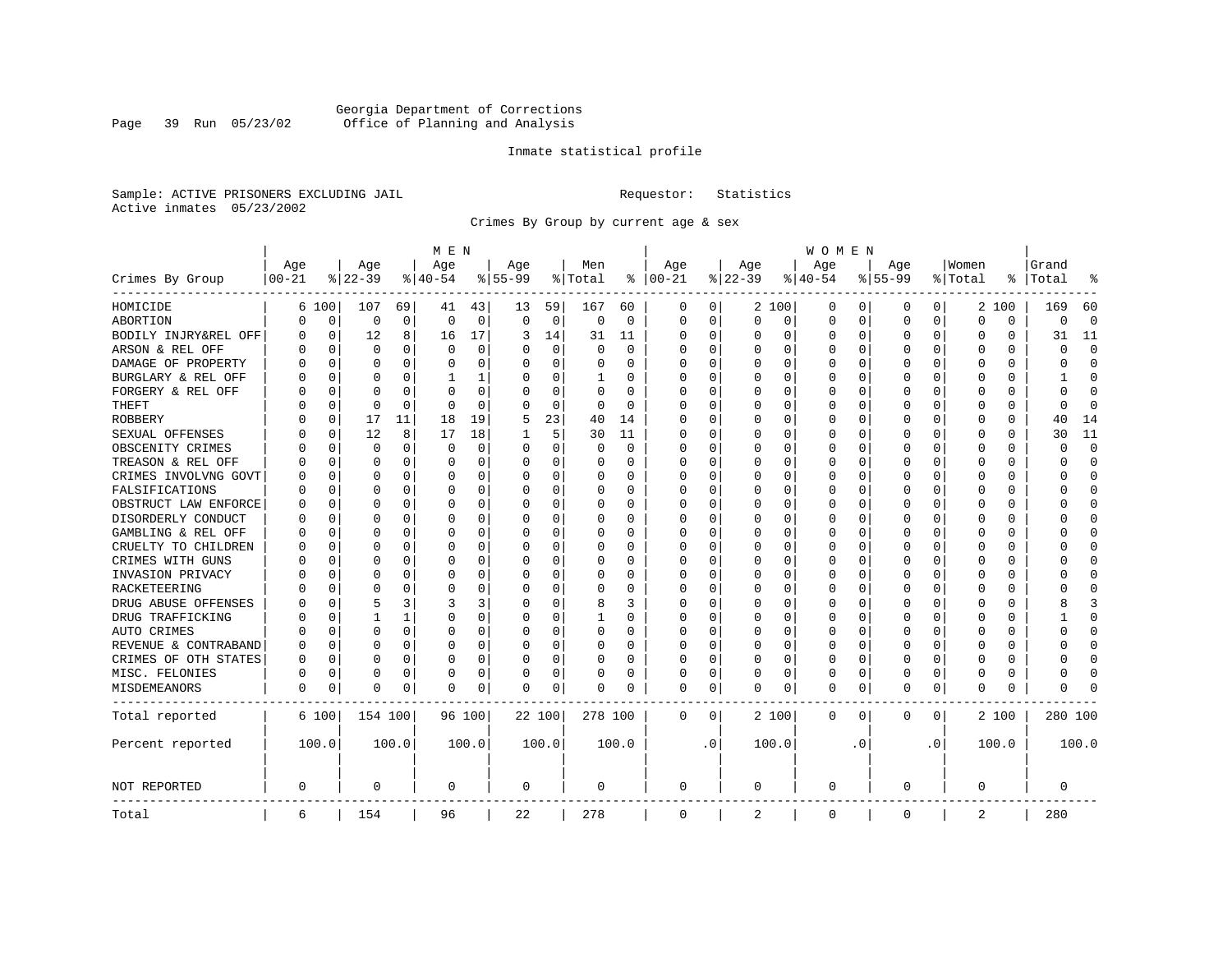Georgia Department of Corrections Page 40 Run 05/23/02 Office of Planning and Analysis

# Inmate statistical profile

| Sample: ACTIVE PRISONERS EXCLUDING JAIL<br>Active inmates<br>05/23/2002 |          |                |                              |                      |             |                    |             |              |                | Requestor:                                |             | Statistics              |                       |             |             |                |             |          |           |                |
|-------------------------------------------------------------------------|----------|----------------|------------------------------|----------------------|-------------|--------------------|-------------|--------------|----------------|-------------------------------------------|-------------|-------------------------|-----------------------|-------------|-------------|----------------|-------------|----------|-----------|----------------|
|                                                                         |          |                |                              |                      |             |                    |             |              |                | Most Serious Offense by current age & sex |             |                         |                       |             |             |                |             |          |           |                |
|                                                                         |          |                |                              | M E N                |             |                    |             |              |                |                                           |             |                         | <b>WOMEN</b>          |             |             |                |             |          |           |                |
|                                                                         | Age      | Age            |                              | Age                  |             | Age                |             | Men          |                | Age                                       |             | Age                     | Age                   |             | Age         |                | Women       |          | Grand     |                |
| Most Serious Offense 00-21                                              |          | $8 22-39$      |                              | $\frac{1}{6}$  40-54 |             | $ 55-99 $ $ Total$ |             |              |                | $8   00 - 21$                             |             | $ 22-39 $               | $\frac{1}{6}$   40-54 |             | $8155 - 99$ |                | % Total     |          | %   Total | ႜ              |
| Misdemeanors                                                            |          |                |                              |                      |             |                    |             |              |                |                                           |             |                         |                       |             |             |                |             |          |           |                |
| FELONIES                                                                |          |                |                              |                      |             |                    |             |              |                |                                           |             |                         |                       |             |             |                |             |          |           |                |
|                                                                         |          |                |                              |                      |             |                    |             |              |                |                                           |             |                         |                       |             |             |                |             |          |           |                |
| <b>MURDER</b>                                                           | 6 100    | 107            | 69                           | 41                   | 43          | 13                 | 59          | 167          | 60             | 0                                         | 0           | 2 100                   | 0                     | $\mathbf 0$ | $\Omega$    | 0 <sup>1</sup> | 2 100       |          | 169       | 60             |
| KIDNAPPING                                                              |          | 12<br>$\Omega$ | 8                            | 16                   | 17          | 3                  | 14          | 31           | 11             | $\Omega$                                  | $\mathbf 0$ | $\Omega$<br>$\Omega$    | 0                     | $\Omega$    | $\Omega$    | $\Omega$       | $\Omega$    | 0        | 31        | 11             |
| <b>BURGLARY</b>                                                         |          | $\overline{0}$ | 0<br>0                       | 1                    | 1           | 0                  | $\mathbf 0$ | 1            | $\mathbf 0$    | $\mathbf 0$                               | $\mathbf 0$ | $\mathbf 0$<br>0        | 0                     | $\mathbf 0$ | $\mathbf 0$ | 0 <sup>1</sup> | $\mathbf 0$ | 0        | 1         | 0              |
| ARMED ROBBERY                                                           |          | $\circ$<br>17  | 11                           | 18                   | 19          | 5                  | 23          | 40           | 14             | $\mathbf 0$                               | $\Omega$    | $\Omega$<br>$\mathbf 0$ | 0                     | $\Omega$    | $\mathbf 0$ | $\Omega$       | $\mathbf 0$ | 0        | 40        | 14             |
| RAPE                                                                    |          | $\Omega$       | 9<br>6                       | 14                   | 15          | 1                  | 5           | 24           | 9              | $\mathbf 0$                               | $\mathbf 0$ | $\Omega$<br>$\mathbf 0$ | 0                     | $\mathbf 0$ | $\mathbf 0$ | $\Omega$       | $\mathbf 0$ | $\Omega$ | 24        | 9              |
| CHILD MOLESTATION                                                       |          | $\Omega$       | $\Omega$<br>$\mathbf{0}$     | 1                    | $\mathbf 1$ | $\Omega$           | $\mathbf 0$ | 1            | $\Omega$       | $\mathbf 0$                               | $\mathbf 0$ | $\Omega$<br>0           | 0                     | $\mathbf 0$ | $\Omega$    | $\Omega$       | $\mathbf 0$ | 0        | 1         | $\Omega$       |
| AGGRAV CHILD MOLESTA                                                    |          | $\Omega$       | $\overline{a}$<br>3          | $\overline{2}$       | 2           | $\Omega$           | $\mathbf 0$ | 5            | $\overline{2}$ | $\Omega$                                  | $\mathbf 0$ | $\mathbf 0$<br>$\Omega$ | 0                     | $\mathbf 0$ | $\Omega$    | $\Omega$       | $\mathbf 0$ | 0        | 5         | $\mathfrak{D}$ |
| VIOL GA CNTRL SBST A                                                    | $\Omega$ | $\Omega$       | $\mathbf{1}$<br>$\mathbf{1}$ | $\Omega$             | $\Omega$    | $\Omega$           | $\Omega$    | $\mathbf{1}$ | $\Omega$       | $\Omega$                                  | $\Omega$    | $\Omega$<br>$\Omega$    | $\Omega$              | $\Omega$    | $\Omega$    | $\Omega$       | $\Omega$    | 0        |           | $\Omega$       |
| S/D CONT SUB SCHOOL                                                     | O        | $\Omega$       | $\mathbf{1}$<br>$\mathbf{1}$ | $\Omega$             | 0           | $\Omega$           | $\mathbf 0$ | 1            | $\Omega$       | $\Omega$                                  | $\Omega$    | $\Omega$<br>$\Omega$    | $\Omega$              | $\Omega$    | $\Omega$    | $\Omega$       | $\Omega$    | 0        |           | $\Omega$       |
| S/D COCAINE                                                             | $\Omega$ | $\Omega$       | 3<br>$\overline{a}$          | $\Omega$             | 0           | $\Omega$           | $\Omega$    | 3            | $\mathbf{1}$   | $\Omega$                                  | $\Omega$    | $\Omega$<br>$\Omega$    | $\Omega$              | $\Omega$    | $\mathbf 0$ | $\Omega$       | $\Omega$    | 0        |           | $\mathbf{1}$   |
| POSS OF COCAINE                                                         | $\Omega$ | $\Omega$       | $\Omega$<br>$\Omega$         | 3                    | 3           | $\Omega$           | $\Omega$    | 3            | $\mathbf{1}$   | $\Omega$                                  | $\mathbf 0$ | $\Omega$<br>0           | 0                     | $\Omega$    | $\mathbf 0$ | $\Omega$       | $\Omega$    | $\Omega$ |           | $\mathbf{1}$   |
| ATT/CONSPRCY COMMT C                                                    | $\Omega$ | $\Omega$       | $\mathbf{1}$                 | $\Omega$             | $\mathbf 0$ | $\Omega$           | $\Omega$    | $\mathbf{1}$ | $\Omega$       | $\Omega$                                  | $\Omega$    | $\Omega$<br>$\Omega$    | $\mathbf 0$           | $\Omega$    | $\Omega$    | $\Omega$       | $\Omega$    | $\Omega$ |           | $\Omega$       |
| NONPYMT AGR NVL STOR                                                    | $\Omega$ | $\Omega$       | $\overline{a}$<br>ς          |                      | 1           | $\Omega$           | $\mathbf 0$ | 4            | $\mathbf{1}$   | $\Omega$                                  | 0           | $\Omega$<br>$\Omega$    | 0                     | $\Omega$    | $\mathbf 0$ | $\Omega$       | $\Omega$    | O        |           | $\mathbf{1}$   |
| CRMNL SOLICITATION                                                      | 6 100    | 151            | 98                           | 95                   | 99          | 22 100             |             | 274          | 99             | $\Omega$                                  | 0           | 2 100                   | 0                     | 0           | $\Omega$    | 0              | 2 100       |          | 276       | 99             |
| Total reported                                                          | 12 100   |                | 308 100                      | 192 100              |             | 44 100             |             | 556 100      |                | $\Omega$                                  | 0           | 4 100                   | $\Omega$              | $\mathbf 0$ | $\Omega$    | 0 <sup>1</sup> | 4 100       |          | 560 100   |                |
| Percent reported                                                        | 100.0    |                | 100.0                        |                      | 100.0       |                    | 100.0       |              | 100.0          |                                           | $\cdot$ 0   | 100.0                   |                       | . 0         |             | $\cdot$ 0      | 100.0       |          |           | 100.0          |
| NOT REPORTED                                                            | 0        |                | 0                            | $\Omega$             |             | 0                  |             | 0            |                | O                                         |             |                         | 0                     |             | O           |                | $\Omega$    |          | $\Omega$  |                |
| Total                                                                   | 6        | 154            |                              | 96                   |             | 22                 |             | 278          |                | $\mathbf 0$                               |             | 2                       | $\mathbf 0$           |             | $\mathbf 0$ |                | 2           |          | 280       |                |